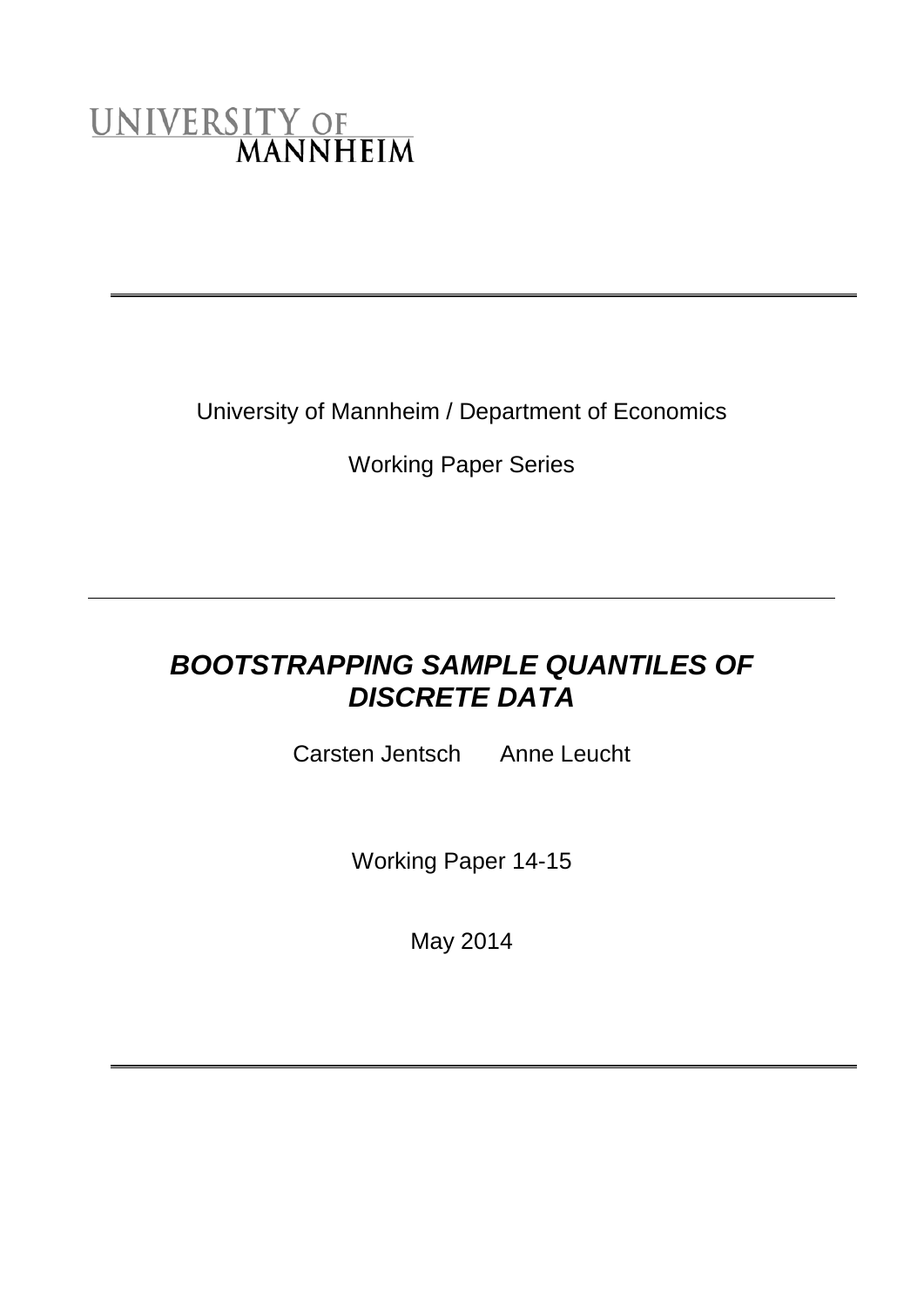# BOOTSTRAPPING SAMPLE QUANTILES OF DISCRETE DATA

#### CARSTEN JENTSCH AND ANNE LEUCHT

Abstract. Sample quantiles are consistent estimators for the true quantile and satisfy central limit theorems (CLTs) if the underlying distribution is continuous. If the distribution is discrete, the situation is much more delicate. In this case, sample quantiles are known to be not even consistent in general for the population quantiles. In a motivating example, we show that Efron's bootstrap does not consistently mimic the distribution of sample quantiles even in the discrete independent and identically distributed (i.i.d.) data case. To overcome this bootstrap inconsistency, we provide two different and complementing strategies.

In the first part of this paper, we prove that  $m$ -out-of-n-type bootstraps do consistently mimic the distribution of sample quantiles in the discrete data case. As the corresponding bootstrap confidence intervals tend to be conservative due to the discreteness of the true distribution, we propose randomization techniques to construct bootstrap confidence sets of asymptotically correct size.

In the second part, we consider a continuous modification of the cumulative distribution function and make use of mid-quantiles studied in Ma, Genton and Parzen (2011). Contrary to ordinary quantiles and due to continuity, mid-quantiles lose their discrete nature and can be estimated consistently. Moreover, Ma, Genton and Parzen (2011) proved (non-)central limit theorems for i.i.d. data, which we generalize to the time series case. However, as the mid-quantile function fails to be differentiable, classical i.i.d. or block bootstrap methods do not lead to completely satisfactory results and m-out-of-n variants are required here as well.

The finite sample performances of both approaches are illustrated in a simulation study by comparing coverage rates of bootstrap confidence intervals.

# **INTRODUCTION**

Since the seminal work of Efron (1979), bootstrapping has been established as a major tool for estimating unknown finite sample distributions of general statistics. Among others, this method has successfully been applied to construct confidence intervals for sample quantiles of continuous distributions; see e.g. Serfling (2002, Chapter 2.6), Sun and Lahiri (2006), Sharipov and Wendler (2013) and references therein. In this case, the asymptotic behavior of quantile estimators is well-understood. Based on the well-known Bahadur representation, a CLT can then be established for sample quantiles in case of an underlying distribution exhibiting a differentiable cumulative distribution function (cdf) and a positive density at the quantile level of interest. This allows for the application of classical results on the bootstrap to mimic the unknown finite sample distribution.

If the underlying distribution is discrete, the situation is much more delicate. Sample quantiles may not even be consistent in general for the population quantiles in this case. This issue occurs due to the fact that the cdf is a step function. This leads to inconsistency if the level of

JEL subject code C13, C15.

Date: May 15, 2014.

<sup>1991</sup> Mathematics Subject Classification. 62G09, 62M10, 62G05.

Key words and phrases. Bootstrap inconsistency; Count processes; Mid-distribution function;  $m$ -out-of-n bootstrap; Integer-valued processes.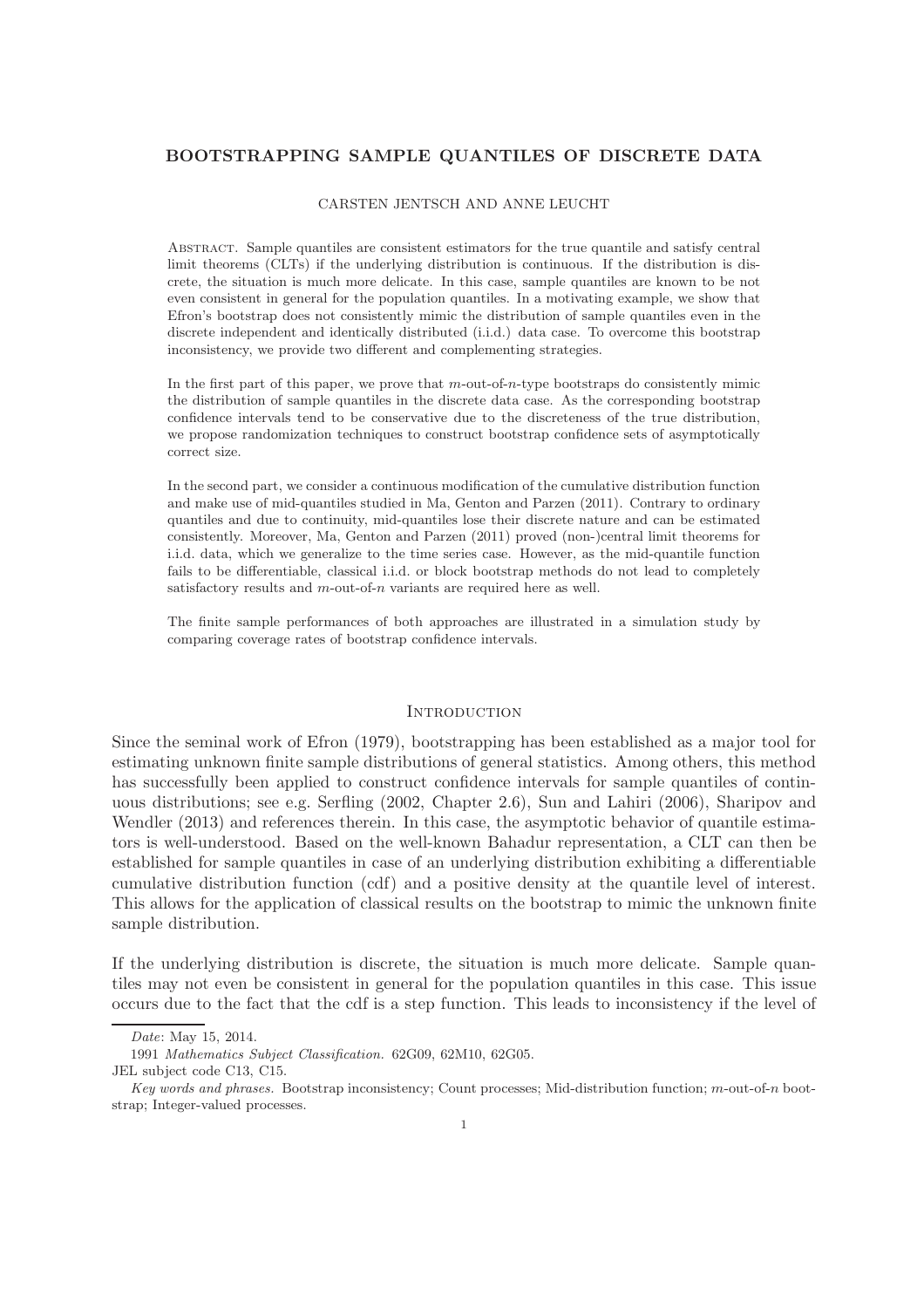the quantile of interest lies in the image of the cdf and, consequently, CLTs do not hold true anymore. Before we illustrate this inconsistency with the help of a simple, but very insightful toy example below, first, we fix some notation that is used throughout this paper. Let  $Q_p$  for  $p \in (0, 1)$  be the usual population p-quantile of a probability distribution with cdf F defined via its generalized inverse, i.e.

$$
Q_p = F^{-1}(p) = \inf_t \{ t : F(t) \ge p \}. \tag{1}
$$

With observations  $X_1, \ldots, X_n$  at hand, the sample p-quantile  $\hat{Q}_p$  is defined as the empirical counterpart to (1), that is,

$$
\widehat{Q}_p = \widehat{F}_n^{-1}(p) = \inf_t \{ t : \widehat{F}(t) \ge p \},\tag{2}
$$

where  $\widehat{F}_n(x) = n^{-1} \sum_{i=1}^n 1(X_i \leq x)$  denotes the empirical distribution. Here and in the sequel,  $\lceil x \rceil$  ( $\lfloor x \rfloor$ ) denotes the smallest (largest) integer that is larger (smaller) or equal to x.

### Toy example: Coin flip data.

*Suppose a coin is flipped independently n times and we observe a sequence*  $X_1, \ldots, X_n$  *of zeros and ones such that*  $P(X_i = 0) = p = 1 - P(X_i = 1)$  *for some*  $p \in (0, 1)$ *. Let*  $X_{med} = Q_{0.5}$  *and*  $\widehat{X}_{med} = \widehat{Q}_{0.5}$  *denote the population median and the sample median, respectively. This leads to* 

$$
P(\widehat{X}_{med} = 0) = \sum_{k=\lceil \frac{n}{2} \rceil}^{n} \binom{n}{k} p^k (1-p)^{n-k}.
$$
 (3)

*If the coin is fair, i.e.*  $p = 1/2$ *, we have*  $X_{med} = 0$  *and, by symmetry properties, we get* 

$$
P(\widehat{X}_{med} = 0) = \begin{cases} \frac{1}{2}, & n \text{ odd} \\ \frac{1}{2} + {n \choose n/2} \left(\frac{1}{2}\right)^{n+1}, & n \text{ even} \end{cases} (4)
$$

*From Stirling's formula, we get*  $\binom{n}{n}$  $\binom{n}{n/2} \left(\frac{1}{2}\right)^{n+1} = O(n^{-1/2}),$  which leads to

$$
P(\hat{X}_{med} = 0) = 1 - P(\hat{X}_{med} = 1) \to \frac{1}{2}
$$
 (5)

as  $n \to \infty$ . Thus, the sample median is not a consistent estimator and its limiting distribution *is an equally-weighted 2-point distribution, i.e. a fair coin flip itself.*

In this paper, as a first result, we show that one consequence of the estimation inconsistency illustrated in (5) is that the classical bootstrap of Efron for i.i.d. data is inconsistent for sample quantiles if they do not consistently estimate the true quantile. More precisely, we prove that the Kolmogorov-Smirnov distance between the cdfs and their bootstrap analogues do not converge to zero, but to non-degenerate random variables. These turn out to be functions of a random variable  $U \sim Unif(0, 1)$  in the special case of the sample median for the fair coin flip discussed in the example and in Theorem 1.1 below. To the authors knowledge, such a specific phenomenon has not been observed in the bootstrap literature so far.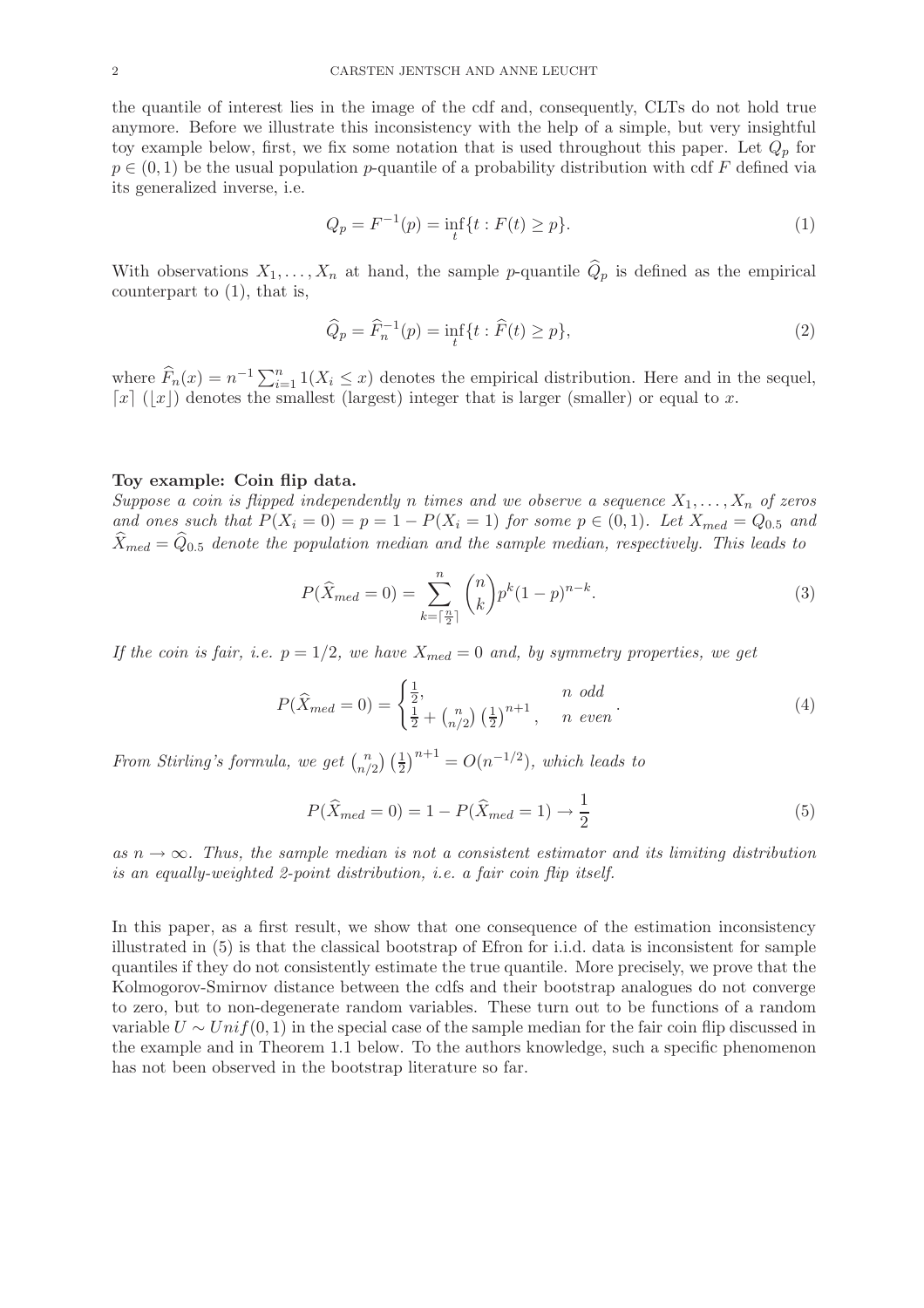# Toy example: Coin flip data (continued).

Let  $X_1^*, \ldots, X_n^*$  be *i.i.d.* (Efron) bootstrap replicates of  $X_1, \ldots, X_n$  and let  $X_{med}^*$  denote the bootstrap sample median based on the bootstrap observations. Then, we have analogously to (3)

$$
P^*(\widehat{X}_{med}^* = 0) = \sum_{k=\lceil \frac{n}{2} \rceil}^n {n \choose k} \widehat{p}_n^k (1 - \widehat{p}_n)^{n-k},\tag{6}
$$

where  $\widehat{p}_n = n^{-1} \sum_{t=1}^n 1(X_t = 0)$ *. In Theorem 1.1 below, we show that* 

$$
P^*(\widehat{X}_{med}^* = 0) = 1 - P^*(\widehat{X}_{med}^* = 1) \xrightarrow{\mathcal{D}} U \sim Unif(0,1). \tag{7}
$$

*By combining the result in* (7) *with* (5)*, we get inconsistency of Efron's bootstrap, see Theorem 1.1 below for details.*

In view of the results displayed in the toy example, it is worth noting that, more generally, the population p-quantile  $Q_p$  may be defined as any real number q that satisfies the two inequalities

$$
P(X \le q) \ge p \quad \text{and} \quad P(X \ge q) \ge 1 - p,\tag{8}
$$

where  $X \sim F$ , i.e. the definition (1) corresponds to the smallest possible value of q in (8). In particular, it is not unusual to define the median  $X_{med}$  as the center of the smallest and the largest possible values of the median with respect to definition (8). The sample median  $\hat{X}_{med}$ is then defined in direct analogy. However, this choice does not affect at all the inconsistency results above and we prefer the definitions via (1) and (2) for two reasons. First, they naturally fit into the more general notation of the (generalized) inverse of the cdf and, secondly, the (sample) median then takes values in the support of  $P^{X_1}$  only.

Still, one would like to establish consistent bootstrap results not only for the continuous setting, but also in general for discrete distributions. In this paper, as the use of ordinary quantiles in discrete settings can be discussed conversely, we provide two different and complementing strategies to tackle the issue of bootstrap inconsistency for sample quantiles in the discrete setup that is illustrated in the toy example above.

In the first part of this paper, we investigate whether the  $m$ -out-of-n bootstrap (or low intensity bootstrap) leads to asymptotically consistent bootstrap approximations. In several contexts where the classical bootstrap fails, this modified bootstrap scheme is known to be a valid alternative; see e.g. Swanepoel (1986), Angus (1993), Deheuvels, Mason and Shorack (1993), Athreya and Fukuchi (1994, 1997) and Del Barrio, Janssen and Pauly (2013) among others. We prove that the i.i.d. m-out-of-n bootstrap is consistent for sample quantiles *without centering* in the i.i.d. discrete data case, but also that inconsistency for Efron's bootstrap remains if the procedure is applied *with centering*. These differing results seem to be odd at first sight, but they can be explained by systematically different centering schemes. Another somewhat surprising result is that, on the one hand, bootstrap consistency can be achieved for i.i.d. data as well as dependent time series data for one and the same i.i.d.  $m$ -out-of-n bootstrap procedure (without centering) as long as only *single* sample quantiles are considered. But on the other hand, an  $m$ -out-of-n block bootstrap procedure à la Athreya, Fukuchi and Lahiri (1999) has to be used to mimic correctly the joint limiting distribution of *several* sample quantiles in the time series case. To be able to establish this theory, we had to derive the joint limiting distribution of vectors of sample quantiles for weakly dependent time series processes. This might be of independent interest.

The consistency results achieved for the m-out-of-n bootstrap are then applied to construct bootstrap confidence intervals. As these tend to be conservative due to the discreteness of the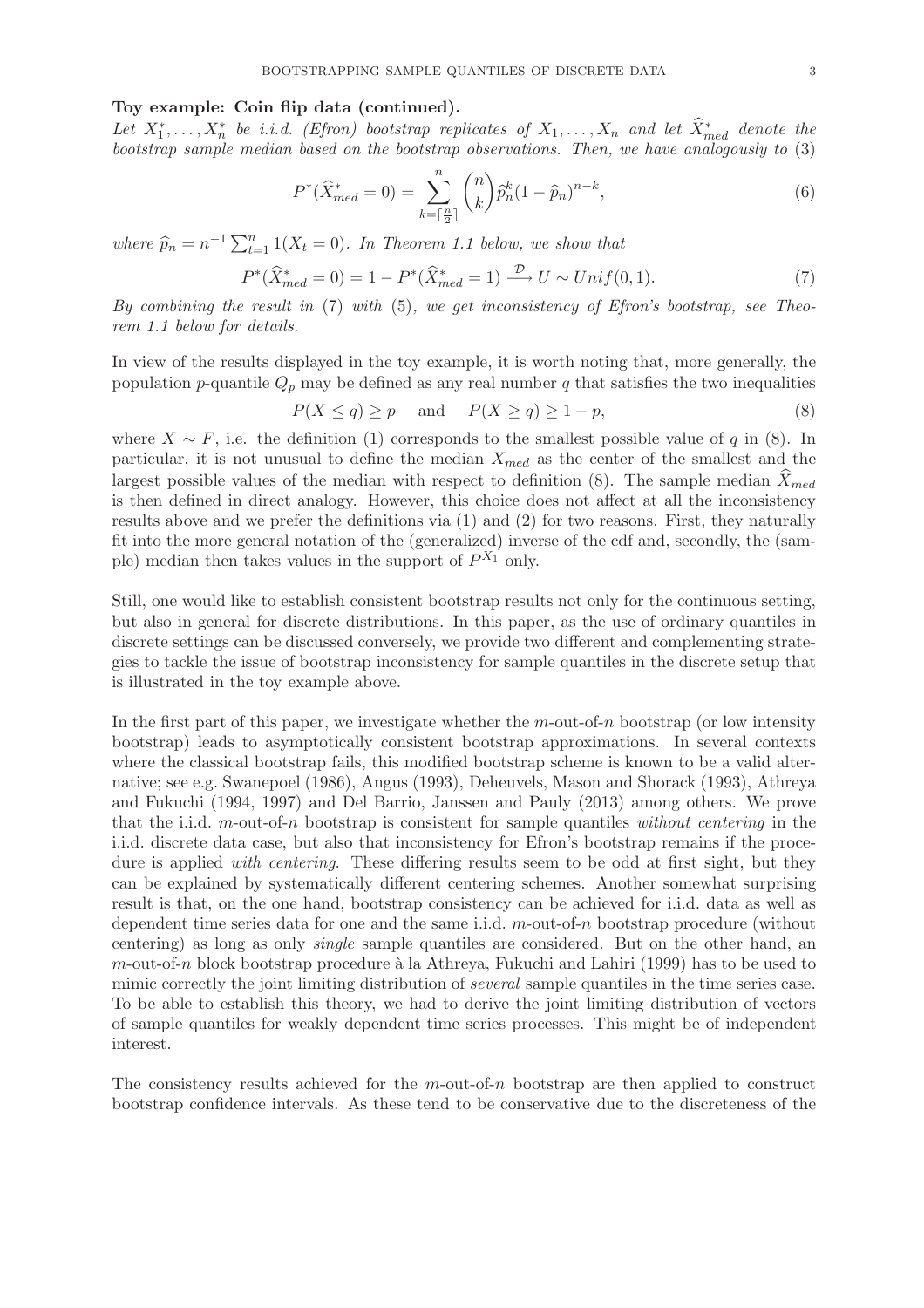true distribution, we propose randomization techniques similar to the construction of randomized tests (e.g. classical Neyman-Pearson tests) to construct bootstrap confidence intervals of asymptotically correct size.

All afore-mentioned difficulties related to discrete distributions are mainly due to the jumps occurring in the distribution function, which leads to many quantiles having the same values. Another look at quantiles of discretely distributed data is to employ the so-called mid-distribution function proposed by Parzen (1997, 2004). This concept has been further studied in Ma, Genton and Parzen (2011) and has been applied successfully e.g. to probabilistic index models in Thas, de Neve, Clement and Ottoy (2006). The corresponding mid-quantile function is a continuous, piecewise linear modification of the ordinary quantile function.

In the second part of this paper, we make use of mid-quantiles. Although the distributions of the mid-quantiles lose their discrete nature, they allow for a meaningful interpretation in many relevant situations. Exemplary, compare two (small) samples stemming from coin flip scenarios. Both their sample medians may be computed to 0. Actually, this is not much information since the samples widely may differ. Assume for example that in the first sample five out of nine heads (equal to 0) may be occurred and in the second sample eight out of nine heads occurred. It would be of much more use to regard the empirical proportion of heads and tails within each sample to describe their underlying distributions and to reflect possible differences. Based on such considerations Parzen (1997, 2004) established the concept of mid-distribution functions to handle sample medians more likely. Contrary to ordinary quantiles, it turns out that the mid-quantiles can be estimated consistently. Moreover, (non-)central limit theorems of the sample mid-quantiles can be achieved, where the limiting distributions crucially depend on whether the mid-distribution function is differentiable or not at the quantile of interest.

First, we generalize the limiting results obtained in Ma, Genton and Parzen (2011) to the time series case under a  $\tau$ -dependence condition introduced by Dedecker and Prieur (2005). This extension is motivated by a growing literature on modeling of and statistical inference for count data that appears e.g. as transaction numbers of financial assets of in biology where the the evolution of infection numbers over time is of great interest; see for instance Fokianos, Rahbek and Tjostheim (2009) and Ferland, Latour, and Oraichi (2006). In particular, the theory provided in this paper covers parameter-driven integer-valued autoregressive (INAR) models but also observation-driven integer-valued GARCH (INGARCH) models. By construction, the midquantile function is continuous, but it fails to be differentiable. Caused by this non-smoothness, it turns out that classical i.i.d. or block bootstrap methods do not lead to completely satisfactory results and m-out-of-n variants are required here as well. Moreover, due to boundary effects, randomization techniques still have to be used in order to construct confidence intervals of asymptotic correct level  $1 - \alpha$ .

The rest of the paper is organized as follows. Part I focuses on bootstrapping classical quantiles. In a first Section 1.1 we show inconsistency of Efron's bootstrap in the special case of the fair coin flip. Afterwards, in Section 1.2 we discuss validity of low intensity bootstrap methods for quantiles in a much more general framework that covers a large class of discretely distributed time series. In Section 1.3 randomization techniques for the construction of  $(1 - \alpha)$  confidence sets are provided before the finite sample behavior of our methods is illustrated in Section 1.4. In Part II we consider the alternative concept of mid-quantiles. In Section 2.1 we generalize the asymptotic results established in Ma, Genton and Parzen (2011) for the i.i.d. case to the case of weakly dependent time series data. Bootstrap validity is discussed in Section 2.2 and,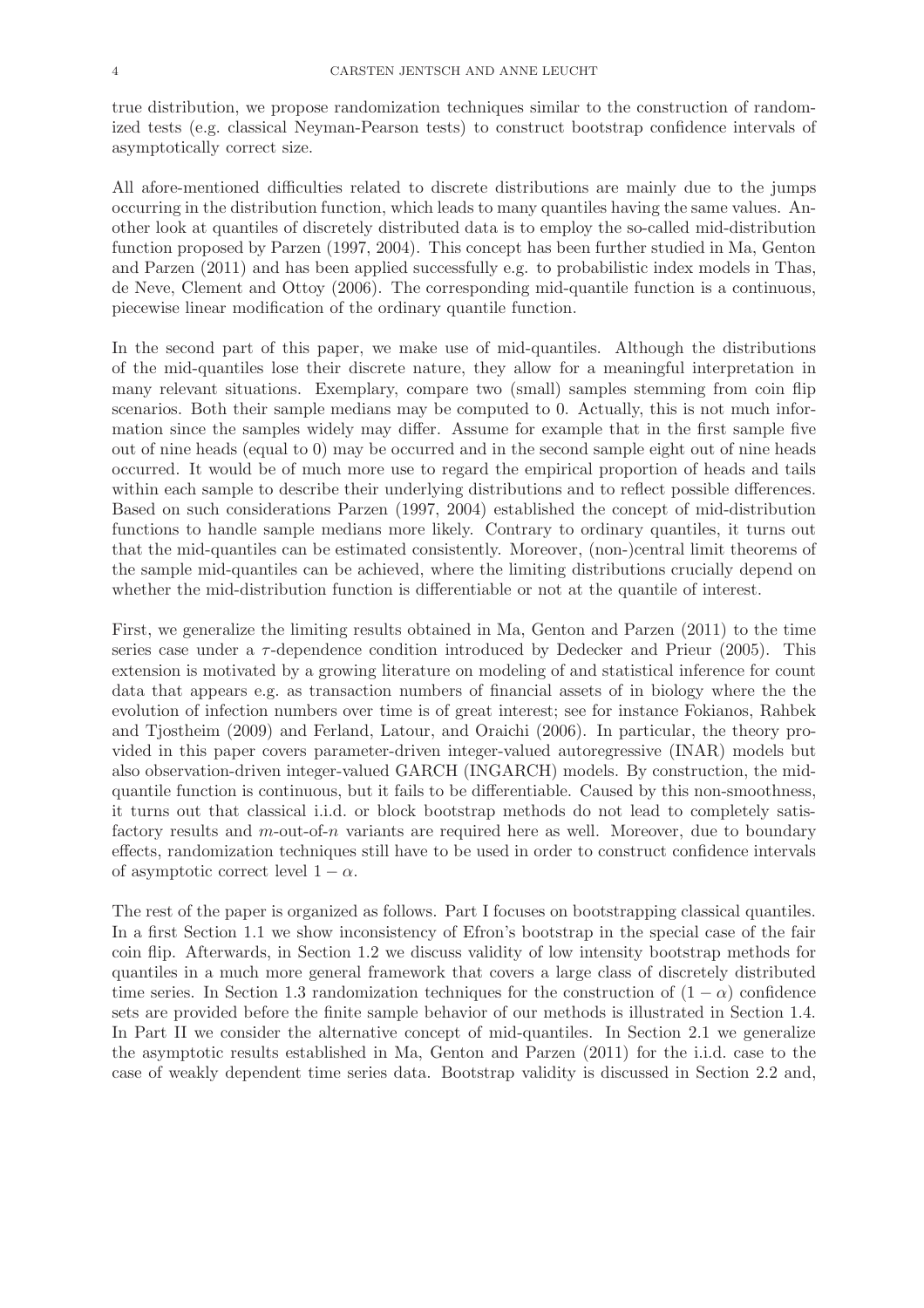based on these results, confidence intervals for mid-quantiles are provided in Section 2.3. Numerical experiments are reported in Section 2.4. Finally, both Parts I and II are discussed in a comparative conclusion. All proofs and auxiliary results are deferred to a final section of the paper.

#### PART I: BOOTSTRAPPING SAMPLE QUANTILES

# 1.1. Inconsistency of Efron's Bootstrap.

In this section, we prove for the simple example of a fair coin flip and the sample median that Efron's bootstrap is not capable in general to estimate consistently the limiting distribution of sample quantiles from discretely distributed data. To check for bootstrap consistency, we make use of the Kolmogorov-Smirnov distance and show that neither

$$
d_{KS}(\widehat{X}_{med}^*, \widehat{X}_{med}) = \sup_{x \in \mathbb{R}} \left| P^*(\widehat{X}_{med}^* \le x) - P(\widehat{X}_{med} \le x) \right| \tag{9}
$$

(without centering) nor

$$
d_{KS}(\widehat{X}_{med}^* - \widehat{X}_{med}, \widehat{X}_{med} - X_{med}) = \sup_{x \in \mathbb{R}} \left| P^*(\widehat{X}_{med}^* - \widehat{X}_{med} \le x) - P(\widehat{X}_{med} - X_{med} \le x) \right| \tag{10}
$$

(with centering) do converge to zero for increasing sample size, but to non-degenerate distributions, which turn out to be different in these two cases. Dealing with the non-centered case (9) first and due to  $X_i \in \{0,1\}$  for the coin flip example, it suffices to consider

$$
\sup_{x \in [0,1)} \left| P^*(\widehat{X}_{med}^* \le x) - P(\widehat{X}_{med} \le x) \right| = \left| P^*(\widehat{X}_{med}^* = 0) - P(\widehat{X}_{med} = 0) \right|, \tag{11}
$$

because  $|P^*(X^*_{med} \leq x) - P(X_{med} \leq x)| = 0$  holds for all  $x \notin [0,1)$ . Further, we know that  $P(\hat{X}_{med} = 0) \rightarrow 1/2$  with  $n \rightarrow \infty$  by (5) such that we have to investigate

$$
P^*(\hat{X}_{med}^* = 0) = \sum_{k=\lceil \frac{n}{2} \rceil}^n {n \choose k} \hat{p}_n^k (1 - \hat{p}_n)^{n-k}
$$
(12)

in more detail. For the case with centering (10), things become slightly different and it suffices to consider

$$
\sup_{k \in \{-1,0\}} \left| P^*(\widehat{X}_{med}^* - \widehat{X}_{med} \le k) - P(\widehat{X}_{med} - X_{med} \le k) \right| \tag{13}
$$

in this case. Precisely, we get the following results.

Theorem 1.1 (Inconsistency of Efron's bootstrap). *For independent and fair (*p = 0.5*) coin*  $f$ *lip random variables*  $X_1, \ldots, X_n$  *and i.i.d.* (*Efron*) bootstrap replicates  $X_1^*, \ldots, X_n^*$ , *it holds* 

$$
P^*(\widehat{X}_{med}^* = 0) = \sum_{k=\lceil \frac{n}{2} \rceil}^n {n \choose k} \widehat{p}_n^k (1 - \widehat{p}_n)^{n-k} \xrightarrow{\mathcal{D}} U \sim Unif(0,1).
$$
 (14)

*This leads to:*

(i) *For Efron's bootstrap without centering, it holds*

$$
d_{KS}(\widehat{X}_{med}^*, \widehat{X}_{med}) \xrightarrow{\mathcal{D}} \left| U - \frac{1}{2} \right| \sim Unif(0, 1/2). \tag{15}
$$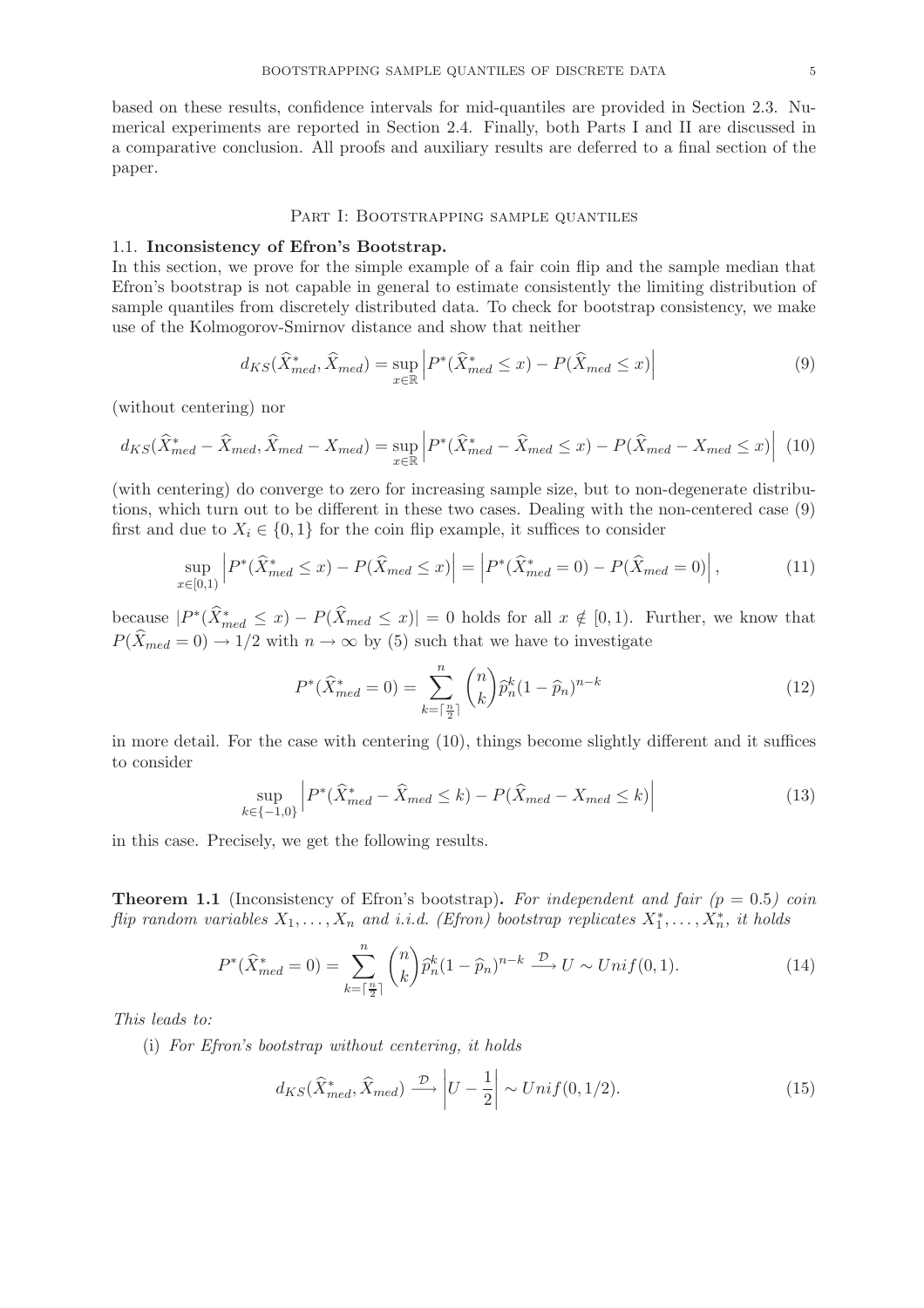(ii) *For Efron's bootstrap with centering, it holds*

$$
d_{KS}(\widehat{X}_{med}^* - \widehat{X}_{med}, \widehat{X}_{med} - X_{med}) \xrightarrow{\mathcal{D}} 1\left(\frac{1}{2} \le U\right)U + 1\left(\frac{1}{2} > U\right) - \frac{1}{2} =: S,\tag{16}
$$

*where the cdf of* S *is given by*

$$
F_S(x) = x 1_{[0, \frac{1}{2})}(x) + 1_{[\frac{1}{2}, \infty)}(x).
$$

# 1.2. The  $m$ -out-of- $n$  bootstrap.

# 1.2.1. *Coin flip data.*

Of course, there are other situations discussed in the literature, where the ordinary Efron's bootstrap fails; see Bickel and Friedman (1981, Section 6), Mammen (1992), Horowitz (2001) and references therein. The most prominent example is the maximum of i.i.d. random variables  $X_1,\ldots,X_n$ , that is,  $M_n = \max(X_1,\ldots,X_n)$ . In this case, bootstrap inconsistency of  $M_n^* =$  $\max(X_1^*,\ldots,X_n^*)$  has been investigated in Angus (1993). To circumvent this problem and in view of the well-known limiting result [cf. Resnick (1987, Chapter 1)]

$$
P(a_n^{-1}(M_n - b_n) \le x) \underset{n \to \infty}{\longrightarrow} G(x) \qquad \forall x \in \mathbb{R}
$$

for suitable distributions  $P^{X_1}$ , sequences  $(a_n)_n$  and  $(b_n)_n$  and a non-degenerate cdf G, Swanepoel (1986), Deheuvels, Mason and Shorack (1993) and Athreya and Fukuchi (1994, 1997) used the low-intensity m-out-of-n-bootstrap. That is, drawing with replacement m times with  $m \to \infty$ such that  $m = o(n)$  to get  $X_1^*, \ldots, X_m^*$  and to mimic the distribution of  $a_n^{-1}(M_n - b_n)$  by that of  $a_m^{-1}(M_m^*-b_m)$ . This task has been generalized by Athreya, Fukuchi and Lahiri (1999) to time series data, where additionally a low-intensity block bootstrap has been proposed and investigated.

The situation addressed in this paper is somehow comparable. A closer inspection of (3) and (6) leads to the conclusion that if we were allowed to replace  $\widehat{p}_n$  by p for asymptotic considerations, we would get the same limiting results. Obviously, from (5) and (7), this is not the case. However, as

$$
\sqrt{n}(\widehat{p}_n - p) \xrightarrow{\mathcal{D}} \mathcal{N}(0, p(1 - p)), \qquad (17)
$$

inconsistency stated in Theorem 1.1 for the coin flip can be explained by the fact that the convergence  $\hat{p}_n - p = O_P(n^{-1/2})$  is just "too slow". Hence, the bootstrap is not able to mimic the underlying scenario correctly since the latter completely differs for  $p = 1/2$  and  $p \neq 1/2$ . Note that the limiting distribution is a non-degenerate 2-point distribution in the first and degenerate in the second case; compare Theorem 1.3 below and Figure 1. Therefore, the natural question is whether an  $m$ -out-of-n bootstrap may be capable to "speed up" the convergence of  $\hat{p}_n$  (relative to the convergence of the empirical cdf on the bootstrap side) and whether this does lead to bootstrap consistency. The following theorem summarizes our findings in this direction for the sample median without and with centering corresponding to the results of Theorem 1.1.

**Theorem 1.2** (Consistency and inconsistency for the  $m$ -out-of-n bootstrap for the sample median). For independent and fair  $(p = 0.5)$  coin flip random variables  $X_1, \ldots, X_n$ , we draw *i.i.d. bootstrap replicates*  $X_1^*, \ldots, X_m^*$ . Suppose that  $m\left(n + 1/m = o(1)\right)$  as  $n \to \infty$  and denote *the bootstrap sample median based on*  $X_1^*, \ldots, X_m^*$  *by*  $X_{m,med}^*$ .

(i) *For the* m*-out-of-*n *bootstrap without centering, it holds*

$$
d_{KS}(\widehat{X}_{m,med}^*, \widehat{X}_{med}) \xrightarrow{P} 0.
$$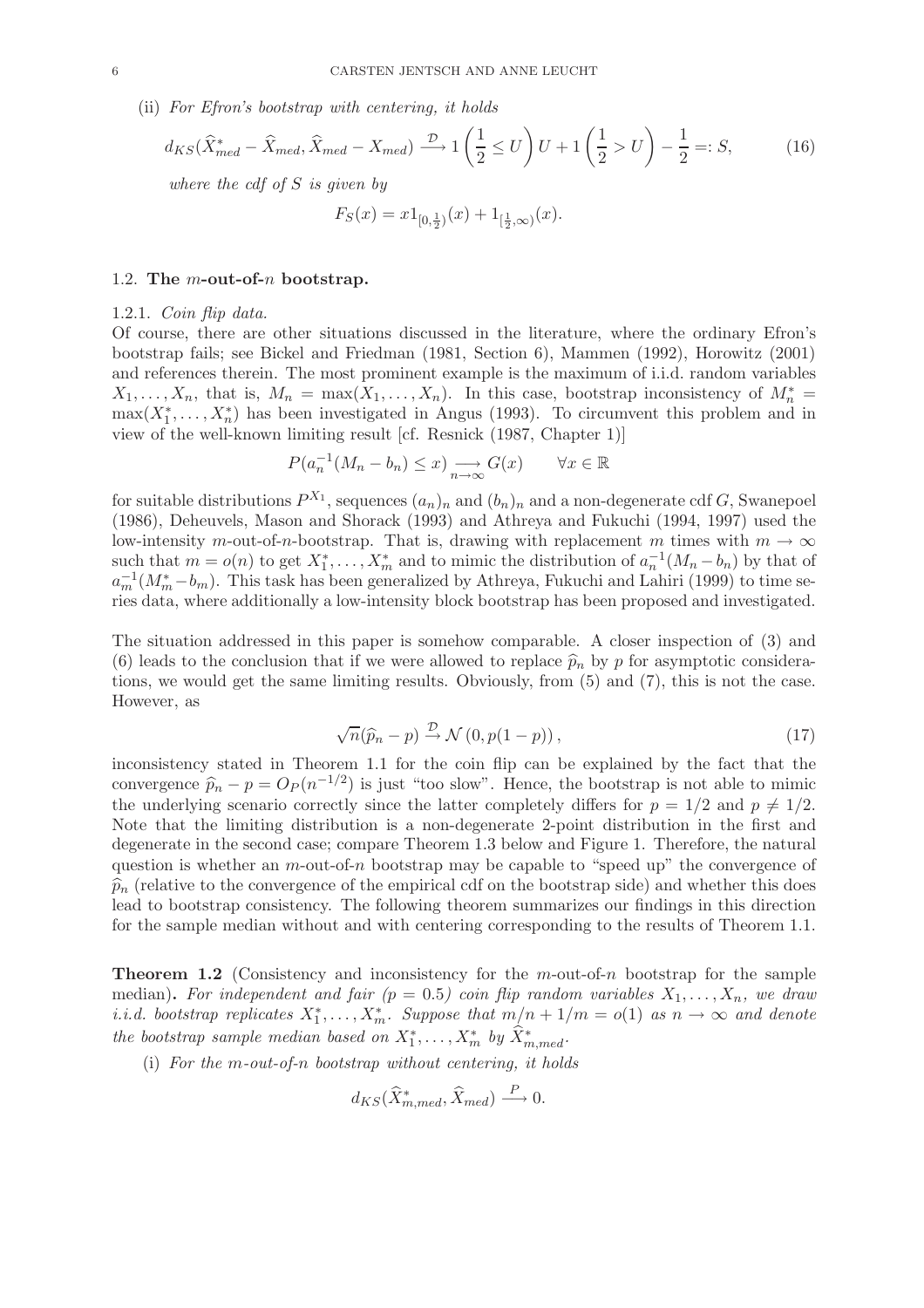

FIGURE 1. 1000 realizations of  $\sup_k |P^*(\widehat{X}_{med}^* \leq k) - P(\widehat{X}_{med} \leq k)|$  of a coin flip for sample sizes  $n \in \{100, 500, 1000\}$  (from left to right) and for  $p \in \{0.5, 0.45\}$ (from top to bottom).

(ii) *For the* m*-out-of-*n *bootstrap with centering, it holds*

$$
d_{KS}(\widehat{X}_{m,med}^*-\widehat{X}_{med},\widehat{X}_{med}-X_{med}) \stackrel{\mathcal{D}}{\longrightarrow} \frac{1}{2}\mathbf{1}\left(U < \frac{1}{2}\right)=:\widetilde{S},
$$

*where*  $U \sim Unif(0,1)$  *such that*  $2\tilde{S} \sim Bin(1,0.5)$  *is Bernoulli-distributed.* 

Remark 1.1. *The results of Theorem 1.2 that state consistency for the non-centered sample median, but inconsistency for the centered version for the* m*-out-of-*n *bootstrap, seem to be surprising at first sight. However, by a closer inspection of part (ii) this oddity can be explained by the fact that*  $X_{med} = 0$ , while  $X_{med}$  *and*  $X_{m,med}^*$  *take the values* 0 *and* 1 *with limiting probability* 1/2 *each. Hence, the centering differs on the bootstrap and the non-bootstrap side of (ii). This effect is caused by the estimation inconsistency of the sample median.*

In Figure 2, the differing asymptotic behavior of  $\hat{X}^*_{\text{med,m}}$  for  $m = n$  and  $m = n^{2/3}$  is illustrated via histogram plots for coin flip data. For the first case, the asymptotic uniform distribution of  $P^*(X^*_{med,n} = 0)$  is reflected by the high variability of the histograms, whereas the probabilities seem to be more balanced in the second case.

So far we have considered only the toy example of i.i.d. fair coin flip random variables and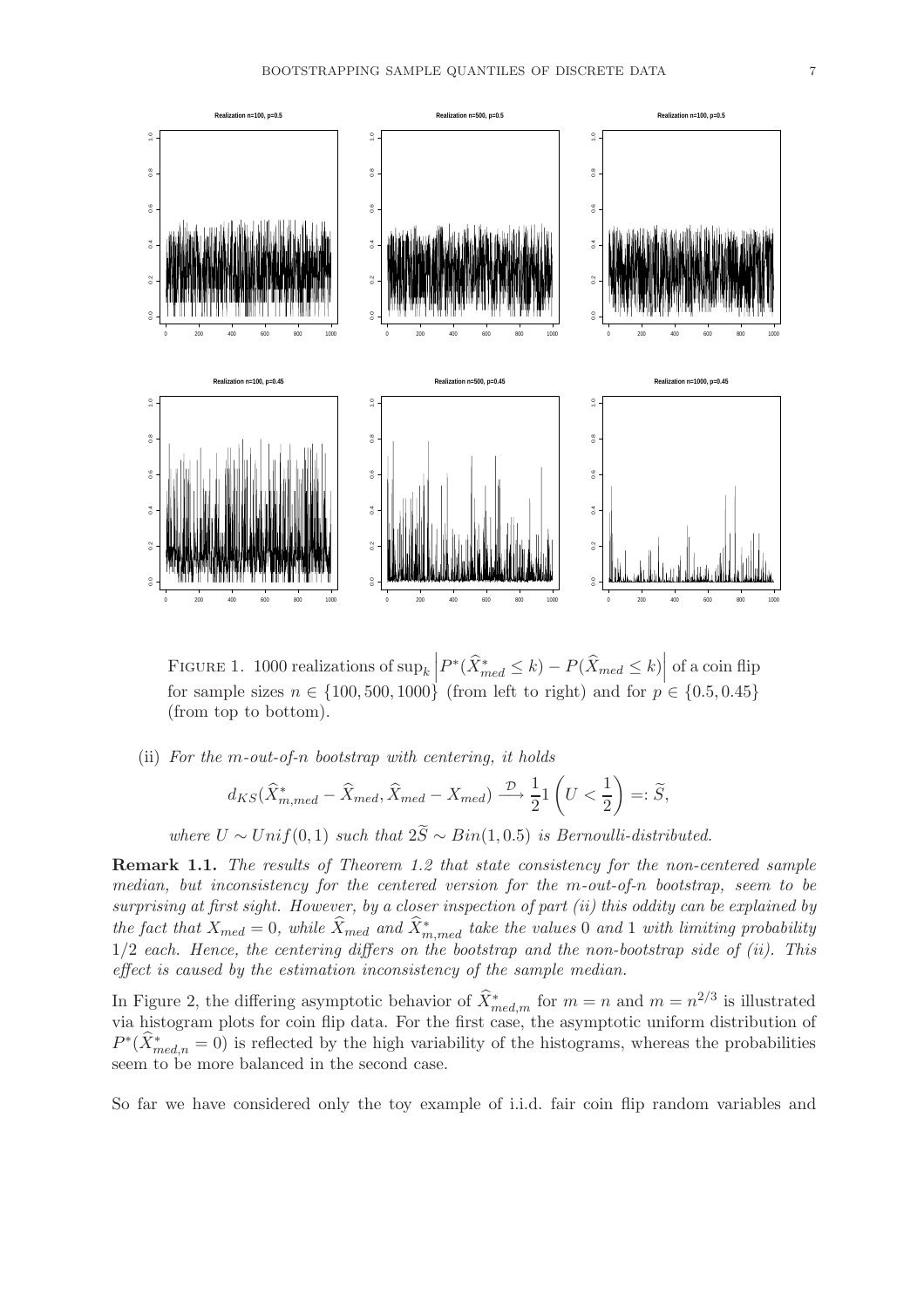

FIGURE 2. Histograms of  $X_{med,m}^*$  based on i.i.d. bootstrap replicates  $X_1^*, \ldots, X_m^*$ from fair coin flip data  $X_1, \ldots, X_n$  for  $n = 10000$  and  $m = n$  (first row) and  $m = n^{2/3}$  (second row).

the sample median. This seems to be very restrictive at first sight. In the following, we turn to a much more general setup and show that asymptotics follow immediately from the results established for the coin flip example. Consequently, it turns out to be not that toyish at all.

# 1.2.2. *General setup.*

We now turn to more general distributions than the Bernoulli distribution and suppose that  $(X_t)_{t\in\mathbb{Z}}$  is a sequence of random variables that might inherit a certain dependence structure. In the last decade, Poisson autoregressions [e.g. Ferland, Latour, and Oraichi (2006) and Fokianos, Rahbek and Tjostheim (2009)], INAR processes [e.g. McKenzie (1988), Weiß (2008), and Drost, van den Akker and Werker (2009)] and various extensions of these models have attracted increasing interest, see Fokianos (2011). We intend to derive results that hold true for a broad range of processes including the previous one. Doukhan, Fokianos and Tjøstheim (2012) and Doukhan, Fokianos and Li  $(2012)$  showed that these processes are  $\tau$ -dependent with geometrically decaying coefficients. Therefore, we will use this concept in the sequel and state its definition for sake of completeness. However, it can be seen from the proofs below that any other concept of weak dependence being sufficient for a CLT of the empirical distribution function can be applied here as well.

**Definition 1.** Let  $(\Omega, \mathcal{A}, P)$  be a probability space and  $(X_t)_{t \in \mathbb{Z}}$  be a strictly stationary sequence *of integrable*  $\mathbb{R}^d$ -valued random variables. The process is called  $\tau$ -(weakly) dependent if

$$
\tau(h) = \sup_{D \in \mathbb{N}} \frac{1}{D} \sup_{h \le t_1 < \dots < t_D} \{ \tau(\sigma(X_t, t \le 0), (X_{t_1}, \dots, X_{t_D})) \} \underset{h \to \infty}{\longrightarrow} 0,
$$

*where*

$$
\tau(\mathcal{M}, X) = E\left(\sup_{f \in \Lambda_1(\mathbb{R}^p)} \left| \int_{\mathbb{R}^p} f(x) dP^{X|\mathcal{M}}(x) - \int_{\mathbb{R}^p} f(x) dP^X(x) \right| \right).
$$

*Here,* M is a sub- $\sigma$ -algebra of A,  $P^{X|M}$  denotes the conditional distribution of the  $\mathbb{R}^p$ -valued *random variable* X given M, and  $\Lambda_1(\mathbb{R}^p)$  denotes the set of 1-Lipschitz functions from  $\mathbb{R}^p$  to  $\mathbb{R}$ , *i.e.*  $f \in \Lambda_1(\mathbb{R}^p)$  *if*  $|f(x) - f(y)| \le ||x - y||_1 = \sum_{j=1}^p |x_j - y_j| \ \forall \, x, y \in \mathbb{R}^p$ .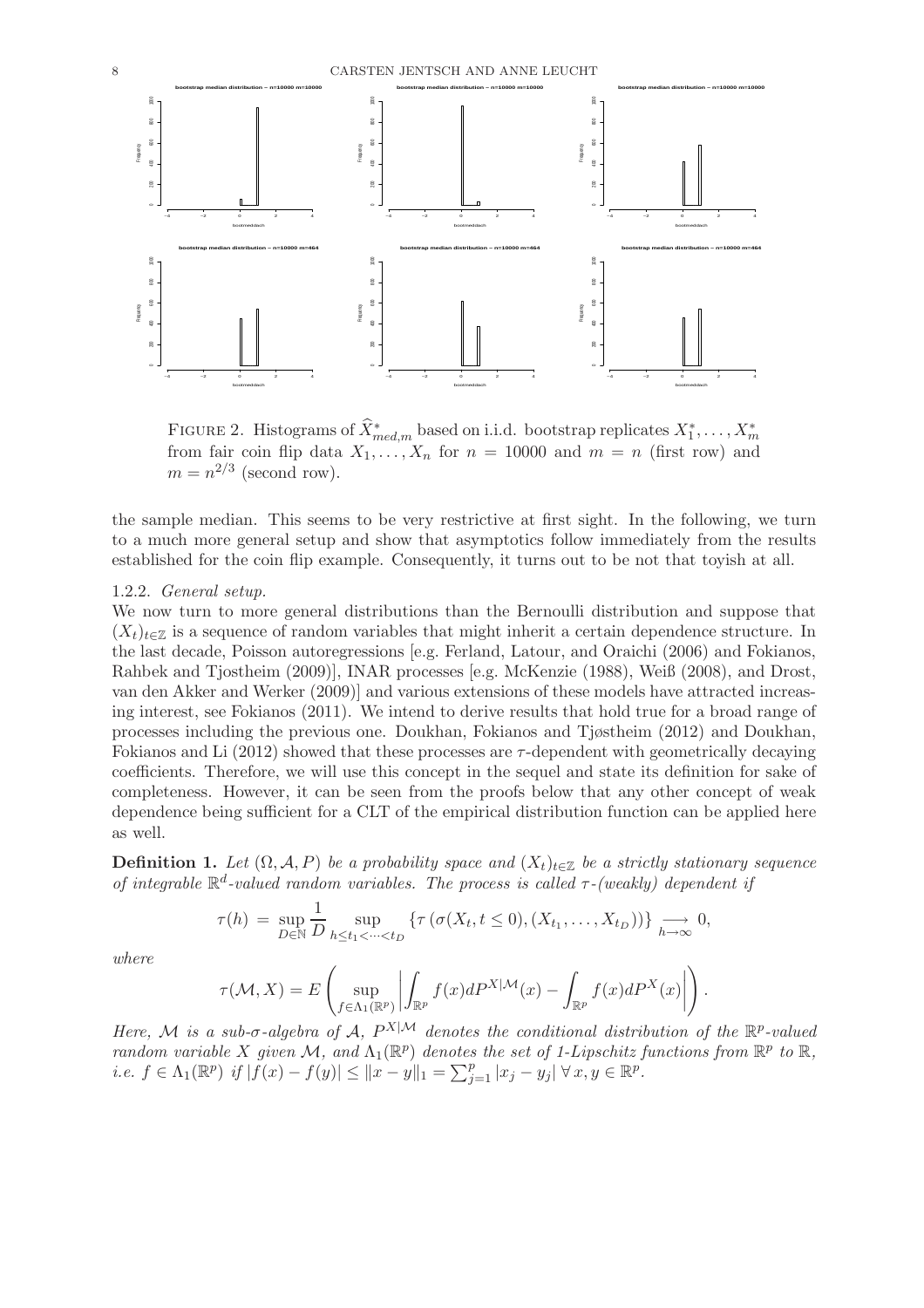**Remark 1.2.** *If a process*  $(X_t)_{t\in\mathbb{Z}}$  *on*  $(\Omega, \mathcal{A}, P)$  *is*  $\tau$ -dependent and if  $\mathcal{A}$  *is rich enough, then there exists, for all*  $t < t_1 < \cdots < t_D \in \mathbb{Z}$ ,  $D \in \mathbb{N}$ , a random vector  $(\widetilde{X}_{t_1}, \ldots, \widetilde{X}_{t_D})'$  which is *independent of*  $(X_s)_{s \leq t}$ , has the same distribution as  $(X_{t_1},...,X_{t_D})'$  and satisfies

$$
\frac{1}{D} \sum_{j=1}^{D} E\|\widetilde{X}_{t_j} - X_{t_j}\|_1 \le \tau(t_1 - t); \tag{18}
$$

*cf. Dedecker and Prieur (2004). This* L1*-coupling property will be an essential device for the proofs of our results below. Also note that in particular sequences of i.i.d. random variables*  $(X_t)_{t\in\mathbb{Z}}$  are  $\tau$ -dependent with  $\tau(0) \leq 2E||X_1||$  and  $\tau(h) = 0$  for  $h \neq 0$ . Nevertheless, we state *the i.i.d. case separately in all our Theorems since* τ *-dependent processes are assumed to have finite first moment which is not necessary in our results if the data are i.i.d..*

Regarding the marginal distribution  $P^{X_1}$ , we assume that it has support supp $(P^{X_1}) = V$ , that is,  $P(X_i \in V) = 1$ , where

$$
V = \{v_j \mid j \in T \subseteq \mathbb{Z}\}\tag{19}
$$

for some finite or countable index set T with  $v_i < v_{i+1}$  for all  $j \in T$ . Further, we assume that V has no accumulation point. As the cdf F is a step function, there is always a  $p \in (0,1)$  such that the p-quantile  $Q_p = v_j$ , say, as well as  $v_{j+1}$  satisfy both inequalities in (8). Recall that this covers particularly the population median in the fair coin flip example. In the following, we consider the asymptotics for the sample quantile  $\widehat{Q}_p$  as defined in (2) and its bootstrap analogue

$$
\widehat{Q}_{p,m}^* = (\widehat{F}_m^*(p))^{-1} = \inf_t \{ t : \widehat{F}_m^*(t) \ge p \},
$$

where  $\widehat{F}_m^*(x) = m^{-1} \sum_{i=1}^m 1(X_i^* \leq x)$  denotes the empirical bootstrap distribution function. Similar to (3), for all  $x \in \mathbb{R}$ , we have

$$
P(\widehat{Q}_p \le x) = P\left(\sum_{i=1}^n 1(X_i \le x) \ge \lceil np \rceil\right) = \sum_{j=\lceil np \rceil}^n {n \choose j} F^j(x) (1 - F(x))^{n-j}.
$$

For the bootstrap p-quantile  $Q_{p,m}^*$  based on i.i.d. bootstrap pseudo replicates  $X_1^*, \ldots, X_m^*$ , we get the analogue representation

$$
P^*(\widehat{Q}_{p,m}^* \le x) = P^*\left(\sum_{i=1}^m 1(X_i^* \le x) \ge \lceil mp \rceil\right) = \sum_{j=\lceil mp \rceil}^m {m \choose j} \widehat{F}_n^j(x) (1 - \widehat{F}_n(x))^{m-j}.
$$

Further, for all  $x \in \mathbb{R}$  and analogue to (17), we have

$$
\sqrt{n}(\widehat{F}_n(x) - F(x)) \xrightarrow{\mathcal{D}} \mathcal{N}(0, W) \quad \text{where} \quad W = cov(1(X_0 \le x), 1(X_0 \le x)).
$$

As for the median in the coin flip example and analogue to  $(9)$  and  $(10)$ , to check for bootstrap consistency, we have to consider  $d_{KS}(Q_p^*, Q_p)$  or  $d_{KS}(Q_p^* - Q_p, Q_p - Q_p)$ . To this end, we first study the asymptotics for the empirical quantile  $\widehat{Q}_p$ . In particular, part (iii) of the following lemma addresses the joint limiting distributions of several empirical quantiles. To the authors knowledge, such a result has not been established in this generality so far and may be of independent interest.

**Theorem 1.3** (Asymptotics of empirical quantiles for discrete distributions). Let  $X_1, \ldots, X_n$ *be discretely distributed random variables which are either i.i.d. or observations of a strictly stationary and*  $\tau$ -dependent process  $(X_t)_{t \in \mathbb{Z}}$  with  $\sum_{h=0}^{\infty} \tau(h) < \infty$  and  $supp(P^{X_1}) = V$  as described *above.*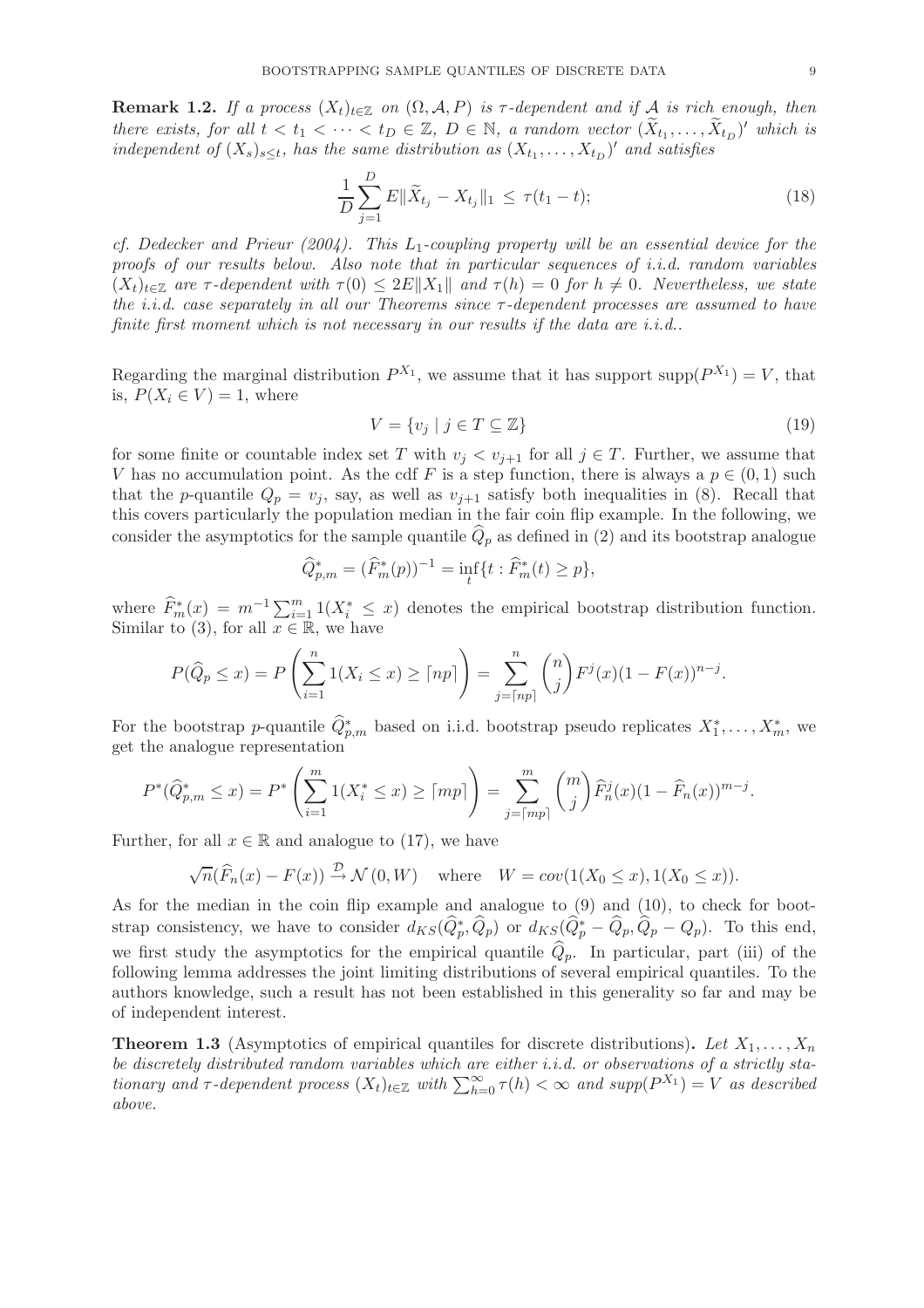(i) *If*  $F(Q_p) > p$ ,

$$
P(\widehat{Q}_p = Q_p) \underset{n \to \infty}{\longrightarrow} 1.
$$

- (ii) *If*  $F(Q_p) = p$  *and*  $Q_p = v_j$ *, say, for some*  $v_j \in V$ *,*  $P(Q_p = v_j) \longrightarrow_{n \to \infty} 1/2$  *and*  $P(Q_p = v_{j+1}) \longrightarrow_{n \to \infty} 1/2$ .
- (iii) *For*  $p_1, ..., p_d$  *such that*  $F(Q_{p_i}) = p_i$ ,  $i = 1, ..., k$  *and*  $F(Q_{p_i}) > p_i$ ,  $i = k + 1, ..., d$  *with*  $Q_{p_i} = v_{l_i}$ , say, joint convergence in distribution of  $\underline{Q} = (Q_{p_1}, \ldots, Q_{p_d})'$  holds. Precisely, *we have*

$$
P(\widehat{\underline{Q}} = \underline{q}) \underset{n \longrightarrow \infty}{\longrightarrow} \begin{cases} P\left(\bigcap_{j=1}^{k} \left\{(2 \cdot 1(q_j = Q_{p_j}) - 1)Z_j \ge 0\right\}\right), & q_i = Q_{p_i}, \ i = k+1, \dots, d\\ 0, & \text{otherwise} \end{cases} \tag{20}
$$

where  $\underline{q} = (q_1, \ldots, q_d)'$  with  $q_i \in \{v_{l_i}, v_{l_i+1}\}$ . Here, the probability of the empty intersec*tion is set to one and*  $\underline{Z} = (Z_1, \ldots, Z_k)' \sim \mathcal{N}(\underline{0}, \mathbf{W})$  *with covariance matrix* **W** *having entries*

$$
W_{i,j} = \begin{cases} cov(1(X_0 \le q_i), 1(X_0 \le q_j)), & i.i.d. case \\ \sum_{h \in \mathbb{Z}} cov(1(X_h \le q_i), 1(X_0 \le q_j)), & time series case \end{cases}.
$$

Note that the asymptotics do not depend on the dependence structure of the underlying process as long as single quantiles are considered. This does no longer hold true when the joint distribution of several quantiles is considered. Part (iii) above shows that  $\hat{Q}$  converges to a random variable with 2-point marginal distributions that are indeed *dependent* not only for the time series case, but also for i.i.d. random variables. More precisely, the probability that the vector of empirical quantiles  $\hat{Q}$  equals the vector q corresponds asymptotically to the probability that the normally distributed random variable  $\underline{Z}$  takes values in a certain orthant of  $\mathbb{R}^k$  depending on q. This is illustrated in the following example.

**Example 1.1.** In the situation of Theorem 1.3(iii) let  $k = 2$  and suppose  $(Q_{p_1}, Q_{p_2}) = (v_{i_1}, v_{i_2})$ .

(i) If  $\underline{q} = (v_{i_1}, v_{i_2}),$  we have  $P(\underline{Q} = \underline{q}) \rightarrow P(0 \leq Z_1, 0 \leq Z_2).$ (ii) *If*  $\underline{q} = (v_{i_1}, v_{i_2+1})$ *, we have*  $P(\underline{Q} = \underline{q}) \underset{n \to \infty}{\to} P(0 \leq Z_1, 0 \geq Z_2)$ *.* 

After having established asymptotic theory for sample quantiles in this general setup, it remains to consider the bootstrap analogue, i.e.  $P^*(Q_{p,m}^* \leq x)$ , in more detail. In particular, for  $x = Q_p$ we have by Theorem 1.4 below

$$
P^*(\widehat{Q}_{p,m}^* = Q_p) = P^*(\widehat{Q}_{p,m}^* \le Q_p) - o_P(1) = \sum_{k=\lceil mp \rceil}^m {m \choose k} \widehat{F}_n^k(Q_p) (1 - \widehat{F}_n(Q_p))^{m-k} - o_P(1),
$$

which has (asymptotically) exactly the same shape as (12) and the results of Theorems 1.1 and 1.2 transfer directly to this more general setup.

**Theorem 1.4** (Consistency of the i.i.d. m-out-of-n bootstrap). Let  $X_1, \ldots, X_n$  be discretely distributed *i.i.d.* random variables with  $supp(P^{X_1}) = V$  as above and we draw *i.i.d.* bootstrap *replicates*  $X_1^*, \ldots, X_m^*$ . Suppose that  $m/n + 1/m = o(1)$  as  $n \to \infty$  and let  $Q = (Q_{p_1}, \ldots, Q_{p_d})$ *as in Theorem 1.3 and*  $\hat{Q}_n^*$  $\mathcal{L}_{m}^{*} = (Q_{p_{1},m}^{*}, \ldots, Q_{p_{d},m}^{*})$  *for*  $p_{1}, \ldots, p_{d} \in (0,1)$ *. Then, we have bootstrap consistency, i.e.*

$$
d_{KS}\left(\widehat{\underline{Q}}_m^*,\widehat{\underline{Q}}\right) := \sup_{\underline{x}\in\mathbb{R}^d} \left| P^*(\widehat{\underline{Q}}_m^* \le \underline{x}) - P(\widehat{\underline{Q}} \le \underline{x}) \right| \xrightarrow{P} 0.
$$

*Here, the short-hand*  $\underline{x} \leq \underline{y}$  *for*  $\underline{x}, \underline{y} \in \mathbb{R}^d$  *is used to denote*  $x_i \leq y_i$  *for all*  $i = 1, ..., d$ *.*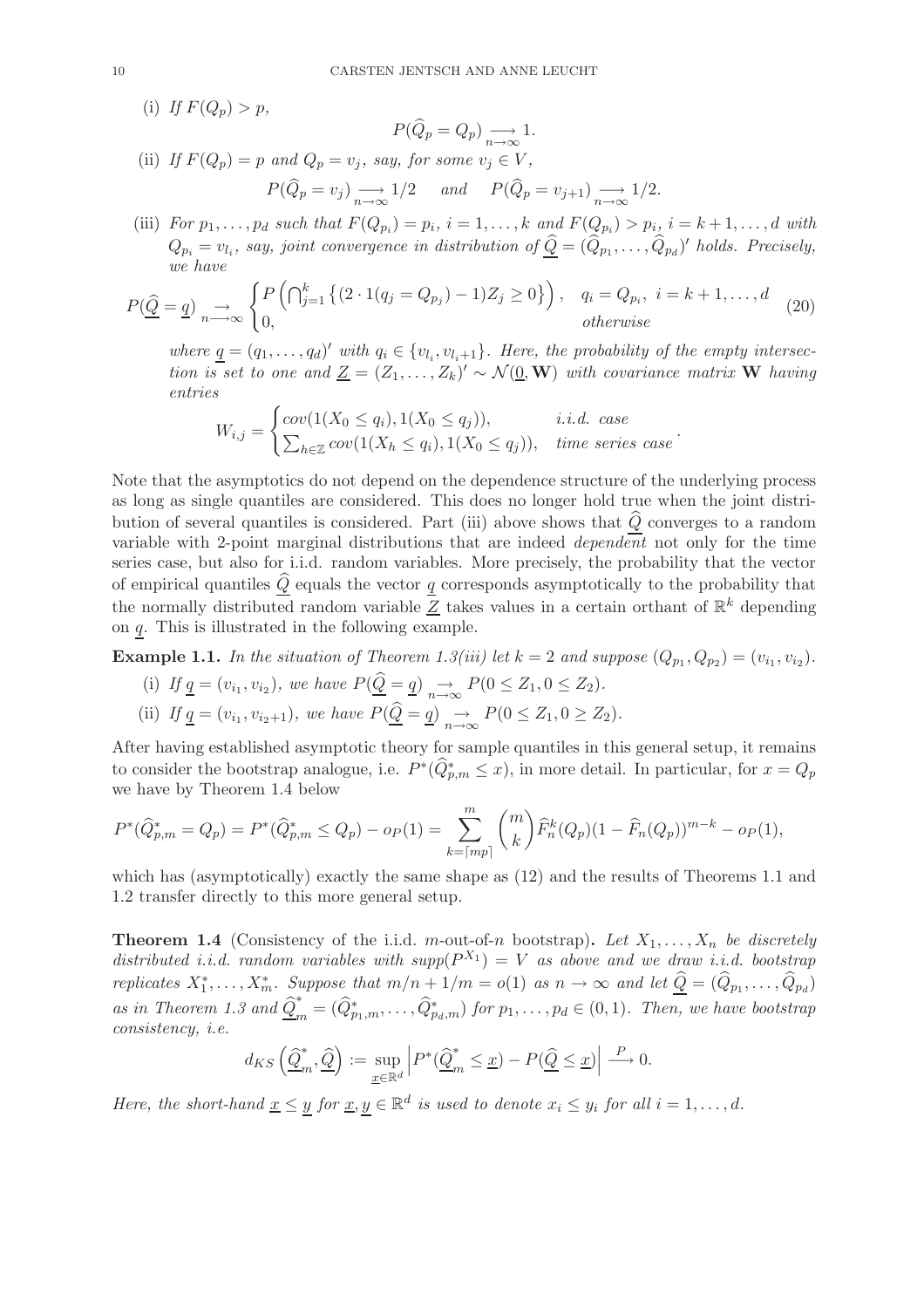To capture the dependence structure of the process  $(X_t)_{t\in\mathbb{Z}}$  in the time series case, we approach an  $m$ -out-of- $n$  (moving) block bootstrap procedure:

- Step 1. Choose a bootstrap sample size m, a block length l and let  $b = \lfloor m/l \rfloor$  be the smallest number of blocks required to get a bootstrap sample of length  $bl \geq m$ . Define blocks  $B_{i,l} = (X_{i+1},..., X_{i+l}), i = 0,...,n-l$  and let  $i_0,...,i_{b-1}$  be i.i.d. random variables uniformly distributed on the set  $\{0, 1, 2, \ldots, n-l\}.$
- Step 2. Lay the blocks  $B_{i_0,l},\ldots,B_{i_{b-1},l}$  end-to-end together to get

$$
B_{i_0,l},\ldots,B_{i_{b-1},l} = X_{i_0+1},\ldots,X_{i_0+l},X_{i_1+1},\ldots,X_{i_1+l},\ldots,X_{i_{b-1}+1},\ldots,X_{i_{b-1}+l}
$$
  
=  $X_1^*,\ldots,X_{bl}^*$ 

and discard the last  $bl - m$  values to get a bootstrap sample  $X_1^*, \ldots, X_m^*$ .

An application of this block bootstrap is in particular necessary to obtain bootstrap consistency if several quantiles are considered jointly. This leads to the following theorem.

**Theorem 1.5** (Consistency of the block-wise m-out-of-n bootstrap). Let  $X_1, \ldots, X_n$  be dis*cretely distributed random variables with supp* $(P^{X_1}) = V$  *as above that are observations of a strictly stationary and*  $\tau$ -dependent process  $(X_t)_{t \in \mathbb{Z}}$  with  $\sum_{h=0}^{\infty} h \tau(h) < \infty$ . We apply the block $wise \ m\text{-}out\text{-}of\text{-}n \text{ bootstrap to get a bootstrap sample } X_1^*, \ldots, X_m^*.$  Suppose that  $m/n + l/m + l$  $1/m + 1/l = o(1)$  *as*  $n \to \infty$ *. With the notation of Theorem 1.4, we have bootstrap consistency, i.e.*

$$
d_{KS}\left(\underline{\widehat{Q}}_m^*,\underline{\widehat{Q}}\right)\stackrel{P}{\longrightarrow} 0.
$$

**Remark 1.3.** It can be seen from Theorem 1.3(iii) that  $P(\hat{Q}_p = Q_p) \longrightarrow P(Z \ge 0) = 1/2$  as  $n \to \infty$  *if*  $F(Q_p) = p$ . Here, Z *is a centered normal variable whose variance depends on the dependence structure of the underlying process. However, for the limit behavior of the sample quantile itself the variance of* Z *is not relevant and we only require symmetry around the origin. In the case of*  $F(Q_p) > p$  *the proof of*  $P(Q_p = Q_p) \longrightarrow 1$  *is based on the WLLN which holds for i.i.d.* as well as for τ-weakly dependent data. This implies in particular that in order to mimic *the asymptotic behavior of a single quantile correctly we do not have to imitate the dependence structure correctly. Hence, the i.i.d.* m*-out-of-*n*-bootstrap is also valid for sequences of weakly dependent random variables if single quantiles are considered; for details follow the lines of the proof of Theorem 1.4. A similar phenomenon occurs when* m*-out-of-*n *bootstrap is used to mimic the distribution of*  $M_n = \max(X_1, \ldots, X_n)$ *; see Theorem 4 and Section 4 in Athreya, Fukuchi and Lahiri (1999).*

# 1.3. Randomized construction of confidence sets.

In discrete set-ups it is more appropriate to work with confidence sets rather than confidence intervals for population quantiles. By consistency of the non-centered m-out-of-n i.i.d. bootstrap (and the m-out-of-n block bootstrap) we can apply this method to derive such confidence sets. Due to the discreteness of the underlying distribution a naive construction of confidence sets will be to conservative, that is, the effective limiting coverage of an asymptotic  $(1 - \alpha)$ -quantile is strictly larger than  $1-\alpha$ ; actually equal to one if  $\alpha < 1/2$ . If one does not want to use conservative confidence sets with (too) large coverages, one can compensate this effect by randomization techniques. More precisely, we proceed as follows: We calculate one confidence set for the *sample quantile* with coverage larger than the prescribed size  $1 - \alpha$  and another one with a coverage (asymptotically) smaller than  $1 - \alpha$ . Then, we choose randomly (with an appropriate distribution) one of these sets and use this to construct a final confidence set for the population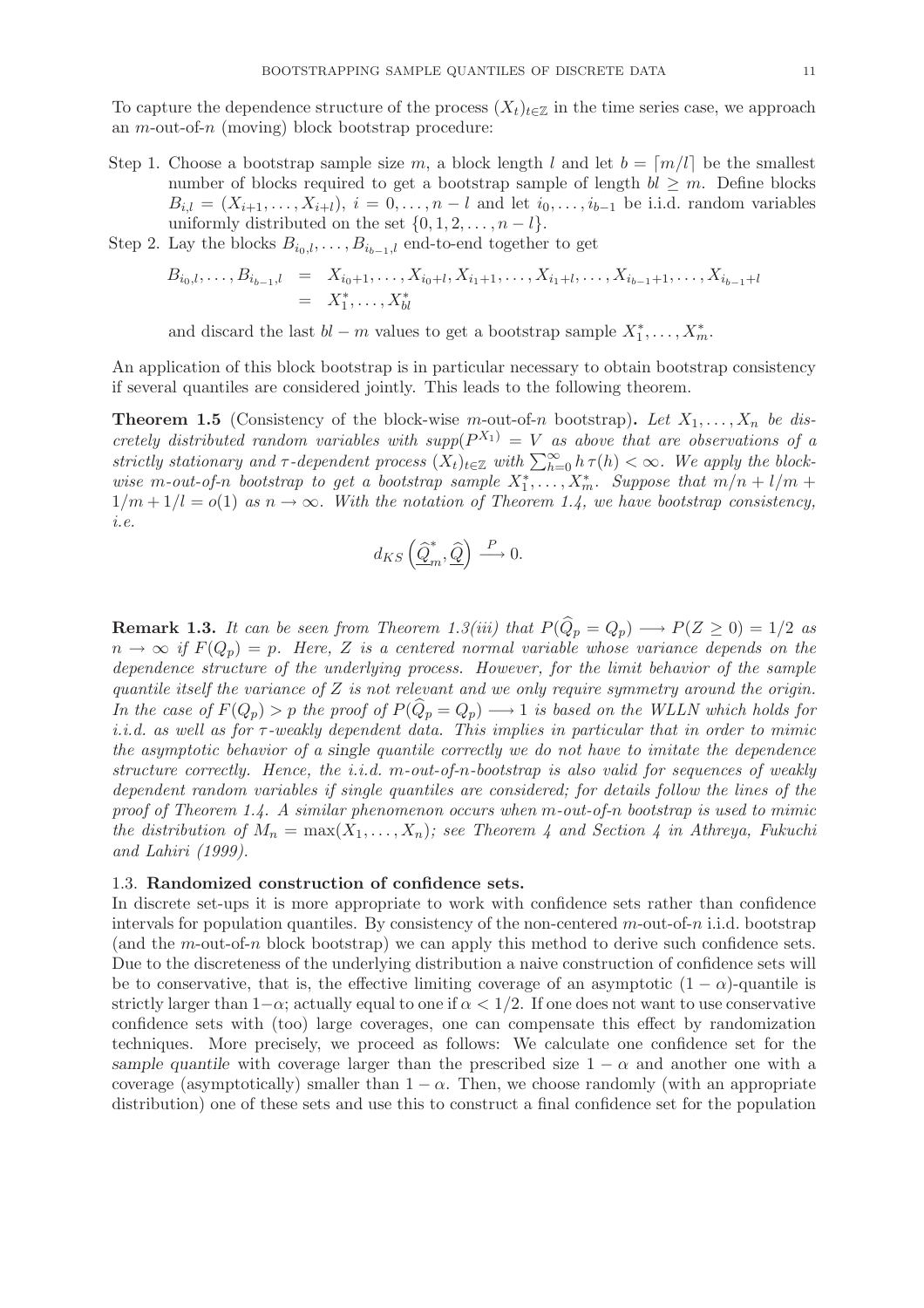quantile of asymptotic level  $1 - \alpha$ . Another difficulty that has to be taken into account is that we have bootstrap consistency only without centering, that is,

$$
P^*(\widehat{Q}_{p,m}^* \le x) \approx P(\widehat{Q}_p \le x), \text{ but } P^*(\widehat{Q}_{p,m}^* - \widehat{Q}_p \le x) \not\approx P(\widehat{Q}_p - Q_p \le x), \tag{21}
$$

such that the standard construction of bootstrap confidence intervals is not possible. Let  $V_n$ denote the support of the empirical marginal distribution based on  $X_1, \ldots, X_n$ . Then, we define large and small confidence sets  $CS<sub>L</sub>$  and  $CS<sub>S</sub>$ , respectively, for the sample quantile

$$
CS_L = \left[ F_{\hat{Q}_{p,m}^{*}}^{*-1}(\alpha/2), F_{\hat{Q}_{p,m}^{*}}^{*-1}(1-\alpha/2) \right] \cap V_n,
$$
  

$$
CS_S = \left[ F_{\hat{Q}_{p,m}^{*}}^{*-1}(\alpha/2), F_{\hat{Q}_{p,m}^{*}}^{*-1}(1-\alpha/2) \right) \cap V_n,
$$

and their coverages

$$
cov_L = P^*(\widehat{Q}_{p,m}^* \in CS_L), \qquad cov_S = P^*(\widehat{Q}_{p,m}^* \in CS_S).
$$

Note that  $cov_L \geq 1 - \alpha$  while the size of  $cov_S$  is not clear in finite samples. It will turn out to be less than  $1 - \alpha$  in the limit. Finally, we specify

$$
p^* = \frac{1 - \alpha - cov_S}{cov_L - cov_S}
$$

and define the bootstrap approximation of the confidence set for the sample quantile

$$
\widetilde{CS} = \begin{cases} CS_L & \text{if } Y \le p^* \\ CS_S & \text{if } Y > p^* \end{cases}
$$

,

where  $Y \sim Unif(0,1)$  is chosen independently from all observations and all bootstrap variables. A corresponding confidence set for the population quantile is then given by

$$
CS = \widetilde{CS} - \widehat{Q}_p + H(\widehat{Q}_{p,m}^*).
$$

Due to (21) and as  $P(Q_p \in CS) \to 1-\alpha$  holds, the use of a correction term  $H(Q_{p,m}^*) :=$  $F_{\widehat{\Omega}*}^{*-1}$  $\widehat{Q}_{p,m}^{*-1}(0.4)$  is necessary as an approximation of the true quantile  $Q_p$ ; see proof of Theorem 1.6 below. In principle, any value in  $(0, 1/2]$  can be used instead of 0.4.

Theorem 1.6. *Suppose that either the assumptions of Theorem 1.4 or Theorem 1.5 hold true. Then, for*  $\alpha \in (0, 1/2)$ *, we have* 

$$
P(Q_p \in CS) \underset{n \to \infty}{\longrightarrow} 1 - \alpha.
$$

**Remark 1.4** (On the use of V or  $V_n$ ). The effect of using V or  $V_n$  is asymptotically negligible. *For applications it might be reasonable to assume either that* V *is known in advance or that it is unknown. In the first case* V *should be used to construct the confidence intervals and in the latter case*  $V_n$  *seems to be the more reasonable choice.* 

#### 1.4. Simulations.

In this section, we illustrate the bootstrap performance by means of coverage rates of  $(1 - \alpha)$ confidence sets CS for  $\alpha = 0.05$  as proposed in the previous section. To cover both cases of i.i.d. as well as time series data, let  $X_1, \ldots, X_n$  be either

a) an i.i.d. realization of a binomial distribution  $X_i \sim Bin(N, \pi)$ 

or

b) a realization of a (Poisson-)INAR(1) model  $X_t = \beta \circ X_{t-1} + \epsilon_t$ , where  $\epsilon_t \sim Poi(\lambda(1-\beta))$ is Poisson-distributed and  $\beta \circ k \sim Bin(k, \beta)$  for  $k \in \mathbb{N}_0$  denotes the binomial thinning operator.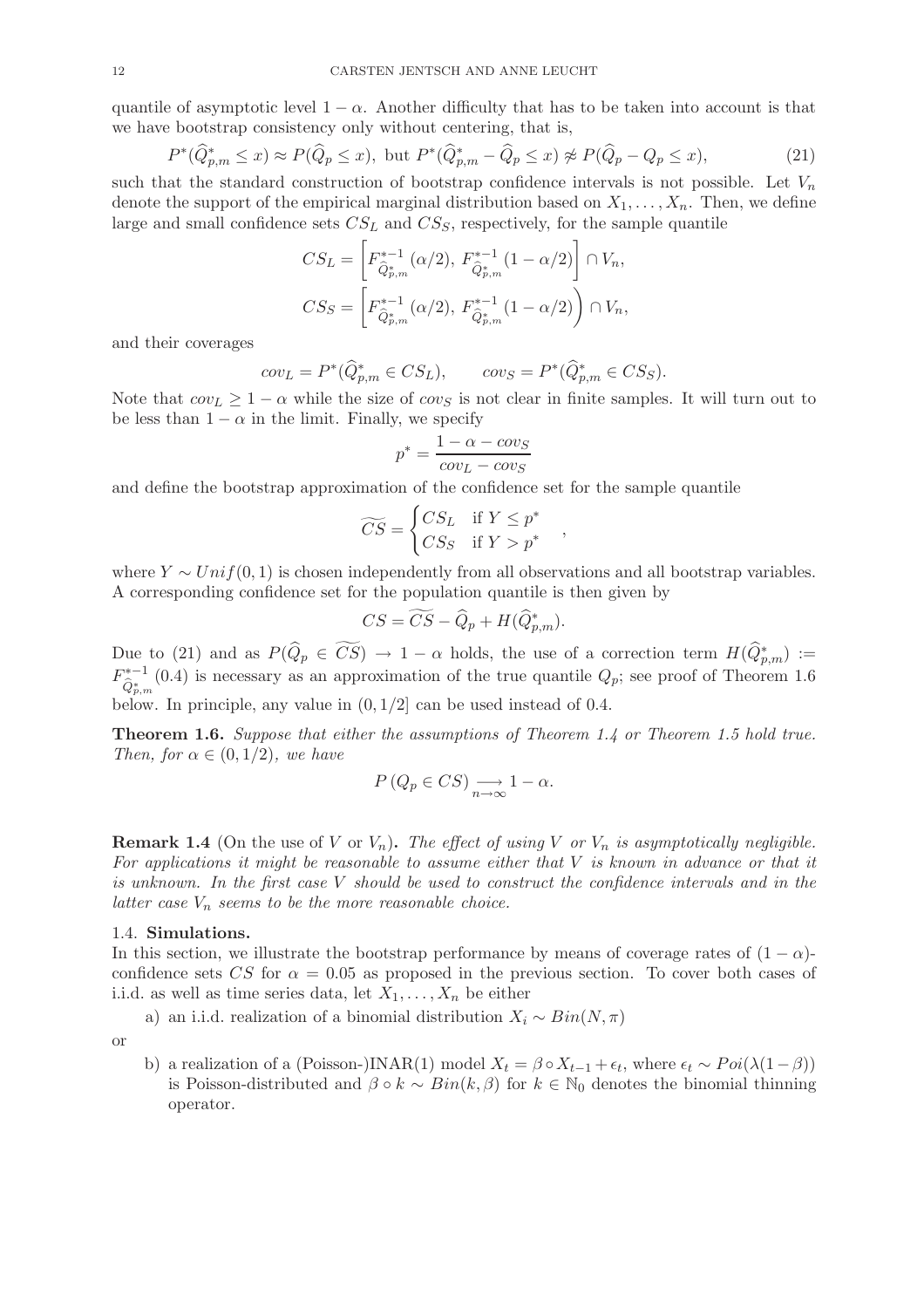| iid       | $N=1$ |       |       |       |
|-----------|-------|-------|-------|-------|
| m<br>n    | 100   | 500   | 1000  | 5000  |
|           | 0.950 | 0.945 | 0.961 | 0.953 |
| $n^{2/3}$ | 0.967 | 0.969 | 0.966 | 0.964 |
|           | 0.976 | 0.976 | 0.977 | 0.977 |

| iid       | $N=19$ |       |       |       |
|-----------|--------|-------|-------|-------|
| m<br>n    | 100    | 500   | 1000  | 5000  |
|           | 0.998  | 0.989 | 0.971 | 0.960 |
| $n^{2/3}$ | 0.993  | 0.973 | 0.964 | 0.967 |
| $n^3$     | 0.981  | 0.984 | 0.975 | 0.978 |

| iid                | $N=2$ |       |       |       |
|--------------------|-------|-------|-------|-------|
| $m \setminus$<br>n | 100   | 500   | 1000  | 5000  |
| $n^{1/2}$          | 0.976 | 0.960 | 0.947 | 0.952 |
| $n^{2/3}$          | 0.953 | 0.950 | 0.950 | 0.940 |
| $n^{3/4}$          | 0.956 | 0.945 | 0.953 | 0.948 |

| iid             | $N=20$ |       |       |       |
|-----------------|--------|-------|-------|-------|
| m<br>n          | 100    | 500   | 1000  | 5000  |
| $n^{1}$         | 0.889  | 0.977 | 0.999 | 1.000 |
| $n^{2/\bar{3}}$ | 0.897  | 0.996 | 0.980 | 0.952 |
| $n^{3/2}$       | 0.903  | 0.986 | 0.965 | 0.946 |

| iid               | $N=39$ |       |       |       |
|-------------------|--------|-------|-------|-------|
| m'<br>$\mathbf n$ | 100    | 500   | 1000  | 5000  |
| $n^{1/2}$         | 0.998  | 1.000 | 1.000 | 0.980 |
| $n^{2/3}$         | 0.995  | 0.993 | 0.964 | 0.966 |
| $n^{3/2}$         | 0.987  | 0.984 | 0.973 | 0.967 |

| iid       | $N=40$ |       |       |       |  |
|-----------|--------|-------|-------|-------|--|
| m<br>n    | 100    | 500   | 1000  | 5000  |  |
| $n^{1/2}$ | 0.976  | 0.938 | 0.981 | 1.000 |  |
|           | 0.933  | 0.989 | 0.997 | 0.979 |  |
|           | 0.903  | 0.978 | 0.980 | 0.967 |  |

TABLE 1. Coverage rates of  $(1 - \alpha)$ -bootstrap confidence sets CS with  $\alpha = 0.05$ for the median  $X_{med}$  of  $X_t \sim Bin(N, 0.5)$ 

for several choices of  $N$ , sample sizes  $n$  and bootstrap sample sizes  $m$ .



FIGURE 3. Confidence sets  $CS$  for the median  $X_{med}$  from five realizations of  $X_1, \ldots, X_n$  with  $X_i \sim Bin(N, 0.5)$  i.i.d. for  $N = 39$  (upper panels) and  $N = 40$ (lower panels), several sample sizes n and bootstrap sample sizes  $m = n^{2/3}$ . The true median is marked with a red vertical line.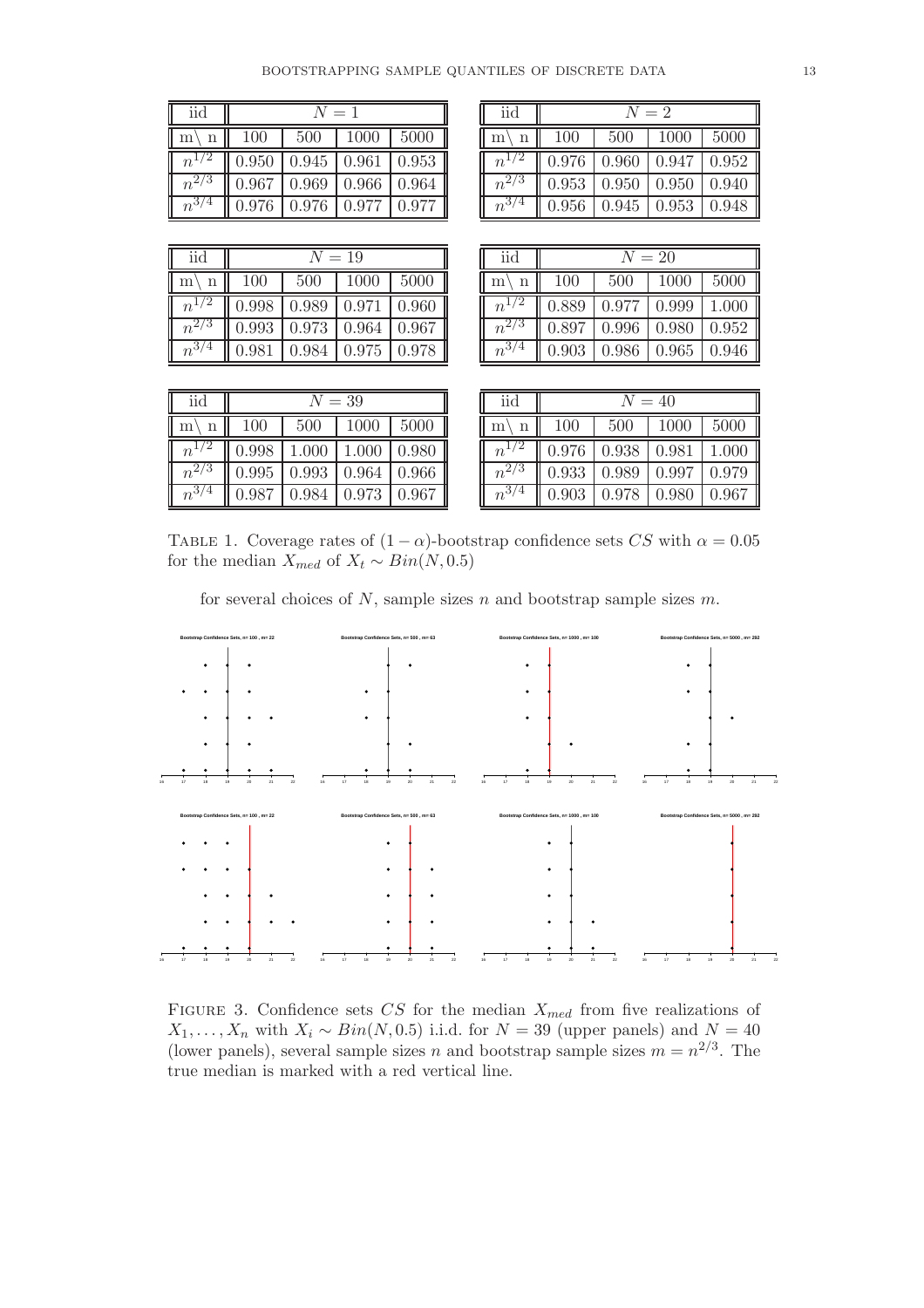| <b>INAR</b> | $\lambda = 3.67206$ , iid |       |       |       |
|-------------|---------------------------|-------|-------|-------|
| m<br>n      | 100                       | 500   | 1000  | 5000  |
| $n^{1/2}$   | 0.989                     | 0.993 | 0.963 | 0.972 |
| $n^{2/3}$   | 0.978                     | 0.989 | 0.977 | 0.969 |
| $n^{3/4}$   | 0.985                     | 0.980 | 0.984 | 0.988 |

| INAR                 | $\lambda = 4$ , iid |       |                    |       |
|----------------------|---------------------|-------|--------------------|-------|
| $m \setminus n$      | 100                 | 500   | 1000               | 5000  |
| $n^{1/\overline{2}}$ | 0.801               | 0.778 | $0.882 \mid 0.957$ |       |
| $n^{2/\overline{3}}$ | 0.800               | 0.923 | 0.943              | 0.962 |
| $n^{3/4}$            | 0.820               | 0.901 | 0.940              | 0.939 |

| <b>INAR</b>       | $\lambda = 3.67206, \text{ MBB}, l = m^{1/2}$ |       |       |       |  |
|-------------------|-----------------------------------------------|-------|-------|-------|--|
| $m\setminus$<br>n | 100                                           | 500   | 1000  | 5000  |  |
|                   | 0.989                                         | 0.990 | 0.969 | 0.966 |  |
| $n^{2/3}$         | 0.986                                         | 0.982 | 0.971 | 0.980 |  |
| $n^{3/4}$         | 0.981                                         | 0.979 | 0.986 | 0.986 |  |

| <b>INAR</b>           | $\lambda = 4$ , MBB, $l = m^{1/2}$ |  |                  |                                               |  |
|-----------------------|------------------------------------|--|------------------|-----------------------------------------------|--|
| $m \nightharpoonup n$ | 100                                |  | $1000 \mid 5000$ |                                               |  |
|                       |                                    |  |                  | $0.829 \mid 0.762 \mid 0.868 \mid 0.962 \mid$ |  |
| $n^{2/3}$             |                                    |  |                  | $0.805 \mid 0.930 \mid 0.928 \mid 0.953 \mid$ |  |
| $n^{3/4}$             |                                    |  |                  | $0.818$   0.895   0.942   0.955               |  |

TABLE 2. Coverage rates of  $(1 - \alpha)$ -bootstrap confidence sets CS with  $\alpha = 0.05$ for the median  $X_{med}$  of the INAR(1) model  $X_t = \beta \circ X_{t-1} + \epsilon_t$ ,  $\beta = 0.5$  for two choices of  $\lambda$  and several sample sizes n and bootstrap sample sizes m. Results for i.i.d. resampling (iid, upper tables) and the moving block bootstrap (MBB, lower tables) with block length  $l = m^{1/2}$  are given.

The quantity of interest is the (sample) median, where we consider different parameter settings for both cases a) and b) that lead to degenerate one-point as well as non-degenerate two-point limiting distributions, respectively. In all simulations we have used  $V$  to construct confidence sets; compare Remark 1.4.

In Table 1, we show coverage rates of confidence sets for model a) for several sample sizes  $n \in \{100, 500, 1000, 5000\}$  and parameter settings with  $\pi = 0.5$  and  $N \in \{1, 2, 19, 20, 39, 40\}$ , where odd N leads to a non-degenerate limiting distribution  $(N = 1)$  is the fair coin flip) and even N results in a degenerate one-point limiting distribution. In Figure 3, we show typical bootstrap confidence sets for the examples  $Bin(39, 0.5)$  and  $Bin(40, 0.5)$ . As our theory provided in Section 1.2 suggests, we use the m-out-of-n bootstrap to mimic correctly the limiting behavior of sample quantiles in the degenerate as well as the non-degenerate case. To illustrate how sensitive the bootstrap reacts on the choice of the bootstrap sample size, we show results for several (rounded) values of  $m \in \{n^{1/2}, n^{2/3}, n^{3/4}\}\.$  For each parameter setting, we generate  $K = 1000$  time series and  $B = 1000$  bootstrap replicates are used to construct the confidence set as described in Section 1.3. Table 1 reports a good overall finite sample performance of our procedure. Increasing binomial parameter N leads to higher variance of the data generating process, i.e.  $var(X_t) = N/4$ . Hence confidence sets are larger and we observe a slight overcoverage. Moreover, we observe that confidence sets for even  $N$  are more conservative than for odd N which is due to the degeneracy of the limit distribution of the sample median for even N. Our simulation study shows that the bootstrap method is robust for different choices of the intensity  $m$ . If N is large, small choices of  $m$  lead to more conservative confidence intervals than large ones. The effect of overcoverage can be explained by larger variability caused by small bootstrap sample sizes m.

In the set-up b), displayed in Table 2, we consider again the non-degenerate case for  $\lambda =$ 3.67206... such that  $X_{med} = 3$  as well as the degenerate case for  $\lambda = 4$  such that  $X_{med} = 4$ . As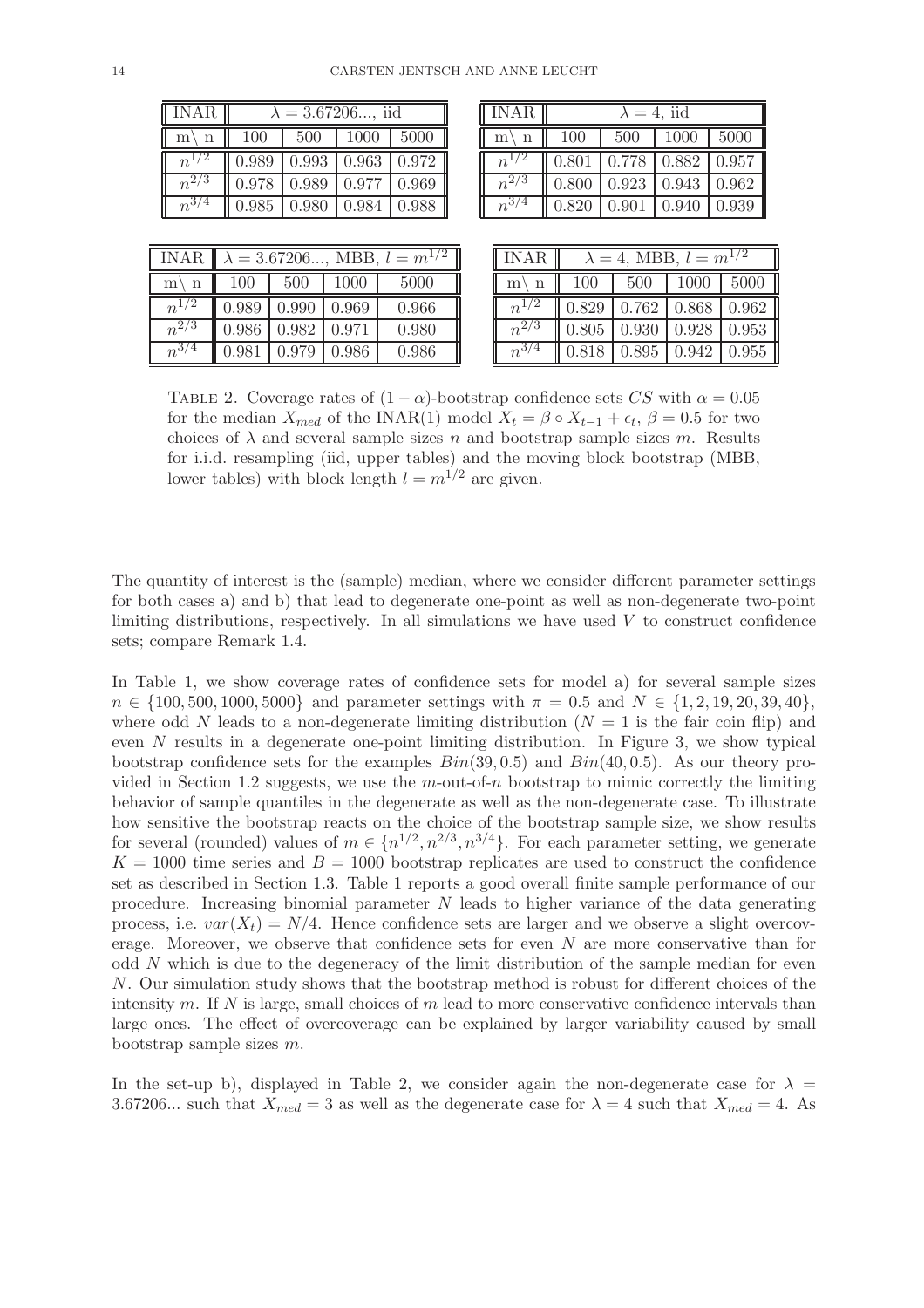discussed in Remark 1.3, Table 2 shows that already the i.i.d. low intensity bootstrap leads to valid results and the block bootstrap does not lead to visible improvements of the performance.

# PART II: MID-DISTRIBUTION QUANTILES

# 2.1. Asymptotics for sample mid-quantiles.

Suppose we observe  $X_1, \ldots, X_n$  from a ( $\tau$ -dependent) process with discrete support supp $(P^{X_1}) =$ V as defined in (19). Instead of considering classical quantiles as in Part I of the present paper, Parzen (1997, 2004) and Ma, Genton and Parzen (2011) suggested to investigate a modified quantile function of the corresponding so-called mid-distribution function  $F_{mid}$ , which is given by

$$
F_{mid}(x) = F(x) - 0.5 p(x), \quad x \in \mathbb{R},
$$

where, as before,  $F$  denotes the cdf of the random variable  $X$  with probability mass function  $p(x) = P(X = x)$ . Their concept allows for a meaningful interpretation of quantiles in the discrete setup and appears to be beneficial in cases of tied samples. Here, we refer to the paper of Ma, Genton and Parzen (2011) for details. In particular, it is argued there that the corresponding mid-quantiles behave more favorably. That is, contrary to classical sample quantiles in discrete setups, they showed that sample (mid-)quantiles based on the mid-distribution function converge to non-degenerate limiting distributions when properly centered and inflated with the usual  $\sqrt{n}$ -rate as long as they do not correspond to the boundary values of the support of the underlying distribution. In the latter case the limiting distribution is degenerate for any choice of the inflation factor. Moreover, they show that asymptotic theory coincides for mid-quantiles and classical quantiles if the underlying distribution is absolutely continuous. In view of this, mid-quantiles can be interpreted as a natural generalization of classical quantiles which appears to be robust to discreteness of the underlying distribution.

We first assume the support V to be bounded,  $V = \{v_1 < \cdots < v_d\}$ , say. However, it turns out that the case of unbounded support can be treated similarly and the asymptotics are even easier; see Remark 2.1 below. According to Ma, Genton and Parzen (2011) the mid-quantile function is a linear interpolation of the points  $(F_{mid}(v_i), v_i), j = 1, \ldots, d$ . More precisely, we define the pth population mid-quantile  $Q_{p,mid}$  as

$$
Q_{p,mid} = \begin{cases} v_1 & \text{if } p < F_{mid}(v_1) \\ v_k & \text{if } p = F_{mid}(v_k), \ k = 1, ..., d \\ \lambda v_k + (1 - \lambda)v_{k+1} & \text{if } p = \lambda F_{mid}(v_k) + (1 - \lambda)F_{mid}(v_{k+1}), \ \lambda \in (0, 1), \\ v_d & \text{if } p > F_{mid}(v_d) \end{cases}
$$
(22)

and its empirical counterpart  $Q_{p,mid}$  as

$$
\hat{Q}_{p, mid} = \begin{cases}\nv_1 & \text{if } p < \hat{F}_{mid}(v_1) \\
v_k & \text{if } p = \hat{F}_{mid}(v_k) < \hat{F}_{mid}(v_{k+1}), \ k = 1, \dots, d \\
\lambda_n v_k + (1 - \lambda_n)v_{k+1} & \text{if } p = \lambda \hat{F}_{mid}(v_k) + (1 - \lambda_n) \hat{F}_{mid}(v_{k+1}), \ \lambda_n \in (0, 1), \\
\hat{F}_{mid}(v_k) < \hat{F}_{mid}(v_{k+1}), \ k = 1, \dots, d - 1 \\
v_d & \text{if } p > \hat{F}_{mid}(v_d)\n\end{cases} \tag{23}
$$

where  $\widehat{F}_{mid}(x) = n^{-1} \sum_{k=1}^{n} \{1(X_k \leq x) - 0.5 \cdot 1(X_k = x)\}\$ is the empirical counterpart of  $F_{mid}(x)$ ; see also Figure 4 for illustration. Our goal first is to extend the asymptotic results of Ma, Genton and Parzen (2011) from i.i.d. data to strictly stationary,  $\tau$ -dependent processes. Similar to Part I of the paper, any other concept of dependence might be applied as long as the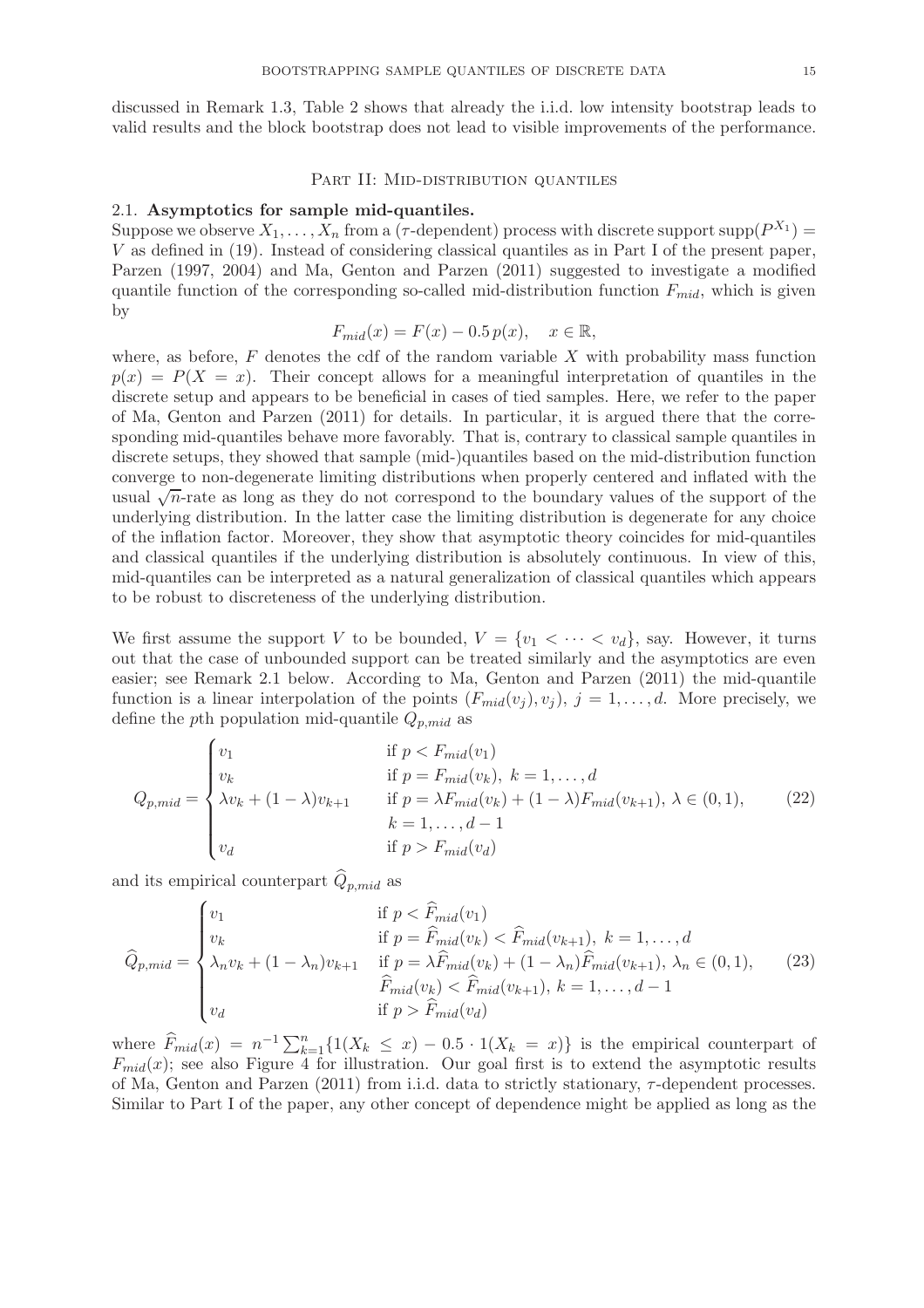CLT for the empirical distribution function holds. For sake of definiteness, we restrict ourselves to  $\tau$ -dependence here.

Theorem 2.1 (Asymptotics of sample mid-quantiles for discrete distributions). *Suppose that*  $X_1, \ldots, X_n$  *are either i.i.d. or observations of a strictly stationary,*  $\tau$ -dependent process  $(X_t)_{t \in \mathbb{Z}}$ with  $\sum_{h=0}^{\infty} \tau(h) < \infty$ . Let the support of  $P^{X_1}$  be  $V = \{v_1 < \cdots < v_d\}$  and denote the corre*sponding probabilities by*  $a_1, \ldots, a_d$ . Further, define  $a_0 = a_{d+1} = 0$ ,  $v_0 = v_1$  and  $v_{d+1} = v_d$ . *Then, we have*

$$
\sqrt{n}(\hat{Q}_{p, mid} - Q_{p, mid}) \xrightarrow{\mathcal{D}} \begin{cases}\n0 & \text{if } p < F_{mid}(v_1) \text{ or } p > F_{mid}(v_d) \\
Z_1 & \text{if } p = \lambda F_{mid}(v_{k+1}) + (1 - \lambda) F_{mid}(v_{k+2}), \lambda \in (0, 1), \\
k = 0, \dots, d - 2 \\
Z_2 & \text{if } p = F_{mid}(v_{k+1}), k = 1, \dots, d - 2 \\
Z_3 & \text{if } p = F_{mid}(v_1) \\
Z_4 & \text{if } p = F_{mid}(v_d)\n\end{cases} \tag{24}
$$

where  $Z_1, Z_2, Z_3, Z_4$  are random variables having certain non-degenerate distributions as de $scribed in the following. Z<sub>1</sub> is centered and normally distributed with variance$ 

$$
\sigma_1^2 = 4 \left( \frac{v_{k+1} - v_{k+2}}{a_{k+2} + a_{k+1}} \right)^2 h'_{k+2} \Sigma^{(k+2)} h_{k+2}, \tag{25}
$$

*where*

$$
h_{k+2} = \left(1, \ldots, 1, 1 - \frac{F_{mid}(v_{k+2}) - p}{a_{k+1} + a_{k+2}}, \frac{1}{2} - \frac{F_{mid}(v_{k+2}) - p}{a_{k+1} + a_{k+2}}\right)^{\prime}
$$

 $and \ \Sigma^{(k+2)} = (\Sigma_{j_1,j_2})_{j_1,j_2=1,\dots,k+2}$  *with*  $\Sigma_{j_1,j_2} = \sum_{h \in \mathbb{Z}} cov(1(X_h = v_{j_1}), 1(X_0 = v_{j_2}))$ *. The density of*  $Z_2$  *is that of a centered normal distribution with variance* 

$$
\sigma_{2-}^2 = 4 \left( \frac{v_{k+1} - v_k}{a_k + a_{k+1}} \right)^2 \left\{ (1, \dots, 1, 0.5) \Sigma^{(k+1)} (1, \dots, 1, 0.5)'\right\}
$$

*on the negative real line and that of a centered normal distribution with variance*

$$
\sigma_{2+}^2 = 4 \left( \frac{v_{k+2} - v_{k+1}}{a_{k+1} + a_{k+2}} \right)^2 \left\{ (1, \dots, 1, 0.5) \Sigma^{(k+1)} (1, \dots, 1, 0.5)'\right\}
$$

*on the positive real line; such distributions are termed half-Gaussian or two-piece normal distributions. The distribution of* Z<sup>3</sup> *has point mass of* 1/2 *in zero and admits a density on the positive real line which is that of a centered normal distribution with variance*  $\sigma_{2+}^2$ *. Similarly,* Z<sup>4</sup> *has point mass of* 1/2 *in zero and admits a density on the negative real line which is that of a* centered normal distribution with variance  $\sigma_{2-}^2$ .

Observe that depending on the situation, the limiting results established in Theorem 2.1 include four different types of distributions. These are, degenerate, Gaussian, half-Gaussian and half-Gaussian with point masses at the boundary. Also observe that we present the limiting results for sample mid-quantiles in a different way than Ma, Genton and Parzen (2011). The results displayed in (24) will turn out to be convenient for investigating the applicability of bootstrap methods in the sequel. Nevertheless, in comparison to the i.i.d. case, only the covariance matrix  $\Sigma^{(k+2)}$  changes.

Remark 2.1 (Boundary issues).

(i) In the boundary cases  $p < F_{mid}(v_0)$  and  $p > F_{mid}(v_d)$  we even get  $Q_{p,mid} = Q_{p,mid}$  with *probability tending to one; see the proof of Theorem 2.1. These stronger results are used in the proofs of bootstrap consistency later on.*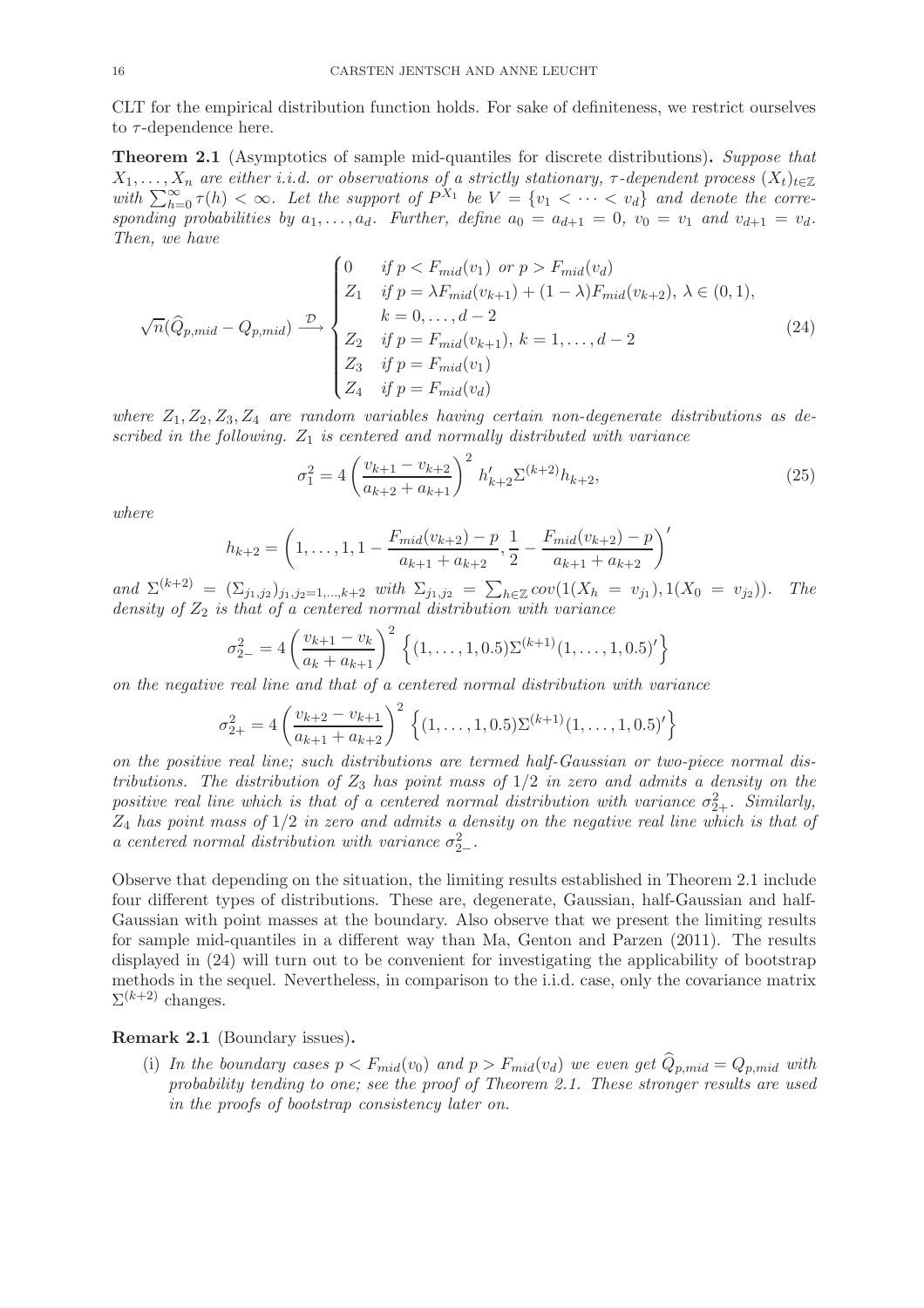

Figure 4. Comparison of quantile function (red, solid) and mid-quantile function (black, dashed) for  $Bin(1, 1/2)$  (left panel) and  $Bin(3, 1/2)$  (right panel).

(ii) *Note that the results of Theorem 2.1 carry over to countable support* V *as long as it does not contain an accumulation point. Then, the cases*  $p < F_{mid}(v_1)$  *and/or*  $p > F_{mid}(v_d)$ *simply disappear; see also Remark 2 in Ma, Genton and Parzen (2011).*

Remark 2.2. *Similar to Theorem 1.3, it is possible to prove joint convergence of several sample mid-quantiles. For clarity of exposition, we do not give the exact convergence results here, but mention that multivariate limiting distributions of several sample mid-quantiles can be obtained essentially by combining the univariate results of Theorem 2.1 above.*

Before considering the bootstrap for mid-quantiles in Subsection 2.2, we first illustrate the concept of mid-quantiles with the help of a continuation of the coin flip example discussed in the Introduction; compare also Figure 4.

# Toy example: Coin flip data for mid-quantiles.

*Suppose a fair coin is flipped independently n times and we observe a sequence*  $X_1, \ldots, X_n$ *of zeros and ones such that*  $P(X_t = 0) = 1/2 = 1 - P(X_t = 1)$ *. Let*  $X_{\text{med}, \text{mid}} = Q_{0.5, \text{mid}}$  and  $X_{\text{med},\text{mid}} = Q_{0.5,\text{mid}}$  denote the population mid-median and the sample mid-median, respectively. *Then,* (22) *gives*  $X_{\text{med}, \text{mid}} = 1/2$  *and from Theorem 2.1, we get* 

$$
\sqrt{n}(\widehat{X}_{med, mid} - X_{med, mid}) \xrightarrow{\mathcal{D}} \mathcal{N}(0, 1/4). \tag{26}
$$

*Thus, the sample mid-median fulfills a CLT and, in particular, it is a*  $\sqrt{n}$ -consistent estimator *for the mid-median.*

# 2.2. Bootstrapping sample mid-quantiles.

We showed that standard bootstrap proposals may fail in the purely discrete data case for classical sample quantiles. A closer inspection of the bootstrap invalidity result of Theorem 1.1 shows that this issue is caused by the discreteness of the distributions which in turn leads to quantile functions having jumps. In view of this observation, the use of mid-quantiles may circumvent this problem, because the corresponding mid-quantile function is piecewise linear and thus, in particular, continuous by construction; compare Figure 4.

In a first step, we investigate to what extend  $m$ -out-of-n-type bootstraps (i.i.d. and block)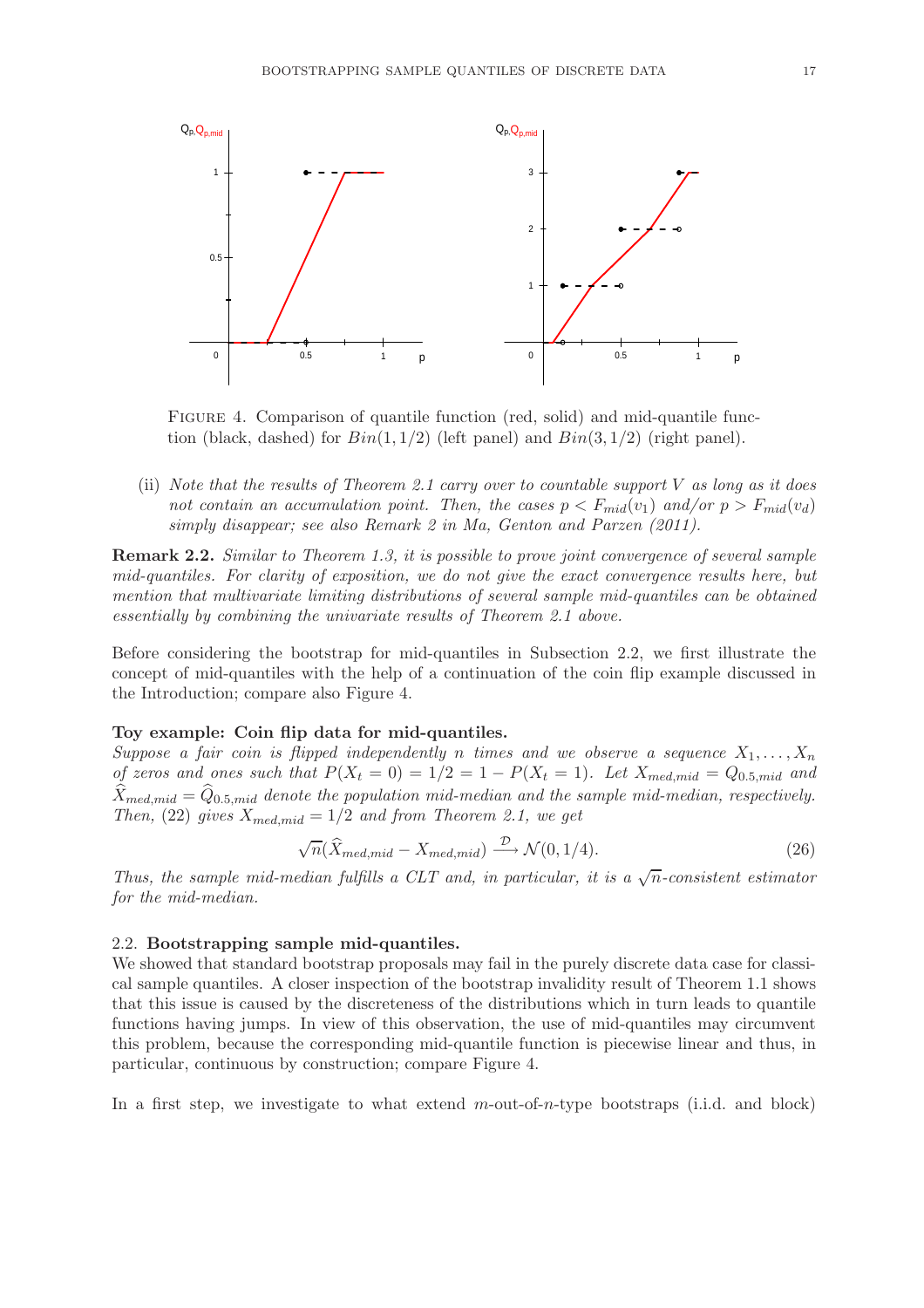are capable to mimic correctly the limiting distributions established in Theorem 2.1. Here, we allow explicitly the case  $m = n$  to cover also Efron's bootstrap and the standard moving block bootstrap. To fix some notation, let  $Q_{p,mid,m}^*$  denote the pth bootstrap sample mid-quantile based on bootstrap observations  $X_1^*, \ldots, X_m^*$ . More precisely and analogue to (23), we define

$$
\hat{Q}_{p,mid,m}^{*} = \begin{cases}\nv_1 & \text{if } p < \hat{F}_{mid,m}^{*}(v_1) \\
v_k & \text{if } p = \hat{F}_{mid,m}^{*}(v_k) < \hat{F}_{mid,m}^{*}(v_{k+1}), \ k = 1..., d \\
\lambda_m^{*} v_k + (1 - \lambda_m^{*}) v_{k+1} & \text{if } p = \lambda_m^{*} \hat{F}_{mid,m}^{*}(v_k) + (1 - \lambda_m^{*}) \hat{F}_{mid,m}^{*}(v_{k+1}), \ \lambda_m^{*} \in (0, 1), \\
\hat{F}_{mid,m}^{*}(v_k) < \hat{F}_{mid,m}^{*}(v_{k+1}), \ k = 1,..., d-1 \\
v_d & \text{if } p > \hat{F}_{mid,m}^{*}(v_d)\n\end{cases} \tag{27}
$$

where  $\widehat{F}_{mid,m}^*(x) = m^{-1} \sum_{k=1}^m \{1(X_k^* \leq x) - 0.5 \cdot 1(X_k^* = x)\}\$ is the bootstrap counterpart of  $F_{mid}(x)$  based on  $X_1^*, \ldots, X_m^*$ .

Theorem 2.2 (Asymptotics of bootstrap sample mid-quantiles for discrete distributions). *Suppose either (i) or (ii) hold, where*

- (i)  $X_1, \ldots, X_n$  are *i.i.d.* and we draw *i.i.d.* bootstrap replicates  $X_1^*, \ldots, X_m^*$  such that  $m \rightarrow$  $\infty$  *and*  $m = o(n)$  *or*  $m = n$  *as*  $n \to \infty$
- (ii)  $X_1, \ldots, X_n$  are  $\tau$ -dependent and we apply an m-out-of-n block bootstrap with block length l to get  $X_1^*, \ldots, X_m^*$  such that  $l/m + 1/m + 1/l = o(1)$  and  $m = o(n)$  or  $m = n$  as  $n \to \infty$

*Then, we have*

$$
\sqrt{m}(\hat{Q}_{p,mid,m}^* - \hat{Q}_{p,mid}) \xrightarrow{\mathcal{D}} \begin{cases} 0 & \text{if } p < F_{mid}(v_1) \text{ or } p > F_{mid}(v_d) \\ Z_1 & \text{if } p = \lambda F_{mid}(v_{k+1}) + (1 - \lambda) F_{mid}(v_{k+2}), \lambda \in (0,1), \\ k = 0, \dots, d - 2 \end{cases} \tag{28}
$$

*and*

$$
\sqrt{m}(\widehat{Q}_{p,mid,m}^* - Q_{p,mid}) \xrightarrow{\mathcal{D}} \begin{cases} Z_2 & \text{if } p = F_{mid}(v_{k+1}), \ k = 1, \dots, d-2 \\ Z_3 & \text{if } p = F_{mid}(v_1) \\ Z_4 & \text{if } p = F_{mid}(v_d) \end{cases}
$$
(29)

*in probability, respectively. The distributions of*  $Z_1$  *to*  $Z_4$  *are described in Theorem 2.1.* 

At this point, it is worth noting that the results of Theorem 2.2 above do not require at all the use of an m-out-of-n-type bootstrap procedure with  $m = o(n)$  to mimic correctly the complicated limiting distributions in all cases presented in Theorem 2.1. However, a comparison of (24) with (28) and (29) shows that the correct centering for the bootstrap sample mid-quantiles depends on the true situation. That is,  $Q_{p,mid,m}^*$  has to be centered around the sample mid-quantile  $Q_{p, mid}$  for the first two cases and around the population quantile  $Q_{p, mid}$  for the latter three. However, as the true mid-quantile function is generally unknown, the true situation is also not known. Consequently, the results of Theorem 2.2 are per se useless for practical applications as it is not clear which centering has to be used.

To overcome this issue, we require the bootstrap procedure to be valid for *all* different cases when centered around *one and the same* quantity. To achieve this, note that the difference of the left-hand sides of (28) and (29) computes to

$$
\sqrt{m}(\hat{Q}_{p,mid,m}^* - Q_{p,mid}) - \sqrt{m}(\hat{Q}_{p,mid,m}^* - \hat{Q}_{p,mid}) = \sqrt{\frac{m}{n}} \left\{ \sqrt{n}(\hat{Q}_{p,mid} - Q_{p,mid}) \right\}
$$

$$
= O_P\left(\sqrt{\frac{m}{n}}\right)
$$
(30)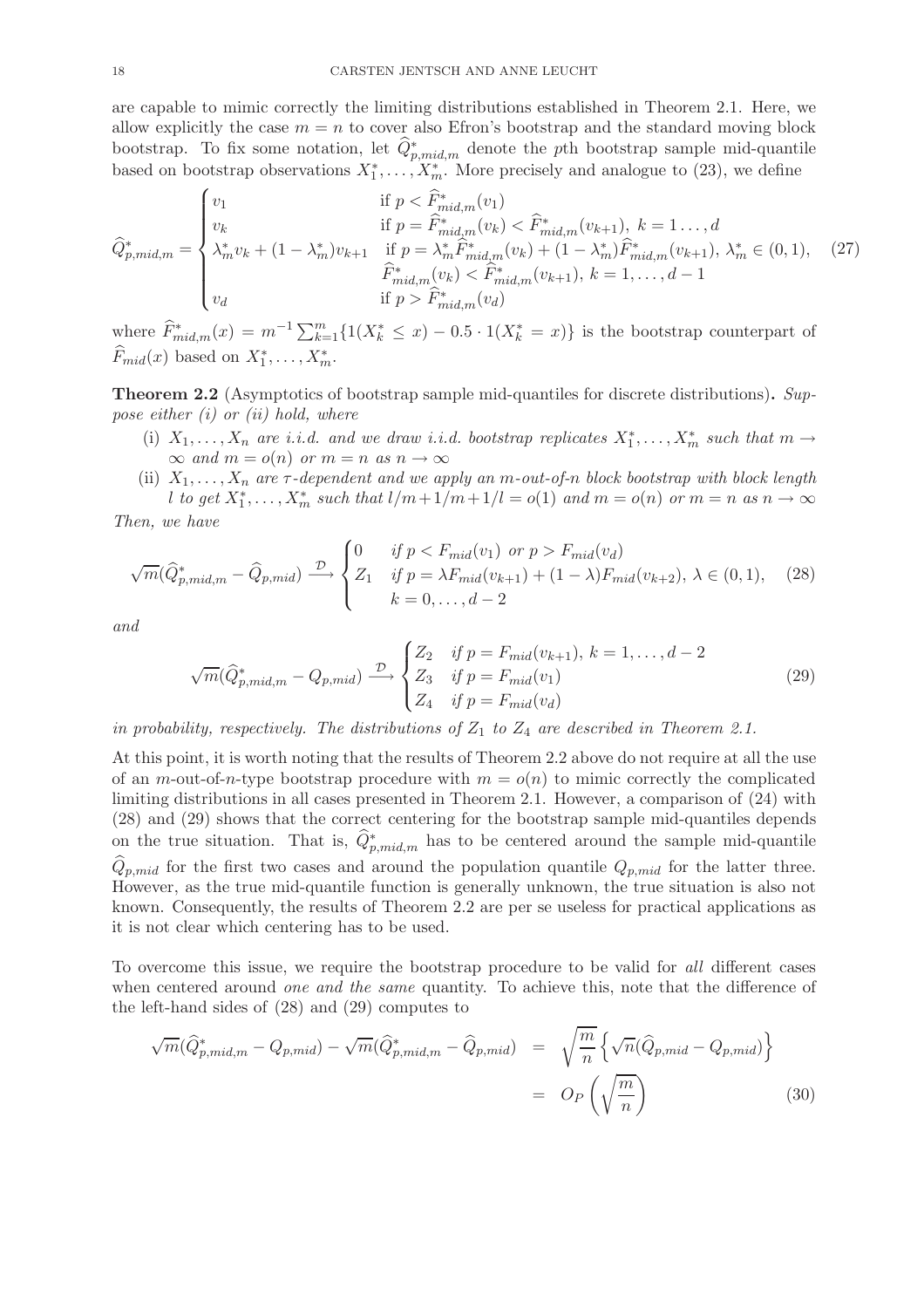and vanishes for  $m = o(n)$ , but not for  $m = n$ . This leads to the following result.

Corollary 2.1 (Consistency of m-out-of-n bootstraps for sample mid-quantiles). *Suppose either (i) or (ii) in Theorem 2.2 hold with*  $m = o(n)$ *. Then, we have* 

$$
d_{KS}\left(\sqrt{m}(\widehat{Q}^{*}_{p,mid,m}-\widehat{Q}_{p,mid}),\sqrt{n}(\widehat{Q}_{p,mid}-Q_{p,mid})\right)\stackrel{\mathcal{P}}{\longrightarrow} 0.
$$

#### 2.3. Randomized construction of confidence intervals.

We invoke the ideas of Section 1.3 to construct confidence intervals of level  $1 - \alpha$  for midquantiles. These quantities take their values in the interval  $[v_1,v_d]$  if  $V = \{v_1 < \ldots < v_d\}$  in contrast to classical quantiles that take there values only in the countable set  $V$ . In particular, if the image of the mid-quantile function is the whole real line, the limit distribution is continuous by Theorems 2.1 and 2.2. Therefore no randomization techniques are required to construct asymptotic exact  $(1 - \alpha)$  confidence sets. If this is not the case, a randomization procedure as described in the sequel has to be applied. Note that, the asymptotics in the previous section do not rely on the (empirical) mid-quantile itself but on suitably centered and inflated versions. Therefore, instead of  $CS_L$  and  $CS_S$  defined in Section 1.3, we consider large and small intervals of the form

$$
CI_{L, mid} = \left[ F^{*-1}_{\sqrt{m}(\hat{Q}_{p, mid, m}^* - \hat{Q}_{p, mid})} (\alpha/2), F^{*-1}_{\sqrt{m}(\hat{Q}_{p, mid, m}^* - \hat{Q}_{p, mid})} (1 - \alpha/2) \right],
$$
  
\n
$$
CI_{S, mid}^{(r)} = \left[ F^{*-1}_{\sqrt{m}(\hat{Q}_{p, mid, m}^* - \hat{Q}_{p, mid})} (\alpha/2), F^{*-1}_{\sqrt{m}(\hat{Q}_{p, mid, m}^* - \hat{Q}_{p, mid})} (1 - \alpha/2) \right),
$$
  
\n
$$
CI_{S, mid}^{(l)} = \left( F^{*-1}_{\sqrt{m}(\hat{Q}_{p, mid, m}^* - \hat{Q}_{p, mid})} (\alpha/2), F^{*-1}_{\sqrt{m}(\hat{Q}_{p, mid, m}^* - \hat{Q}_{p, mid})} (1 - \alpha/2) \right]
$$

and their coverages

$$
cov_{L,mid} = P^*(\sqrt{m}(\widehat{Q}_{p,mid,m}^* - \widehat{Q}_{p,mid}) \in CI_{L,mid}),
$$
  
\n
$$
cov_{S,mid}^{(r)} = P^*(\sqrt{m}(\widehat{Q}_{p,mid,m}^* - \widehat{Q}_{p,mid}) \in CI_{S,mid}^{(r)}),
$$
  
\n
$$
cov_{S,mid}^{(l)} = P^*(\sqrt{m}(\widehat{Q}_{p,mid,m}^* - \widehat{Q}_{p,mid}) \in CI_{S,mid}^{(l)}).
$$

Finally, we specify the probability for choosing the large interval

$$
p_{mid}^{*} = \begin{cases} \frac{1 - \alpha - cov_{S, mid}^{(r)}}{cov_{L, mid} - cov_{S, mid}^{(r)}}, & cov_{S, mid}^{(r)} \le 1 - \alpha\\ \frac{1 - \alpha - cov_{S, mid}^{(l)}}{cov_{L, mid} - cov_{S, mid}^{(l)}}, & \text{otherwise} \end{cases}
$$

and define the bootstrap approximation of the confidence set for the  $p$ -level mid-quantile

$$
CI = \begin{cases} \left[ \hat{Q}_{p,mid} - \frac{F_{\sqrt{m}(\hat{Q}_{p,mid,m}^{*} - \hat{Q}_{p,mid})}(1-\alpha/2)}{\sqrt{n}}, \ \hat{Q}_{p,mid} - \frac{F_{\sqrt{m}(\hat{Q}_{p,mid,m}^{*} - \hat{Q}_{p,mid})}^{*}(\alpha/2)}{\sqrt{n}} \right] & \text{if } Y \leq p_{mid}^{*} \\ \left( \hat{Q}_{p,mid} - \frac{F_{\sqrt{m}(\hat{Q}_{p,mid,m}^{*} - \hat{Q}_{p,mid})}(1-\alpha/2)}{\sqrt{n}}, \ \hat{Q}_{p,mid} - \frac{F_{\sqrt{m}(\hat{Q}_{p,mid,m}^{*} - \hat{Q}_{p,mid})}^{*}(\alpha/2)}{\sqrt{n}} \right] & \text{if } Y > p_{mid}^{*} \\ \left[ \hat{Q}_{p,mid} - \frac{F_{\sqrt{m}(\hat{Q}_{p,mid,m}^{*} - \hat{Q}_{p,mid})}(1-\alpha/2)}{\sqrt{n}}, \ \hat{Q}_{p,mid} - \frac{F_{\sqrt{m}(\hat{Q}_{p,mid,m}^{*} - \hat{Q}_{p,mid})}^{*}(\alpha/2)}{\sqrt{n}} \right] & \text{and } cov_{S,mid}^{(r)} \leq 1 - \alpha \\ \left[ \hat{Q}_{p,mid} - \frac{F_{\sqrt{m}(\hat{Q}_{p,mid,m}^{*} - \hat{Q}_{p,mid})}(1-\alpha/2)}{\sqrt{n}}, \ \hat{Q}_{p,mid} - \frac{F_{\sqrt{m}(\hat{Q}_{p,mid,m}^{*} - \hat{Q}_{p,mid})}(\alpha/2)}{\sqrt{n}} \right) & \text{otherwise} \end{cases}
$$

where  $Y \sim Unif(0, 1)$  is chosen independently from all observations and all bootstrap variables. This gives an asymptotic confidence interval of level  $1 - \alpha$ .

,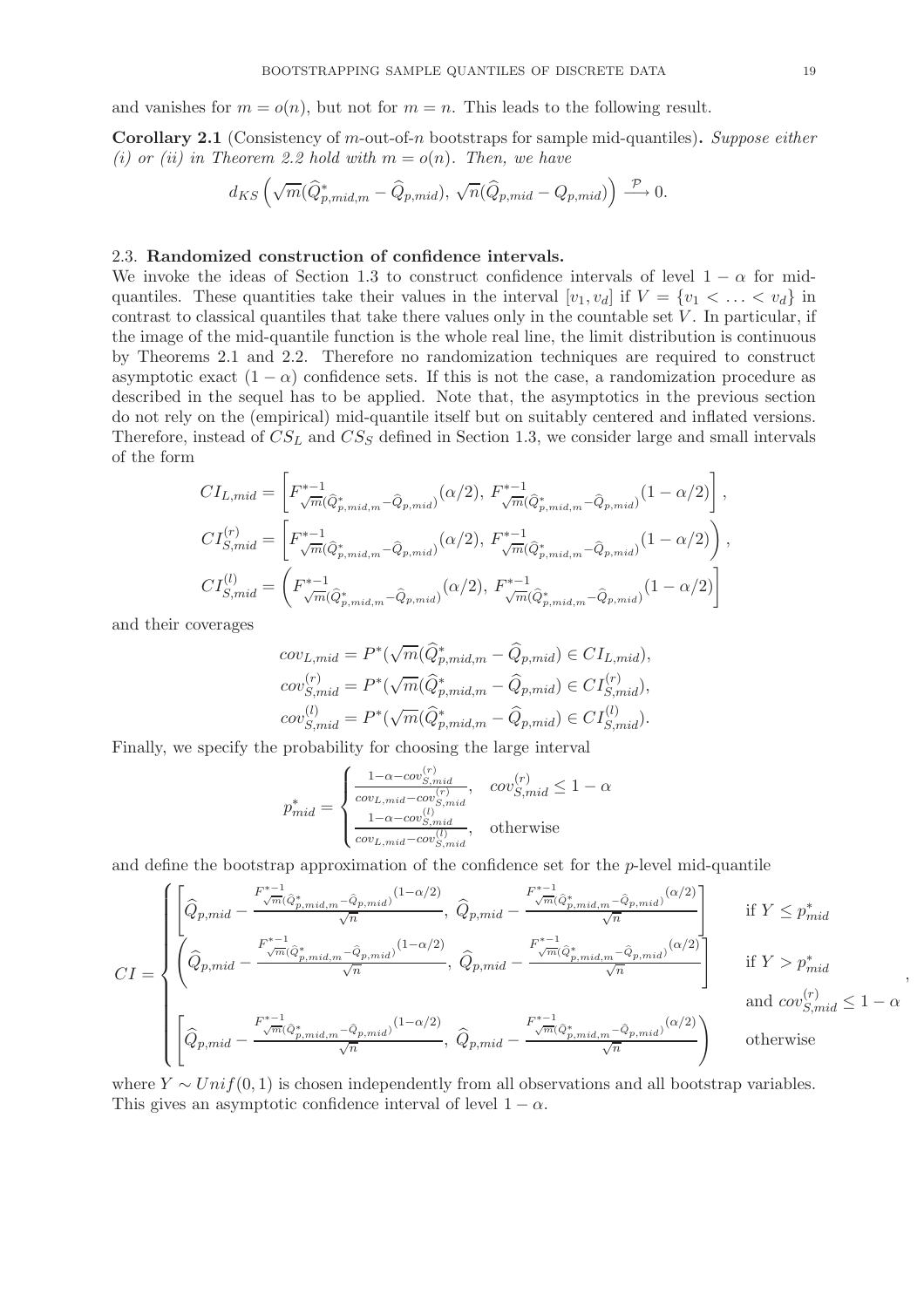

FIGURE 5. Confidence intervals CI for the mid-median  $X_{med, mid}$  from five realizations of  $X_1, \ldots, X_n$  with  $X_i \sim Bin(N, 0.5)$  i.i.d. for  $N = 39$  (upper panels) and  $N = 40$  (lower panels), several sample sizes n and bootstrap sample sizes  $m = n^{2/3}$ . The true mid-median is marked with a red vertical line.

**Theorem 2.3.** *Suppose that the assumptions of Corollary 2.1 hold true. Then, for*  $\alpha \in (0, 1/2)$ *,*  $P(Q_{p,mid} \in CI) \longrightarrow_{n \to \infty} 1 - \alpha.$ 

#### 2.4. Simulations.

In this section, we illustrate the bootstrap performance by means of coverage rates of  $(1 - \alpha)$ confidence intervals CI for  $\alpha = 0.05$  as proposed in the previous section. To make the simulation results comparable to those obtained in Section 1.4, we use the same settings here. Recall that the image of mid-quantile functions is continuous which leads to confidence intervals rather than confidence sets; compare Figure 5. Contrary to the results in set-up a) obtained for classical quantiles, all choices of the binomial parameter  $N$  lead to non-degenerate distributions for the sample mid-median. In view of Table 3, we observe that the bootstrap works equally well in both cases. Even though the concept of mid-quantiles slightly differs from the classical ones in the discrete set-up, a smooth modification of the quantile function appears to be beneficial wrt coverage rate performance of bootstrap confidence intervals. In comparison to the results displayed in Table 2 for classical quantiles, Table 4 illustrates the necessity of a block-type resampling scheme that takes the dependence structure of the INAR process in setting b) into account.

#### **CONCLUSION**

In this paper, we investigated bootstrap validity for classical quantiles as well as so-called midquantiles of discrete distributions. The classical quantile function is piecewise constant and discontinuous which makes statistical inference challenging. The concept of mid-distribution tries to overcome this deficiency by relying on piecewise linear mid-quantile functions that are continuous, but not differentiable. This approach is partly motivated by the fact that the latter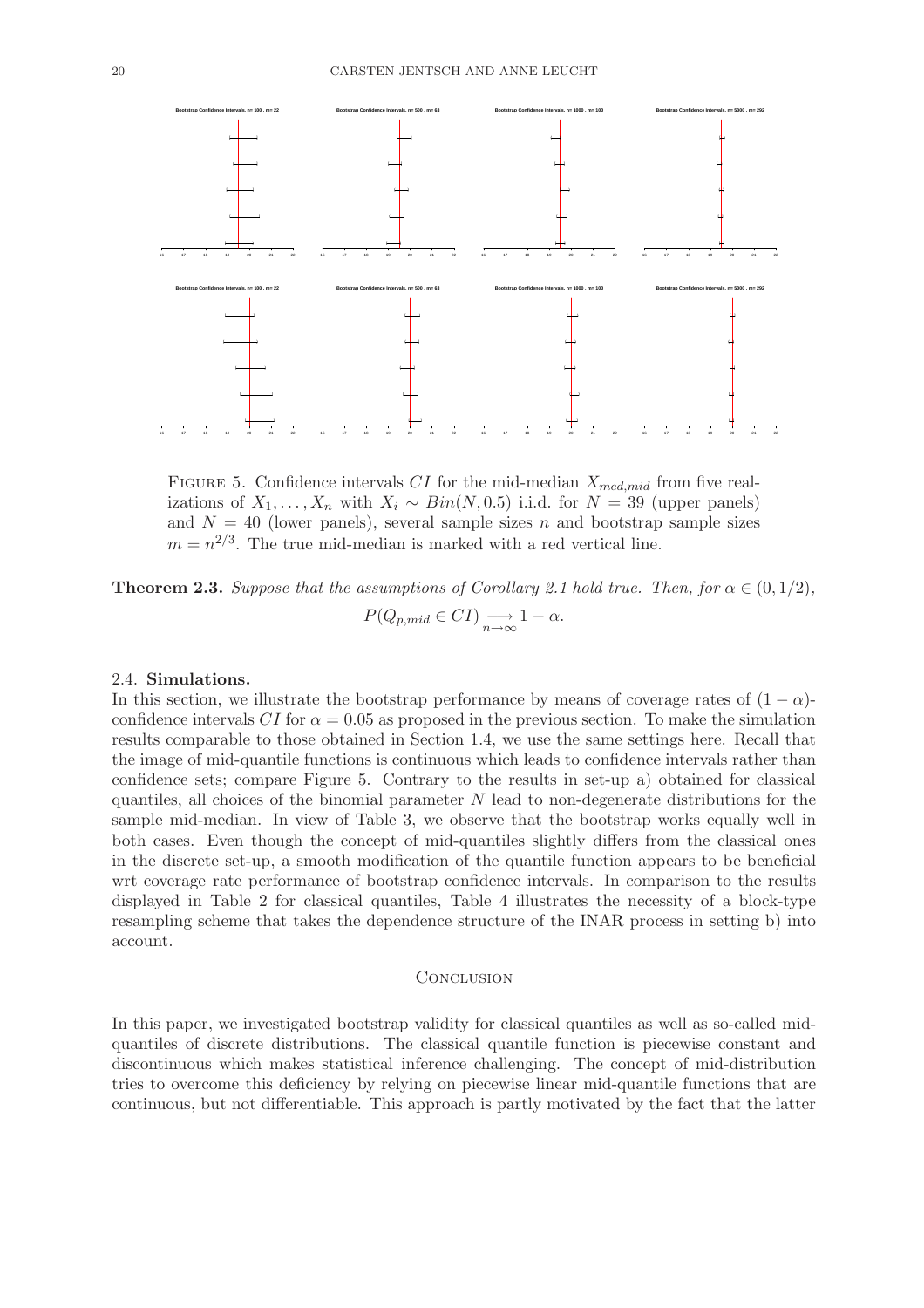| iid                         | $N=1$ |       |                    |       |
|-----------------------------|-------|-------|--------------------|-------|
| $m\setminus$<br>$\mathbf n$ | 100   | 500   | 1000               | 5000  |
|                             | 0.950 | 0.920 | 0.940              | 0.957 |
| $n^{2/3}$                   | 0.920 |       | $0.943 \mid 0.943$ | 0.956 |
|                             | 0.955 | 0.954 | 0.947              | 0.944 |

| iid       | $N=19$ |       |       |       |
|-----------|--------|-------|-------|-------|
| m<br>n    | 100    | 500   | 1000  | 5000  |
| $n^{1/2}$ | 0.910  | 0.944 | 0.937 | 0.957 |
| $n^{2/3}$ | 0.930  | 0.942 | 0.960 | 0.950 |
| $n^{3/4}$ | 0.940  | 0.950 | 0.959 | 0.944 |

| iid                     | $V = 2$ |       |       |       |
|-------------------------|---------|-------|-------|-------|
| $m \nightharpoonup n$ I | 100     | 500   | 1000  | 5000  |
| $n^{1/2}$               | 0.876   | 0.880 | 0.909 | 0.916 |
| $n^{2/3}$               | 0.877   | 0.917 | 0.929 | 0.940 |
| $n^{3/4}$               | 0.905   | 0.938 | 0.923 | 0.930 |

| iid              | $N=20$ |       |       |       |
|------------------|--------|-------|-------|-------|
| m<br>$\mathbf n$ | 100    | 500   | 1000  | 5000  |
| $n^{1/2}$        | 0.930  | 0.930 | 0.939 | 0.931 |
| $n^{2/\bar{3}}$  | 0.937  | 0.928 | 0.941 | 0.942 |
| $n^{3/4}$        | 0.941  | 0.924 | 0.930 | 0.940 |

| iid              | $N=39$ |       |       |       |
|------------------|--------|-------|-------|-------|
| m<br>$\mathbf n$ | 100    | 500   | 1000  | 5000  |
| $n^{1/\bar{2}}$  | 0.914  | 0.946 | 0.930 | 0.950 |
| $n^{2/3}$        | 0.903  | 0.928 | 0.932 | 0.956 |
| $n^{3/4}$        | 0.918  | 0.939 | 0.950 | 0.966 |

| iid              | $N = 40$ |       |       |       |
|------------------|----------|-------|-------|-------|
| m<br>$\mathbf n$ | 100      | 500   | 1000  | 5000  |
| $n^{1/2}$        | 0.921    | 0.937 | 0.914 | 0.942 |
| $n^{2/3}$        | 0.928    | 0.941 | 0.944 | 0.944 |
|                  | 0.926    | 0.948 | 0.942 | 0.933 |

TABLE 3. Coverage rates of  $(1 - \alpha)$ -bootstrap confidence sets CI with  $\alpha = 0.05$ for the mid-median  $X_{med,mid}$  of  $X_i \sim Bin(N, 0.5)$  for several choices of N, sample sizes  $n$  and bootstrap sample sizes  $m$ .

| <b>INAR</b>     | $\lambda = 3.67206$ , iid |                    |       |       |
|-----------------|---------------------------|--------------------|-------|-------|
| $m \setminus n$ | 100                       | 500                | 1000  | 5000  |
|                 |                           | $0.739 \mid 0.761$ | 0.777 | 0.803 |
| $n^{2/3}$       | 0.748                     | 0.773              | 0.794 | 0.798 |
|                 | 0.749                     | 0.808              | 0.785 | 0.792 |

| <b>INAR</b> | $\lambda = 4$ , iid |       |       |       |
|-------------|---------------------|-------|-------|-------|
| m           | 100                 | 500   | 1000  | 5000  |
|             | 0.739               | 0.779 | 0.742 | 0.754 |
|             | 0.758               | 0.764 | 0.768 | 0.765 |
|             | 0.748               | 0.780 | 0.772 | 0.772 |
|             |                     |       |       |       |

╧╝

| <b>INAR</b> | $\lambda = 3.67206$ , MBB, $l = m^{1/2}$ |       |       |       |
|-------------|------------------------------------------|-------|-------|-------|
| m<br>n      | 100                                      | 500   | 1000  | 5000  |
| $n^{1/2}$   | 0.825                                    | 0.887 | 0.925 | 0.931 |
| $n^{2/3}$   | 0.861                                    | 0.925 | 0.930 | 0.950 |
| $n^{3/2}$   | 0.867                                    | 0.927 | 0.942 | 0.936 |

| <b>INAR</b>           | $\lambda = 4$ , MBB, $l = m^{1/2}$                 |         |                                          |  |
|-----------------------|----------------------------------------------------|---------|------------------------------------------|--|
| $m \nightharpoonup n$ | 100                                                | $500\,$ | $1000 \mid 5000$                         |  |
|                       |                                                    |         | $0.827 \mid 0.903 \mid 0.899 \mid 0.924$ |  |
| $n^{2/3}$             | $\mid 0.858 \mid 0.916 \mid 0.928 \mid 0.949$      |         |                                          |  |
|                       | $\mid 0.853 \mid 0.935 \mid 0.922 \mid 0.950 \mid$ |         |                                          |  |

TABLE 4. Coverage rates of  $(1 - \alpha)$ -bootstrap confidence sets CI with  $\alpha = 0.05$ for the mid-median  $X_{med, mid}$  of the INAR(1) model  $X_t = \beta \circ X_{t-1} + \epsilon_t$ ,  $\beta = 0.5$ for two choices of  $\lambda$  and several sample sizes n and bootstrap sample sizes m. Results for i.i.d. resampling (iid, upper tables) and the moving block bootstrap (MBB, lower tables) with block length  $l = m^{1/2}$  are given.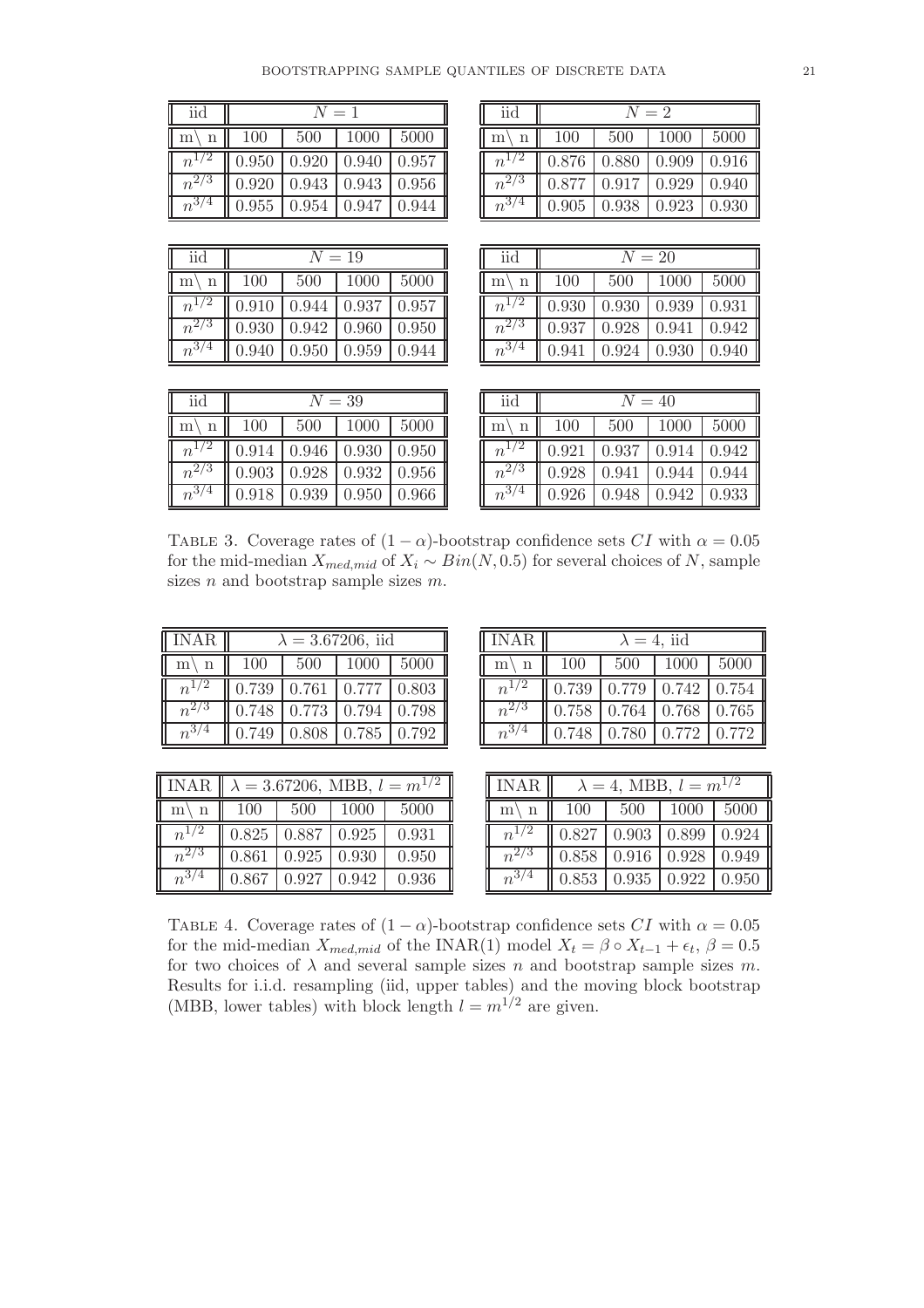| $\parallel$ Data | Method                               |              | Centering    Classical quantiles    Mid-quantiles |           |
|------------------|--------------------------------------|--------------|---------------------------------------------------|-----------|
| $\vert$ i.i.d.   | i.i.d. bootstrap                     | ves/no       | Χ                                                 |           |
|                  | $m$ -out-of-n i.i.d. bootstrap       | $\mathbf{n}$ |                                                   |           |
|                  | $m$ -out-of-n i.i.d. bootstrap       | <b>ves</b>   | Λ                                                 |           |
| weakly           | $m$ -out-of- $n$ i.i.d. bootstrap    | $\mathbf{n}$ |                                                   |           |
|                  | dependent block bootstrap            | ves/no       | Λ                                                 |           |
|                  | $m$ -out-of-n-block bootstrap        | l no         |                                                   | $\Lambda$ |
|                  | $m$ -out-of-n-block bootstrap    yes |              |                                                   |           |

Table 5. Bootstrap (in-)consistency for single sample (mid-)quantiles

function coincides with the classical quantile function if the underlying distribution is continuous. Indeed, in contrast to classical quantiles, mid-quantiles can be estimated consistently. Regarding the validity of bootstrap methods this concept alone is not entirely successful. In both cases, low-intensity (block) bootstrap methods are required to mimic the distribution of the (mid-)quantile estimators correctly. In particular two tuning parameters, i.e. the intensity  $m$  and the block length  $l$  have to be chosen, irrespective of the type of quantiles. Moreover, in order to overcome the issue of potentially too conservative intervals, randomization techniques have to be invoked. An overview of the (in-)consistency of all bootstrap methods addressed in this paper is given in Table 5.

Still, smoothness of mid-quantile functions in comparison to ordinary quantile functions turns out to be beneficial wrt the finite sample performance. Despite the application of randomization techniques, confidence sets for classical quantiles tend to be quite conservative. This effect is not observed for the mid-distribution counterparts where bootstrap consistency for commonly centered quantities lead to a straightforward construction of confidence intervals. Therefore, the question arises whether further smooth modifications of mid-quantiles may lead to even better results. A first attempt has been proposed by Wang and Hutson (2011) which is motivated by the Harrell-Davis quantile estimator for continuous distributions. These quantile estimators appear as sums of weighted order statistics where the weights are smooth functions of Beta cdfs. However, while Harrell and Davis (1982) use this method for the order statistic of the sample itself, Wang and Hutson (2011) apply this to the support instead. Hence, it is not clear how their definition of quantiles can be used directly for continuous data and whether there is a deep relationship between classical quantiles and these variants as in the case of midquantiles. Therefore, we did not follow this line of research in the present paper. Nevertheless, we conjecture that proving consistency of i.i.d. and block bootstrap methods is straightforward since the proof of asymptotic normality in Wang and Hutson (2011) relies on the CLT for the empirical cdf and the ∆-method only. The construction of other smooth modifications of quantiles and even more importantly the identification of their relationship to classical quantiles for continuous distributions and convenience for practitioners goes far beyond the scope of our paper and should be investigated in future research.

#### PROOFS AND AUXILIARY RESULTS

Proofs of the main results.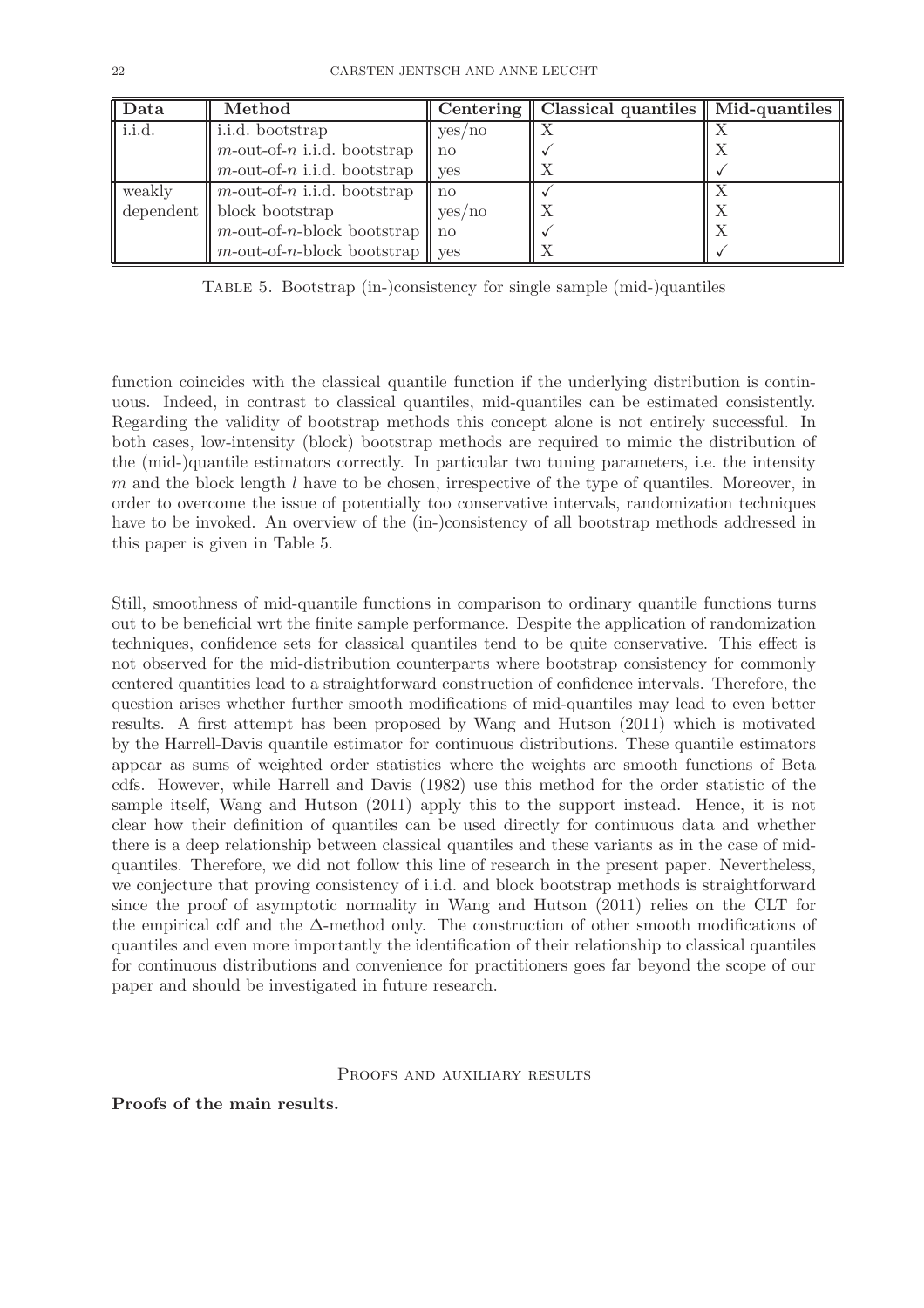*Proof of Theorem 1.1.* We first prove (14). With the notation

$$
Z_n = \sqrt{n} \frac{\widehat{F}_n(\epsilon) - F(\epsilon)}{\sqrt{var(1(X_1 \le \epsilon))}} \quad \text{and} \quad Z_n^* = \sqrt{n} \frac{\widehat{F}_n^*(\epsilon) - \widehat{F}_n(\epsilon)}{\sqrt{var(1(X_1 \le \epsilon))}}
$$

for any fixed  $\epsilon \in (0,1)$  and by using the fact that for any distribution function G on R,  $G(x) \ge t$ if and only if  $x \geq G^{-1}(t)$ , we get

$$
P^*(\widehat{X}_{med}^* = 0) = P^*(\widehat{X}_{med}^* \le \epsilon) = P^* \left(\frac{1}{2} \le \widehat{F}_n^*(\epsilon)\right) = 1 - P^* (Z_n^* < -Z_n)
$$

$$
= 1 - \Phi(-Z_n) + \left(\Phi(-Z_n) - P^* (Z_n^* < -Z_n)\right)
$$

In conjunction with Polya's Theorem, we get from Lemma A.1 that

$$
|\Phi(-Z_n) - P^*(Z_n^* < -Z_n)| \le \sup_{x \in \mathbb{R}} |\Phi(x) - P^*(Z_n^* < x)| = o_P(1).
$$

By Slutsky's Theorem, it remains to show that

$$
1 - \Phi(-Z_n) \xrightarrow{\mathcal{D}} U \sim Unif(0,1),
$$

which follows from  $Z_n \longrightarrow Z \sim \mathcal{N}(0,1)$ , the Simulation Lemma and from  $U := 1 - \tilde{U} \sim$ Unif(0, 1) if  $\tilde{U} \sim Unif(0, 1)$ . The result in (i) follows immediately from (11) and

$$
\left| P^*(\widehat{X}_{med}^* = 0) - P(\widehat{X}_{med} = 0) \right| \xrightarrow{\mathcal{D}} \left| U - \frac{1}{2} \right| \sim Unif(0, 1/2).
$$

Now, we show the result in (ii). As  $X_{med}$ ,  $X_{med}^* \in \{0, 1\}$ ,  $X_{med} = 0$  and due to (5) and (13), we have to derive the asymptotics of the bivariate random variables

$$
\begin{pmatrix} P^*(\widehat{X}_{med}^* - \widehat{X}_{med} \le -1) - P(\widehat{X}_{med} - X_{med} \le -1) \\ P^*(\widehat{X}_{med}^* - \widehat{X}_{med} \le 0) - P(\widehat{X}_{med} - X_{med} \le 0) \end{pmatrix} = \begin{pmatrix} P^*(\widehat{X}_{med}^* - \widehat{X}_{med} \le -1) \\ P^*(\widehat{X}_{med}^* - \widehat{X}_{med} \le 0) - \frac{1}{2} \end{pmatrix} + op(1)
$$

to compute the supremum of both components. By straightforward calculations and due to  $P^*(X^*_{med} \leq 0) = 1 - \Phi(-Z_n) + op(1)$  as obtained in the first part of this proof, the last expression becomes

$$
\begin{aligned}\n&\left( \begin{array}{c} 1(\widehat{X}_{med}=0)P^*(\widehat{X}_{med}^* \leq -1) + 1(\widehat{X}_{med}=1)P^*(\widehat{X}_{med}^* \leq 0) \\
1(\widehat{X}_{med}=0)P^*(\widehat{X}_{med}^* \leq 0) + 1(\widehat{X}_{med}=1)P^*(\widehat{X}_{med}^* \leq 1) - \frac{1}{2} \end{array} \right) + op(1) \\
&= \left( \begin{array}{c} 1(\frac{1}{2} < \Phi(-Z_n))P^*(\widehat{X}_{med}^* \leq 0) \\
1(\frac{1}{2} > \Phi(-Z_n))P^*(\widehat{X}_{med}^* \leq 0) + 1(\frac{1}{2} < \Phi(-Z_n)) - \frac{1}{2} \end{array} \right) + op(1) \\
&= \left( \begin{array}{c} 1(\frac{1}{2} < \Phi(-Z_n))(1 - \Phi(-Z_n)) \\
1(\frac{1}{2} > \Phi(-Z_n))(1 - \Phi(-Z_n)) + 1(\frac{1}{2} < \Phi(-Z_n)) - \frac{1}{2} \end{array} \right) + op(1),\n\end{aligned}
$$

which converges in probability by the continuous mapping theorem (see e.g. Pollard (1984, III.6)) towards

$$
\begin{pmatrix} 1(\frac{1}{2} < \Phi(-Z))(1 - \Phi(-Z)) & 1(\frac{1}{2} < \widetilde{U})(1 - \widetilde{U}) \\ 1(\frac{1}{2} \ge \Phi(-Z))(1 - \Phi(-Z)) + 1(\frac{1}{2} < \Phi(-Z)) - \frac{1}{2} \end{pmatrix} = \begin{pmatrix} 1(\frac{1}{2} < \widetilde{U})(1 - \widetilde{U}) & 1(\frac{1}{2} < \widetilde{U}) - \frac{1}{2} \end{pmatrix} . (31)
$$

Further, it holds

$$
1\left(\frac{1}{2} < \widetilde{U}\right)(1-\widetilde{U}) = \begin{cases} 1-\widetilde{U}, & \frac{1}{2} < \widetilde{U} \\ 0, & \frac{1}{2} \ge \widetilde{U} \end{cases} \le \begin{cases} \frac{1}{2}, & \frac{1}{2} < \widetilde{U} \\ 1-\widetilde{U} - \frac{1}{2}, & \frac{1}{2} \ge \widetilde{U} \end{cases}
$$
\n
$$
= 1\left(\frac{1}{2} \ge \widetilde{U}\right)(1-\widetilde{U}) + 1\left(\frac{1}{2} < \widetilde{U}\right) - \frac{1}{2}
$$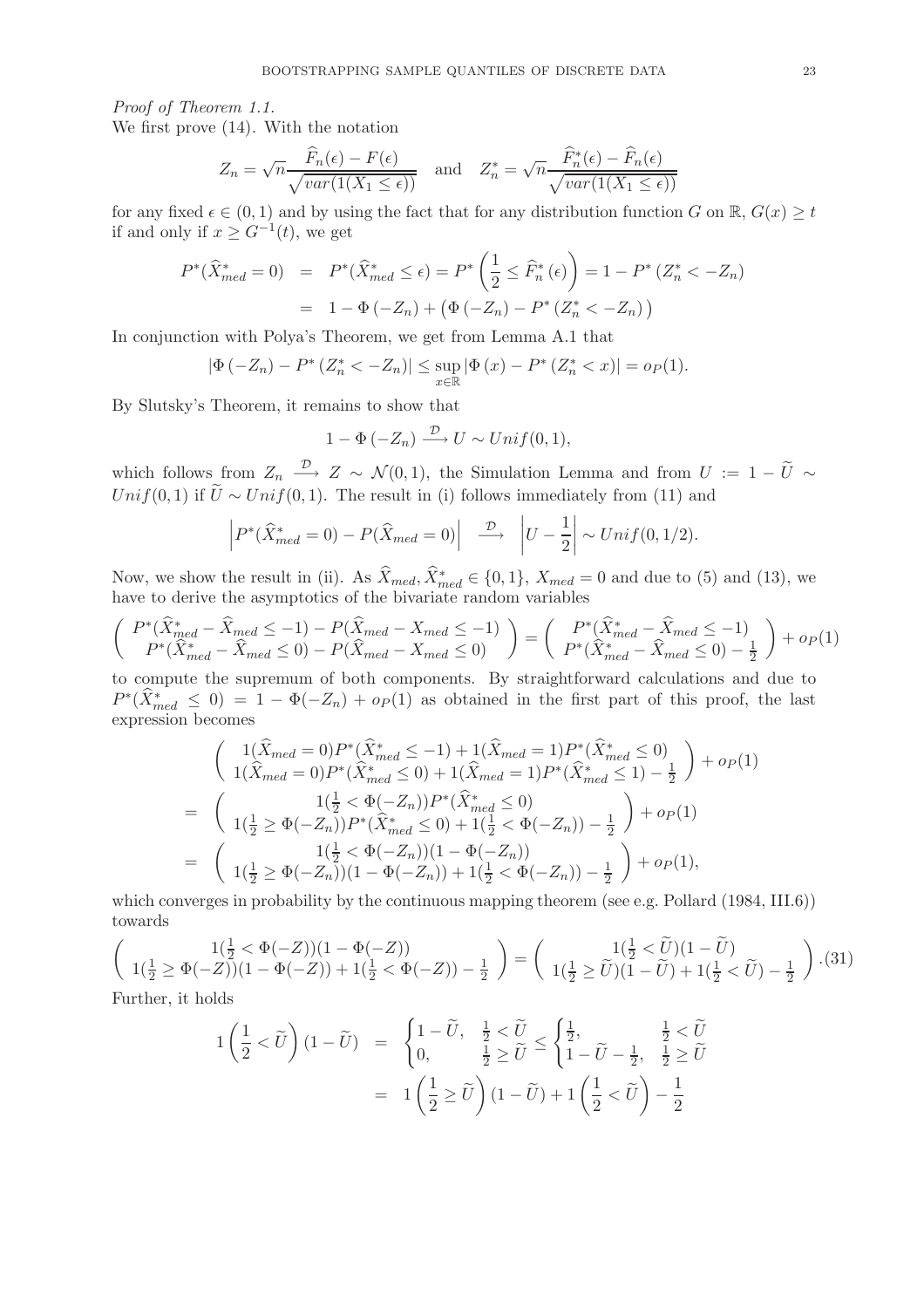such that the second component of (31) is always the maximum of both. To derive the cdf, let  $x \in \mathbb{R}$  and, with  $U = 1 - U$ , we get

$$
P\left(1\left(\frac{1}{2} \geq \tilde{U}\right)(1-\tilde{U})+1\left(\frac{1}{2} < \tilde{U}\right)-\frac{1}{2} \leq x\right)
$$
  
=  $P\left(1\left(\frac{1}{2} \leq U\right)U+1\left(\frac{1}{2} > U\right)-\frac{1}{2} \leq x\right)$   
=  $P\left(1\left(\frac{1}{2} \leq U\right)U+1\left(\frac{1}{2} > U\right)-\frac{1}{2} \leq x, U \geq \frac{1}{2}\right)$   
+ $P\left(1\left(\frac{1}{2} \leq U\right)U+1\left(\frac{1}{2} > U\right)-\frac{1}{2} \leq x, U < \frac{1}{2}\right)$   
=  $P\left(\frac{1}{2} \leq U \leq x+\frac{1}{2}\right)+P\left(\frac{1}{2} \leq x, U < \frac{1}{2}\right)$   
=  $\begin{cases} 0, & x < 0 \\ x, & x \in [0, 1/2) + \begin{cases} 0, & x < 0 \\ 0, & x \in [0, 1/2) \\ 1/2, & x \geq 1/2 \end{cases} & x \geq 1/2 \\ x\left(1/2, & x \geq 1/2\right) & x \geq 1/2 \end{cases}$ 

 $\Box$ 

# *Proof of Theorem 1.2.*

(i) This part is a special case of Theorem 1.4.

(ii) The second statement follows similarly to the proof of Theorem 1.1 by using part(i), the results from above and from

$$
\begin{pmatrix}\nP^*(\widehat{X}_{m,med}^* - \widehat{X}_{med} \le -1) - P(\widehat{X}_{med} - X_{med} \le -1) \\
P^*(\widehat{X}_{m,med}^* - \widehat{X}_{med} \le 0) - P(\widehat{X}_{med} - X_{med} \le 0) \\
= \left( \begin{array}{c}\n1(\frac{1}{2} < \Phi(-Z_n))P^*(\widehat{X}_{m,med}^* \le 0) \\
1(\frac{1}{2} > \Phi(-Z_n))P^*(\widehat{X}_{m,med}^* \le 0) + 1(\frac{1}{2} < \Phi(-Z_n)) - \frac{1}{2}\n\end{array} \right) + op(1) \\
= \left( \begin{array}{c}\n1(\frac{1}{2} < \widetilde{U})\frac{1}{2} \\
1(\frac{1}{2} > \widetilde{U})\frac{1}{2} + 1(\frac{1}{2} < \widetilde{U}) - \frac{1}{2}\n\end{array} \right) + op(1) \\
= \left( \begin{array}{c}\n1(U < \frac{1}{2})\frac{1}{2} \\
1(U > \frac{1}{2})\frac{1}{2} + 1(U < \frac{1}{2}) - \frac{1}{2}\n\end{array} \right) + op(1)
$$

as  $1(U < 1/2)1/2 = 1(U \ge 1/2)1/2 + 1(U < 1/2) - 1/2$  and  $1(U < 1/2) = 2\tilde{S}$  is Bernoulli-distributed. distributed.

*Proof of Theorem 1.3.* (i) Note that  $Q_p$  and  $Q_p$  take their values in V only. Under our assumptions on V there exists an  $\epsilon > 0$  such that for each  $p \in (0, 1)$ 

$$
P(\widehat{Q}_p = Q_p) = P(\widehat{Q}_p \in (Q_p - \epsilon, Q_p + \epsilon]).
$$

This implies

$$
P(\widehat{Q}_p = Q_p) = P(p \le \widehat{F}_n(Q_p + \epsilon)) - P(p \le \widehat{F}_n(Q_p - \epsilon))
$$
\n(32)

due to the monotonicity of  $\widehat{F}_n$ . The first term on the rhs tends to one by the WLLN, which is a consequence of Theorem A.1, and the second term vanishes asymptotically with the same reasoning.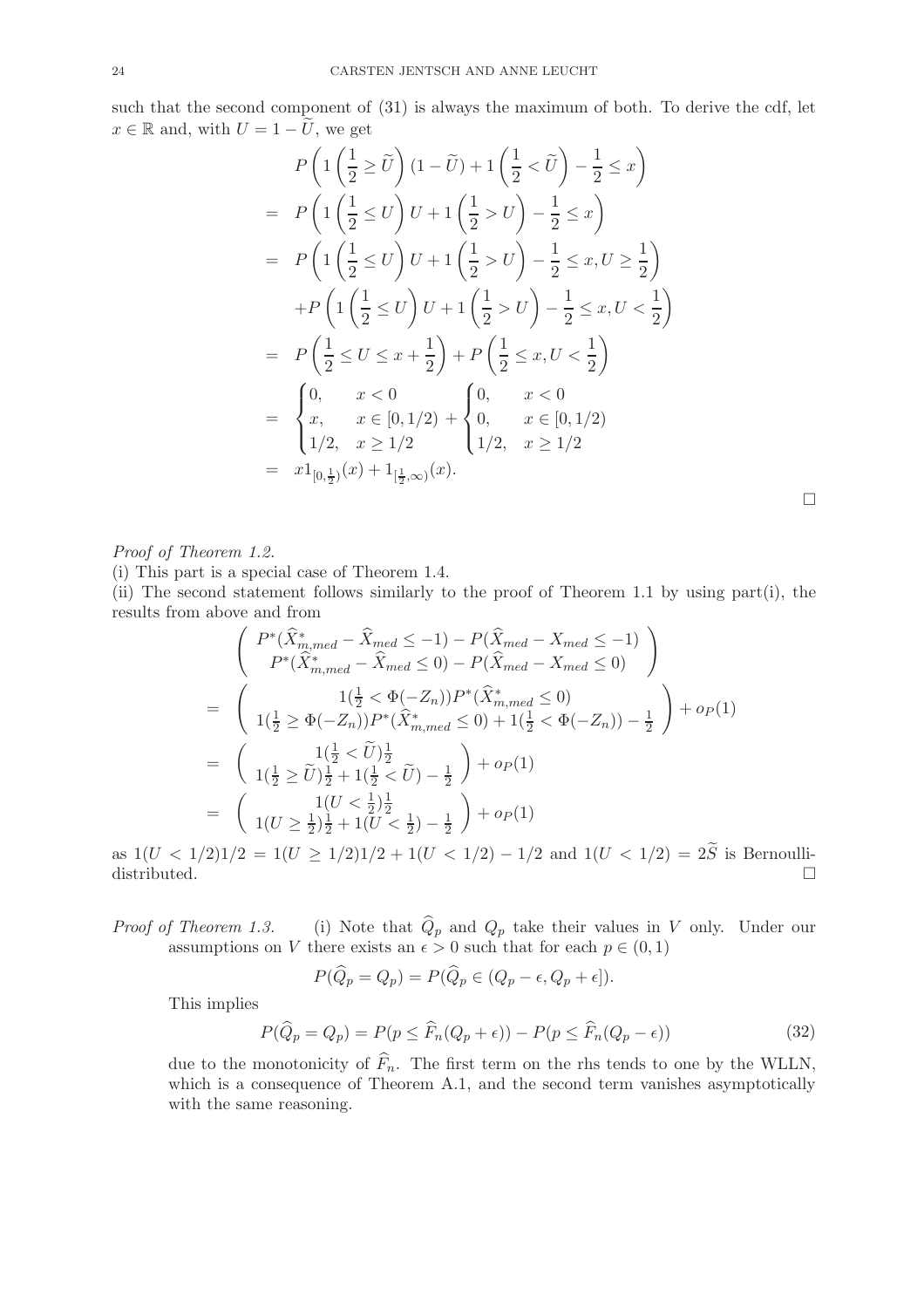- (ii) This follows from part (iii) with  $d = k = 1$  and symmetry of a univariate, centered normal random variable.
- (iii) As we proved consistency of the sample quantiles if  $F(Q_{p_i}) > p_i$  in (i), we can restrict the computations to the case where  $F(Q_{p_i}) = p_i$  and  $i = 1, \ldots, k$  in the following. Similarly to  $(32)$ , we get

$$
P(\underline{Q} = \underline{q})
$$
  
=  $P\left(\underline{0} \in \times_{j=1}^{k} \left(\sqrt{n}(\widehat{F}_n(q_j - \epsilon) - F(Q_{p_j} + \epsilon)), \sqrt{n}(\widehat{F}_n(q_j + \epsilon) - F(Q_{p_j} + \epsilon))\right]\right)$   

$$
\Rightarrow P\left(\underline{0} \in \times_{j=1}^{k} \left(-\infty \mathbb{1}(q_j = Q_{p_j}) + Z_j \mathbb{1}(q_j = v_{l_j+1}), \infty \mathbb{1}(q_j = v_{l_j+1}) + Z_j \mathbb{1}(q_j = Q_{p_j})\right)\right)
$$
  
=  $P\left(\bigcap_{j=1}^{k} \left\{(2 \cdot \mathbb{1}(q_j = Q_{p_j}) - 1)Z_j \ge 0\right\}\right),$  (33)

where the multivariate CLT

$$
\sqrt{n}\left(\begin{array}{c}\widehat{F}_n(Q_{p_1}) - F(Q_{p_1}) \\ \vdots \\ \widehat{F}_n(Q_{p_k}) - F(Q_{p_k})\end{array}\right) \stackrel{\mathcal{D}}{\rightarrow} \underline{Z} \sim \mathcal{N}(\underline{0}, \mathbf{W})
$$

has been used; see Theorem A.1.

*Proof of Theorem 1.4.* It suffices to verify

$$
\sup_{\underline{x}\in\mathbb{R}^d}\Big|P^*(\widehat{\underline{Q}}_m^*\leq \underline{x})-P(\widehat{\underline{Q}}\leq \underline{x})\Big|=\sup_{\underline{k}\in V^d}\Big|P^*(\widehat{\underline{Q}}_m^*\leq \underline{k})-P(\widehat{\underline{Q}}\leq \underline{k})\Big|=o_P(1)
$$

due to the discrete nature of the underlying process. First we get from Theorem 1.3(i) above with  $Q_{p_j} = v_{l_j}$  that

$$
\lim_{n \to \infty} P(\hat{Q}_{p_j} < Q_{p_j}) = \lim_{n \to \infty} P(\hat{Q}_{p_j} > v_{l_j+1}) = 0.
$$

Similarly, deducing a bootstrap WLLN from Lemma A.1, we get

$$
P^*(\widehat{Q}_{p_j,m}^* < Q_p) + P^*(\widehat{Q}_{p_j,m}^* > v_{l_j+1}) = o_P(1)
$$

as well. Using the notation of Theorem 1.3(iii), it remains to show that

$$
P^*(\widehat{\underline{Q}}_m^* = \underline{q}) \stackrel{P}{\longrightarrow} P\left(\bigcap_{j=1}^k \left\{ (2 \cdot 1(q_j = Q_{p_j}) - 1)Z_j \ge 0 \right\} \right).
$$

Actually, we get

$$
P^*(\widehat{\underline{Q}}_m^* = \underline{q})
$$
  
= 
$$
P^*\left(\underline{0} \in \times_{j=1}^k \left(\sqrt{m}(\widehat{F}_m^*(q_j - \epsilon) - F(Q_{p_j} + \epsilon)), \sqrt{m}(\widehat{F}_m^*(q_j + \epsilon) - F(Q_{p_j} + \epsilon))\right)\right)
$$
  
= 
$$
P^*\left(\underline{0} \in \times_{j=1}^k \left(\sqrt{m}(\widehat{F}_m^*(q_j - \epsilon) - \widehat{F}_n(Q_{p_j} + \epsilon)) + O_P((m/n)^{1/2}), \sqrt{m}(\widehat{F}_m^*(q_j + \epsilon) - \widehat{F}_n(Q_{p_j} + \epsilon)) + O_P((m/n)^{1/2})\right)\right).
$$

Further, as  $m = o(n)$  and from Lemma A.1 the last right-hand side converges in probability to  $P\left(\bigcap_{j=1}^k \left\{(2 \cdot 1(q_j = Q_{p_j}) - 1)Z_j \ge 0\right\}\right)$ , which proves bootstrap consistency.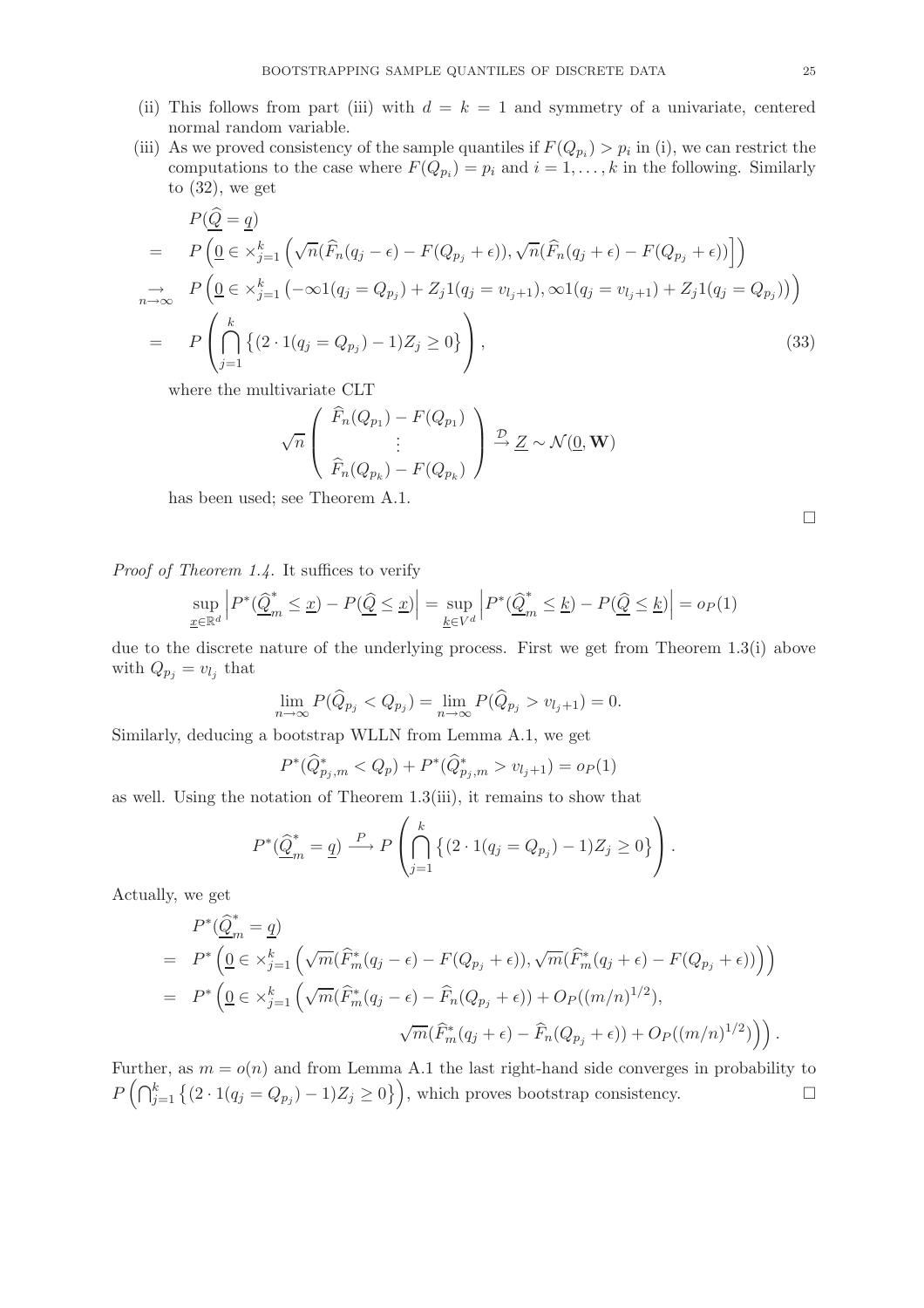*Proof of Theorem 1.5.* The proof follows in analogy to the proof of Theorem 1.4 from Theorem A.2.

*Proof of Theorem 1.6.* For a specific  $j \in \mathbb{Z}$  we have  $Q_p = v_j$ . From bootstrap consistency we obtain  $P^*(\hat{Q}_{p,m}^*\in [Q_p,v_{j+1}]) \longrightarrow 1$  and  $P^*(\hat{Q}_{p,m}^*=v_{j+1}) \longrightarrow 1/2$  or 0 if  $F(Q_p)=p$  and  $F(Q_p) > p$ , respectively. Hence,  $cov_L \stackrel{P}{\longrightarrow} 1$ .

Concerning the coverage of the small set we obtain

$$
cov_S \xrightarrow{\mathcal{P}} \begin{cases} 1/2 & \text{if } F(Q_p) = p \\ 0 & \text{if } F(Q_p) > p \end{cases}
$$

.

.

.

In particular, this implies that

$$
p^* \xrightarrow{\mathcal{P}} \begin{cases} 1 - 2\alpha & \text{if } F(Q_p) = p \\ 1 - \alpha & \text{if } F(Q_p) > p \end{cases}
$$

From Theorem 1.3 and Theorem 1.5, we get  $H(Q_{p,m}^*) = Q_p$  with probability tending to one. Noting that the difference between both coverages is larger than 1/4 with probability tending to one, we obtain

$$
P(Q_p \in CS) = P(\hat{Q}_p \in CS_L 1(Y \le p^*) + CS_S 1(Y > p^*), cov_L - cov_S \ge 1/4) + o(1)
$$
  
=  $E\left(p^*1(\hat{Q}_p \in CS_L, cov_L - cov_S \ge 1/4) + (1 - p^*)1(\hat{Q}_p \in CS_S, cov_L - cov_S \ge 1/4)\right)$   
+  $o(1)$   
=  $(1 - \alpha)E\left(\frac{1}{cov_L - cov_S}1(\hat{Q}_p \in CS_L \setminus CS_S, cov_L - cov_S \ge 1/4)\right)$   
 $- E\left(\frac{cov_S}{cov_L - cov_S}1(\hat{Q}_p \in CS_L, cov_L - cov_S \ge 1/4)\right) + o(1)$   
+  $E\left(\frac{cov_L}{cov_L - cov_S}1(\hat{Q}_p \in CS_S, cov_L - cov_S \ge 1/4)\right) + o(1)$   
=:  $P_1 + P_2 + P_3 + o(1)$ .

Moreover, it holds

$$
P\left(\widehat{Q}_p \in CS_L\right) = P\left(\widehat{Q}_p \in \left[F_{\widehat{Q}_{p,m}^{*}}^{*-1}(\alpha/2), F_{\widehat{Q}_{p,m}^{*}}^{*-1}(1-\alpha/2)\right]\right) \underset{n \to \infty}{\longrightarrow} 1,
$$

and

$$
P\left(\widehat{Q}_p \in CS_S\right) = P\left(\widehat{Q}_p \in \left[F_{\widehat{Q}_{p,m}^*}^{*-1}(\alpha/2), F_{\widehat{Q}_{p,m}^*}^{*-1}(1-\alpha/2)\right)\right)
$$

$$
\longrightarrow \left\{\begin{array}{ll} 1/2 & \text{if } F(Q_p) = p\\ 0 & \text{if } F(Q_p) > p \end{array}\right\},
$$

and therefore

$$
P\left(\widehat{Q}_p \in CS_L \backslash CS_S\right) \underset{n \to \infty}{\longrightarrow} \begin{cases} 1/2 & \text{if } F(Q_p) = p \\ 1 & \text{if } F(Q_p) > p \end{cases}
$$

Bringing all together, we get from Theorem 25.11 in Billingsley (1995)

$$
P_1 \underset{n \to \infty}{\longrightarrow} 1 - \alpha, \quad P_2 \underset{n \to \infty}{\longrightarrow} \begin{cases} -1 & \text{if } F(Q_p) = p \\ 0 & \text{if } F(Q_p) > p \end{cases}, \quad \text{and} \quad P_3 \underset{n \to \infty}{\longrightarrow} \begin{cases} 1 & \text{if } F(Q_p) = p \\ 0 & \text{if } F(Q_p) > p \end{cases}
$$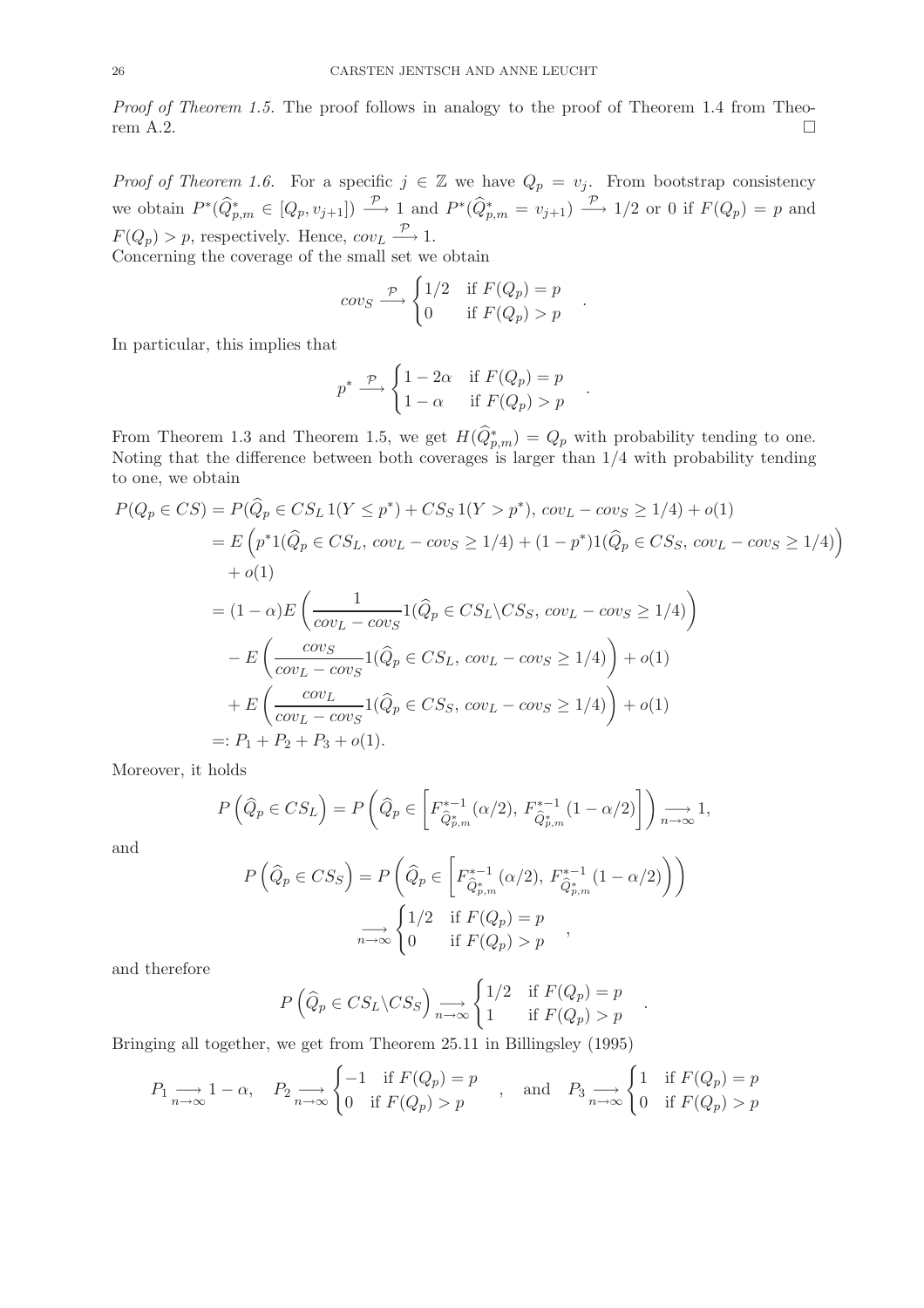since the random variables whose expectations we calculate in  $P_1, \ldots, P_3$  are bounded by 4. This finally implies that CS has asymptotically exact level  $1 - \alpha$ .

*Proof of Theorem 2.1.* The proofs of the first two cases  $p < F_{mid}(v_1)$  and  $p > F_{mid}(v_d)$  follow the same lines. They can be carried out in complete analogy to the proofs of Theorem 2, Case 1 and Case 2 in Ma, Genton and Parzen (2011) if we can show that

$$
\frac{1}{n}\sum_{t=1}^{n}1(X_{t}=v_{k}) \xrightarrow{P} P(X_{1}=v_{k}), \quad k=1,\ldots,d.
$$
\n(34)

This in turn follows from the WLLN that can be deduced from Theorem A.1 noting that  $1(X_t =$  $v_k$ ) = 1( $X_t \le v_k$ ) – 1( $X_t \le v_{k-1}$ ) for  $k = 2, ..., d$  and  $1(X_t = v_1) = 1(X_t \le v_1)$ .

If  $p = \lambda F_{mid}(v_{k+1}) + (1-\lambda)F_{mid}(v_{k+2})$  such that  $\lambda \in (0,1)$ , we can pursue the steps of the proof of Theorem 2, Case 3 in Ma, Genton and Parzen (2011) to get

$$
\sqrt{n} \left( \hat{Q}_{p, mid} - Q_{p, mid} \right)
$$
  
=  $\sqrt{n} (v_{k+1} - v_{k+2}) \left[ \frac{\hat{F}_{mid}(v_{k+2}) - p}{\hat{F}_{mid}(v_{k+2}) - \hat{F}_{mid}(v_{k+1})} - \frac{F_{mid}(v_{k+2}) - p}{F_{mid}(v_{k+2}) - F_{mid}(v_{k+1})} \right].$  (35)

Now, asymptotics of (35) can be deduced easily using the Δ-method, if we can show that

$$
\frac{1}{\sqrt{n}} \sum_{t=1}^{n} (Y_1 + \dots + Y_n) \xrightarrow{d} \mathcal{N}(0_d, \Sigma), \tag{36}
$$

where  $Y_t = (1(X_t = v_1) - P(X_t = v_1), \ldots, 1(X_t = v_d) - P(X_t = v_d))', t = 1, \ldots, n$  and  $\Sigma = (\Sigma_{j_1,j_2})_{j_1,\dots,j_2=1,\dots,d}$ . Now using the same representation of the indicator functions as in the first part of the proof, (36) follows from Theorem A.1 and the continuous mapping theorem. To this end, note that  $\widehat{F}_{mid}(v_k) = n^{-1} \sum_{t=1}^n \left\{ \sum_{i=1}^k 1(X_t = v_i) - 0.5 \right\}$  and similarly  $F_{mid}(v_k) = \sum_{i=1}^{k} a_i - 0.5 a_k.$ 

The assertion for the case  $p = F_{mid}(v_{k+1}), k = 1, \ldots, d-2$  can be deduced from Theorem A.1 in the same manner as in the proof of Theorem 2, Case 4 in Ma, Genton and Parzen (2011).

The proofs of the last two boundary cases  $p = F_{mid}(v_1)$  and  $p = F_{mid}(v_d)$  follow the same lines and we show only the first one. As  $\sqrt{n}(\hat{F}_{mid}(v_1) - F_{mid}(v_1)) = O_P(1)$  by Theorem A.1, for sufficiently large n, there is a  $\lambda_n$  such that  $0 < \lambda_n < 1$  and  $p = \lambda_n \widehat{F}_{mid}(v_2) + (1 - \lambda_n) \widehat{F}_{mid}(v_1)$ if  $F_{mid}(v_1) < p$ . Then, from the definition of  $Q_{p,mid}$ , we get

$$
\sqrt{n}(\widehat{Q}_{p,mid} - Q_{p,mid}) = \widetilde{Z}_n \frac{v_2 - v_1}{\widehat{F}_{mid}(v_2) - \widehat{F}_{mid}(v_1)} 1(0 < \widetilde{Z}_n),\tag{37}
$$

where  $\widetilde{Z}_n = \sqrt{n}(p - \widehat{F}_{mid}(v_1)) = \sqrt{n}(F_{mid}(v_1) - \widehat{F}_{mid}(v_1)).$  From (37), we get

$$
P(\sqrt{n}(\widehat{Q}_{p,mid} - Q_{p,mid}) \le x) = \begin{cases} 0, & x < 0 \\ P(\widetilde{Z}_n \ge 0), & x = 0 \\ P(\widetilde{Z}_n \ge 0) + P(\widetilde{Z}_n \frac{v_2 - v_1}{\widehat{F}_{mid}(v_2) - \widehat{F}_{mid}(v_1)} \in (0, x]) \end{cases}, x > 0
$$

and the cases on the last right-hand side converge corresponding to the claimed limiting distribution again by using Theorem A.1.

*Proof of Theorem 2.2.* To prove the first case of (28), let  $\hat{a}_j^* = m^{-1} \sum_{t=1}^m 1(X_t^* = j)$ ,  $\hat{a}_j =$  $n^{-1}\sum_{t=1}^n 1(X_t = j), j = 1,\ldots,d$ , and  $\hat{a}_0 = \hat{a}_{d+1} = \hat{a}_0^* = \hat{a}_{d+1}^* = 0$ . For sufficiently large *n*, with probability tending to 1 and because of  $\sqrt{n}(\hat{a}_j - a_j) = O_P(1)$  and  $\sqrt{m}(\hat{a}_j^* - \hat{a}_j) = O_{P^*}(1)$  due to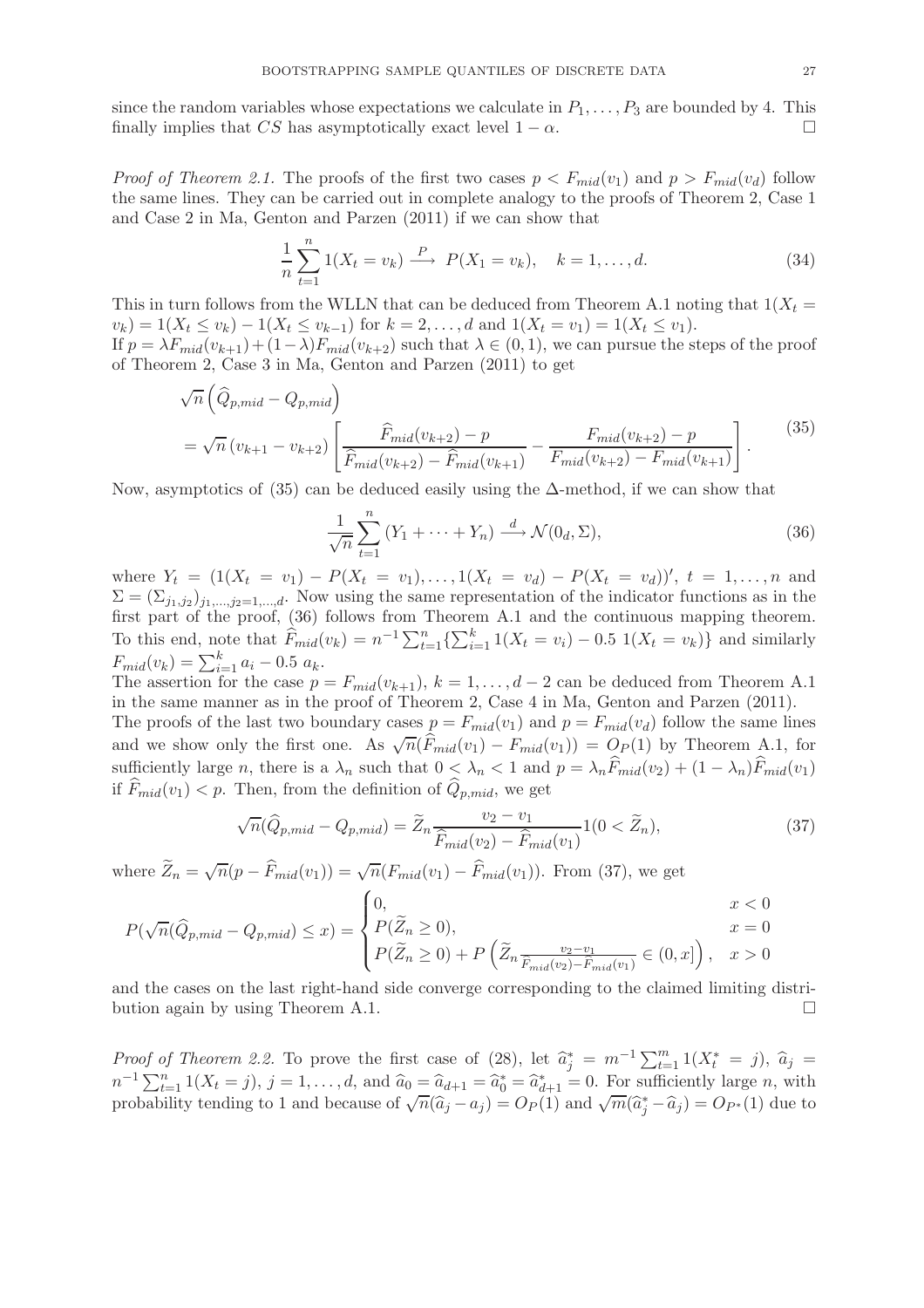Lemma A.1 and Theorem A.2, we can find a  $\lambda_m^*$  with  $0 < \lambda_m^* < 1$  such that  $p = \lambda_m^* \hat{a}_0^* + (1 - \lambda_m^*) \hat{a}_1^*$ .<br>Consequently from (27) are not Consequently from (27), we get

$$
\hat{Q}_{p,mid,m}^* = \lambda_m^* v_0 + (1 - \lambda_m^*) v_1 = v_1 = Q_{p,mid}
$$

with probability tending to one as  $v_0 = v_1$ . By analogue arguments, we get also  $Q_{p,mid,m}^* = v_d =$  $Q_{p,mid}$  with probability tending to one if  $p > F_{mid}(v_d)$ .

Similarly, for the second case of (28), we can find a  $\lambda_m^*$  with  $0 < \lambda_m^* < 1$  such that  $p =$  $\lambda_m^* F_{mid,m}^*(v_{k+1}) + (1 - \lambda_m^*) F_{mid,m}^*(v_{k+2})$ . Similar to (35), this leads to

$$
\sqrt{m}(\hat{Q}_{p,mid,m}^{*} - \hat{Q}_{p,mid})
$$
\n
$$
= (v_{k+1} - v_{k+2}) \left[ \frac{\hat{F}_{mid,m}^{*}(v_{k+2}) - p}{\hat{F}_{mid,m}^{*}(v_{k+2}) - \hat{F}_{mid,m}^{*}(v_{k+1})} - \frac{\hat{F}_{mid,m}(v_{k+2}) - p}{\hat{F}_{mid,m}(v_{k+2}) - \hat{F}_{mid,m}(v_{k+1})} \right]
$$

which converges conditionally to the claimed normal distribution by Lemma A.1 and Theorem A.2 and by the  $\Delta$ -method similar to the proof of Theorem 2.1.

To prove (29), as  $\sqrt{m}(\widehat{F}_{mid,m}^*(v_{k+1}) - \widehat{F}_{mid}(v_{k+1})) = O_{P^*}(1)$  by Lemma A.1 and Theorem A.2, we get similar to the proof of Case 4 of Theorem 2 in Ma, Genton and Parzen (2011) that

$$
\widehat{F}_{mid}(v_{k+1}) = \widehat{F}_{mid,m}^*(v_{k+1}) + 1(\widehat{F}_{mid,m}^*(v_{k+1}) \ge \widehat{F}_{mid}(v_{k+1}))\lambda_{m1}^*(\widehat{F}_{mid,m}^*(v_k) - \widehat{F}_{mid,m}^*(v_{k+1})) \n+1(\widehat{F}_{mid,m}^*(v_{k+1}) < \widehat{F}_{mid}(v_{k+1}))\lambda_{m2}^*(\widehat{F}_{mid,m}^*(v_{k+2}) - \widehat{F}_{mid,m}^*(v_{k+1}))
$$

holds for some  $0 \leq \lambda_{m1}^*, \lambda_{m2}^* < 1$ . With  $\widetilde{Z}_m^* = \sqrt{m}(\widehat{F}_{mid}(v_{k+1}) - \widehat{F}_{mid,m}^*(v_{k+1}))$  and (27), this leads to

$$
Q_{p,mid,m}^{*}
$$
\n
$$
= 1(0 \geq \widetilde{Z}_{m}^{*}) \left\{ \lambda_{m1}^{*} v_{k} + (1 - \lambda_{m1}^{*}) v_{k+1} \right\} + 1(0 < \widetilde{Z}_{m}^{*}) \left\{ \lambda_{m2}^{*} v_{k+2} + (1 - \lambda_{m2}^{*}) v_{k+1} \right\}
$$
\n
$$
= v_{k+1} + \left( 1(0 \geq \widetilde{Z}_{m}^{*}) \frac{v_{k+1} - v_{k}}{\widehat{F}_{mid,m}^{*}(v_{k+1}) - \widehat{F}_{mid,m}^{*}(v_{k})} + 1(0 < \widetilde{Z}_{m}^{*}) \frac{v_{k+2} - v_{k+1}}{\widehat{F}_{mid,m}^{*}(v_{k+2}) - \widehat{F}_{mid,m}^{*}(v_{k+1})} \right) \frac{\widetilde{Z}_{m}^{*}}{\sqrt{m}}
$$

and

$$
\sqrt{m}(\widehat{Q}_{p,mid,m}^* - Q_{p,mid})
$$
\n
$$
= \left(1(0 \geq \widetilde{Z}_m^*) \frac{v_{k+1} - v_k}{\widehat{F}_{mid,m}^*(v_{k+1}) - \widehat{F}_{mid,m}^*(v_k)} + 1(0 < \widetilde{Z}_m^*) \frac{v_{k+2} - v_{k+1}}{\widehat{F}_{mid,m}^*(v_{k+2}) - \widehat{F}_{mid,m}^*(v_{k+1})}\right) \widetilde{Z}_m^*.
$$
\nwellly, we can show for all  $x \in \mathbb{R}$ , that

Finally, we can show for all  $x \in \mathbb{R}$  that

$$
P^*(\sqrt{m}(\hat{Q}_{p,mid,m}^* - Q_{p,mid}) \leq x) \to \begin{cases} 0, & x < 0, k = 0 \\ P\left(\tilde{Z} \leq x \frac{F_{mid}(v_{k+1}) - F_{mid}(v_k)}{v_{k+1} - v_k}\right), & x < 0, k > 0 \\ \frac{1}{2}, & x = 0, k \in \{0, 1, \dots, d-2\} \\ \frac{1}{2} + P\left(\tilde{Z} \in (0, x \frac{F_{mid}(v_{k+2}) - F_{mid}(v_{k+1})}{v_{k+2} - v_{k+1}}]\right), & x > 0, k < d-1 \\ 1, & x \geq 0, k = d-1 \end{cases}
$$

in probability, where  $\widetilde{Z} \sim \mathcal{N}(0, \sigma_{\widetilde{Z}}^2)$  and

$$
\sigma_{\widetilde{Z}}^2 = \sum_{h \in \mathbb{Z}} cov\left(\sum_{j=1}^{k+1} 1(X_h \le v_j) - 0.5 \cdot 1(X_h = v_{k+1}), \sum_{j=1}^{k+1} 1(X_0 \le v_{k+1}) - 0.5 \cdot 1(X_0 = v_{k+1})\right)
$$

can be obtained from Lemma A.1 and Theorem A.2, respectively. This concludes this proof.  $\Box$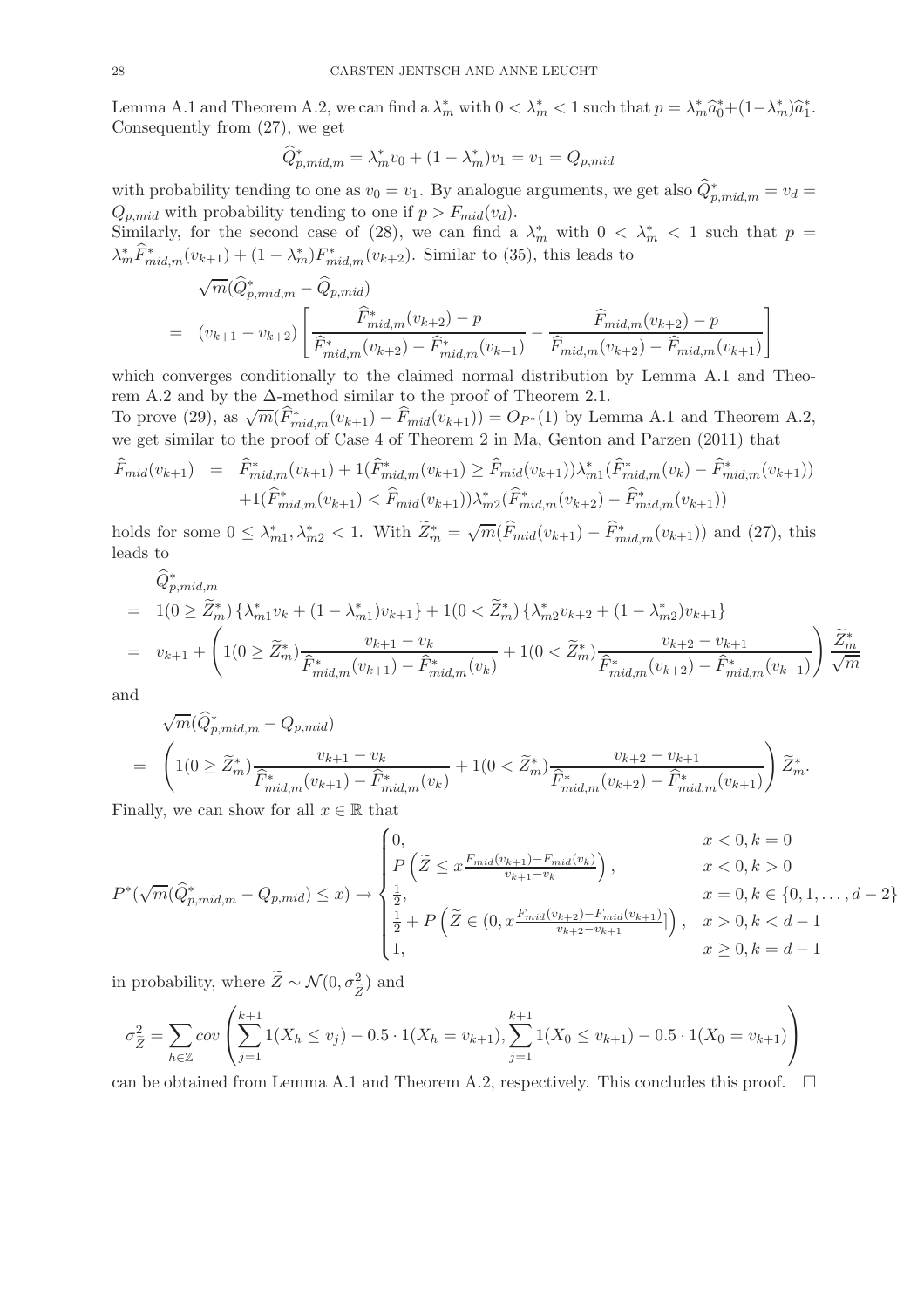*Proof of Corollary 2.1.* First it follows from Theorem 2.2 and (30) that the distribution of  $\sqrt{m}(\hat{Q}_{p,mid,m}^*-\widehat{Q}_{p,mid})$  converges in probability to the same limit as the distribution of  $\sqrt{n}(\widehat{Q}_{p,mid}^*-\widehat{Q}_{p,mid})$  $(Q_{p, mid})$ , i.e. either to zero or to one of the distributions of  $Z_1$  to  $Z_4$ . To prove convergence of the corresponding distribution functions in the Kolmogorov-Smirnov metric we treat the different cases separately. First, let  $p < F_{mid}(v_1)$  (or  $p > F_{mid}(v_d)$  which can be considered in the same manner and hence, the proof is omitted). From Remark 2.1(i) we obtain

$$
\sup_{x \in \mathbb{R}} \left| P^*(\sqrt{m}(\hat{Q}_{p,mid,m}^* - \hat{Q}_{p,mid}) \leq x) - P(\sqrt{n}(\hat{Q}_{p,mid} - Q_{p,mid}) \leq x) \right|
$$
  
\n
$$
\leq \sup_{x < 0} \left| P^*(\sqrt{m}(\hat{Q}_{p,mid,m}^* - \hat{Q}_{p,mid}) \leq x) - P(\sqrt{n}(\hat{Q}_{p,mid} - Q_{p,mid}) \leq x) \right|
$$
  
\n
$$
+ 1 - P^*(\sqrt{m}(\hat{Q}_{p,mid,m}^* - \hat{Q}_{p,mid}) \leq 0) + 1 - P(\sqrt{n}(\hat{Q}_{p,mid} - Q_{p,mid}) \leq 0)
$$
  
\n
$$
\leq \lim_{x \uparrow 0} P^*(\sqrt{m}(\hat{Q}_{p,mid,m}^* - \hat{Q}_{p,mid}) \leq x) + \lim_{x \uparrow 0} P(\sqrt{n}(\hat{Q}_{p,mid} - Q_{p,mid}) \leq x) + o_P(1)
$$
  
\n
$$
\leq P^*(\hat{Q}_{p,mid,m}^* < \hat{Q}_{p,mid}) + P(\hat{Q}_{p,mid} < Q_{p,mid}) + o_P(1)
$$
  
\n
$$
= o_P(1).
$$

In the second and third case, i.e. when the limiting distribution is  $Z_1$  or  $Z_2$ , Polya's theorem can be applied do deduce convergence in the Kolmogorov-Smirnov metric from distributional convergence since the limiting distribution function is continuous. It remains to consider the  $p = F_{mid}(v_1)$  and  $p = F_{mid}(v_d)$ . Since they are similar again, we focus on the first set-up. With the same arguments as in the proof of Polya's theorem we get

$$
\sup_{x \in \mathbb{R}} \left| P^*(\sqrt{m}(\widehat{Q}_{p,mid,m}^* - \widehat{Q}_{p,mid}) \le x) - P(\sqrt{n}(\widehat{Q}_{p,mid} - Q_{p,mid}) \le x) \right|
$$
  

$$
\le \sup_{x \le 0} \left| P^*(\sqrt{m}(\widehat{Q}_{p,mid,m}^* - \widehat{Q}_{p,mid}) \le x) - P(\sqrt{n}(\widehat{Q}_{p,mid} - Q_{p,mid}) \le x) \right| + op(1).
$$

Now, we proceed similarly to the first case and, finally, we get

$$
\sup_{x\leq 0} \left| P^*(\sqrt{m}(\hat{Q}_{p,mid,m}^* - \hat{Q}_{p,mid}) \leq x) - P(\sqrt{n}(\hat{Q}_{p,mid} - Q_{p,mid}) \leq x) \right|
$$
  
\n
$$
\leq \left| P^*(\hat{Q}_{p,mid,m}^* < \hat{Q}_{p,mid}) - P(\hat{Q}_{p,mid} < Q_{p,mid}) \right|
$$
  
\n
$$
+ \frac{1}{2} - P^*(\sqrt{m}(\hat{Q}_{p,mid,m}^* - \hat{Q}_{p,mid}) \leq 0) + \frac{1}{2} - P(\sqrt{n}(\hat{Q}_{p,mid} - Q_{p,mid}) \leq 0) = o_P(1).
$$

*Proof of Theorem 2.3.* First, note that

$$
P(Q_{p,mid} \in CI) = P\left(\sqrt{n}(\widehat{Q}_{p,mid} - Q_{p,mid}) \in CI_{S,mid}^{(r)} \cap CI_{S,mid}^{(l)} + CI_{L,mid} \setminus (CI_{S,mid}^{(r)} \cap CI_{S,mid}^{(l)}) \, 1(Y \le p^*_{mid}) + CI_{L,mid} \setminus CI_{S,mid}^{(l)} \, 1(Y > p^*_{mid}, \, cov_{S,mid}^{(r)} \le 1 - \alpha) + CI_{L,mid} \setminus CI_{S,mid}^{(r)} \, 1(Y > p^*_{mid}, \, cov_{S,mid}^{(r)} > 1 - \alpha)\right),
$$

where  $+$  above indicates the disjoint union. We consider the rhs in a case-by-case manner. The cases  $p \leq F_{mid}(v_1)$  and  $p > F_{mid}(v_d)$  can be treated similarly and we only give the calculations for the first set-up. Here,  $cov_{L,mid} \stackrel{\mathcal{P}}{\longrightarrow} 1$  and  $cov_{S,r}^{(r)}$  $\sum_{S,mid}^{(r)} \longrightarrow 0$  which then implies that  $p_{mid}^* \rightarrow 1-\alpha$ . Now the proof can be carried out in complete analogy to the proof of Theorem 1.6 (case of  $F(Q_p) > p$ ).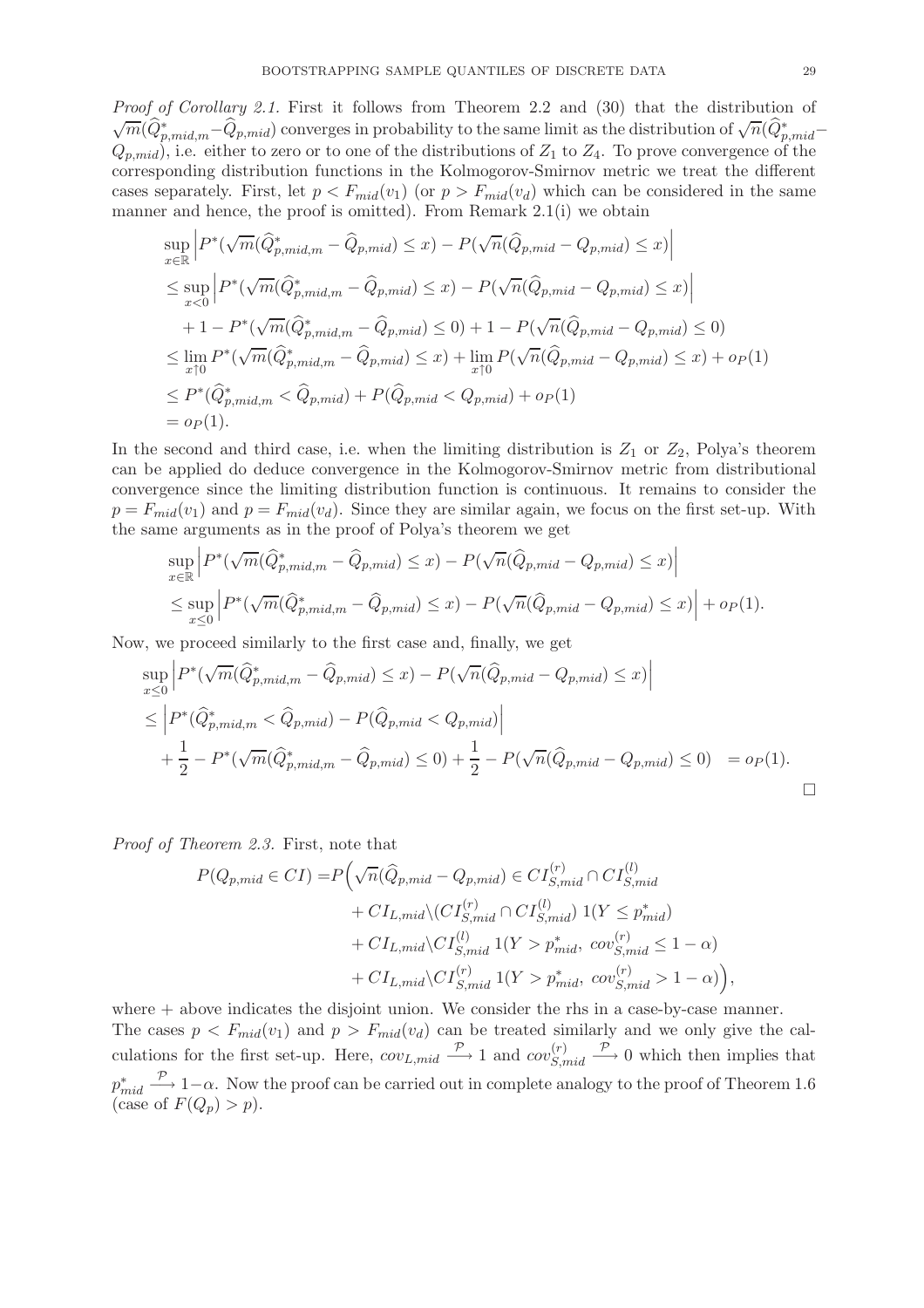Also the cases where  $Z_1$  and  $Z_2$  are the limiting variables have a similar structure which results from continuity of the corresponding limiting cdfs. Here, we get

$$
P(Q_{p,mid} \in CI) = P\left(\sqrt{n}(\widehat{Q}_{p,mid} - Q_{p,mid}) \in CI_{S,mid}^{(r)} \cap CI_{S,mid}^{(l)}\right) + op(1)
$$

where the latter probability tends to  $1 - \alpha$  as  $n \to \infty$ .

Next we consider the case  $p = F_{mid}(v_1)$ . Since  $\alpha$  is assumed to be less than 1/2 and the limiting distribution has a normal density on the positive half line,  $cov_{S,r}^{(r)}$  $S_{mid} \stackrel{(r)}{\longrightarrow} 1 - \alpha/2$  which in turn implies

$$
P(Q_{p,mid} \in CI) = P\left(\sqrt{n}(\widehat{Q}_{p,mid} - Q_{p,mid}) \in CI_{S,mid}^{(r)} \cap CI_{S,mid}^{(l)}\right)
$$

$$
+ CI_{L,mid} \setminus (CI_{S,mid}^{(r)} \cap CI_{S,mid}^{(l)}) 1(Y \leq p_{mid}^{*})
$$

$$
+ CI_{L,mid} \setminus CI_{S,mid}^{(r)} 1(Y > p_{mid}^{*}, cov_{S,mid}^{(r)} > 1 - \alpha) + o(1).
$$

Since  $p_{mid}^* \longrightarrow 1-\alpha$ , it can be shown in analogy to the proof of Theorem 1.6 that  $P(Q_{p,mid} \in$  $CI \longrightarrow 1 - \alpha$ . It remains to investigate the case  $p = F_{mid}(v_d)$ . Here,  $cov_{L,mid} \stackrel{P}{\longrightarrow} 1 - \alpha/2$  and  $cov^{(r)}_{S,r}$  $S_{mid} \stackrel{P}{\longrightarrow} 1/2 - \alpha/2$  which then implies that  $p_{mid}^* \stackrel{P}{\longrightarrow} 1 - \alpha$ . The desired result follows with the same arguments as before.

# Auxiliary results.

**Theorem A.1** (CLT under  $\tau$ -dependence). *Suppose that*  $(X_t)_{t \in \mathbb{Z}}$  *is a*  $\tau$ -dependent process with  $\sum_{h=0}^{\infty} \tau(h) < \infty$ . Then for all  $x_1, \ldots, x_D \in \mathbb{R}, D \in \mathbb{N}$ ,

$$
\frac{1}{\sqrt{n}}\sum_{t=1}^{n}(1(X_t \leq x_1) - F(x_1), \dots, 1(X_t \leq x_D) - F(x_D))' \xrightarrow{\mathcal{D}} \mathcal{N}(\underline{0}, \mathbf{W})
$$

*with*

$$
\mathbf{W} = \left(\sum_{h \in \mathbb{Z}} cov(1(X_h \le x_{j_1}), 1(X_0 \le x_{j_2}))\right)_{j_1, j_2 = 1, \dots D}
$$

*Proof.* We apply the multivariate central limit theorem for weakly dependent data of Leucht and Neumann (2013, Theorem 6.1). To this end, we check its prerequisites with  $Z_t := (1(X_t \leq$  $x_1 - F(x_1), \ldots, 1(X_t \leq x_D) - F(x_D)$ // $\sqrt{n}$ . Obviously, these variables are centered and  $\sum_{t=1}^{n} E||Z_t||_2^2 < \infty$ . Also the Lindeberg condition clearly holds true by stationarity and boundedness of the underlying process  $(X_t)_{t\in\mathbb{Z}}$ . Next we have to show that

$$
\left[ cov \left( \sum_{t=1}^n Z_t \right) \right]_{j_1, j_2} \xrightarrow[n \to \infty]{} W_{j_1, j_2}.
$$

We consider the component-wise absolute difference between both terms

$$
\left| \frac{1}{n} \sum_{s,t=1}^{n} cov(1(X_s \le x_{j_1}), 1(X_t \le x_{j_2})) - \sum_{h \in \mathbb{Z}} cov(1(X_h \le x_{j_1}), 1(X_0 \le x_{j_2})) \right|
$$
  

$$
\le \sum_{h \in \mathbb{Z}} \min \left\{ \frac{|h|}{n}, 1 \right\} |cov(1(X_h \le x_{j_1}), 1(X_0 \le x_{j_2}))|
$$

which converges to zero by dominated convergence theorem if  $\sum_{h \in \mathbb{Z}} |cov(1(X_h \le x_{j_1}), 1(X_0 \le x_{j_2}))|$  $|x_{j_2}|$ )|  $<\infty$ . This in turn can be deduced from the presumed summability of the  $\tau$ -coefficients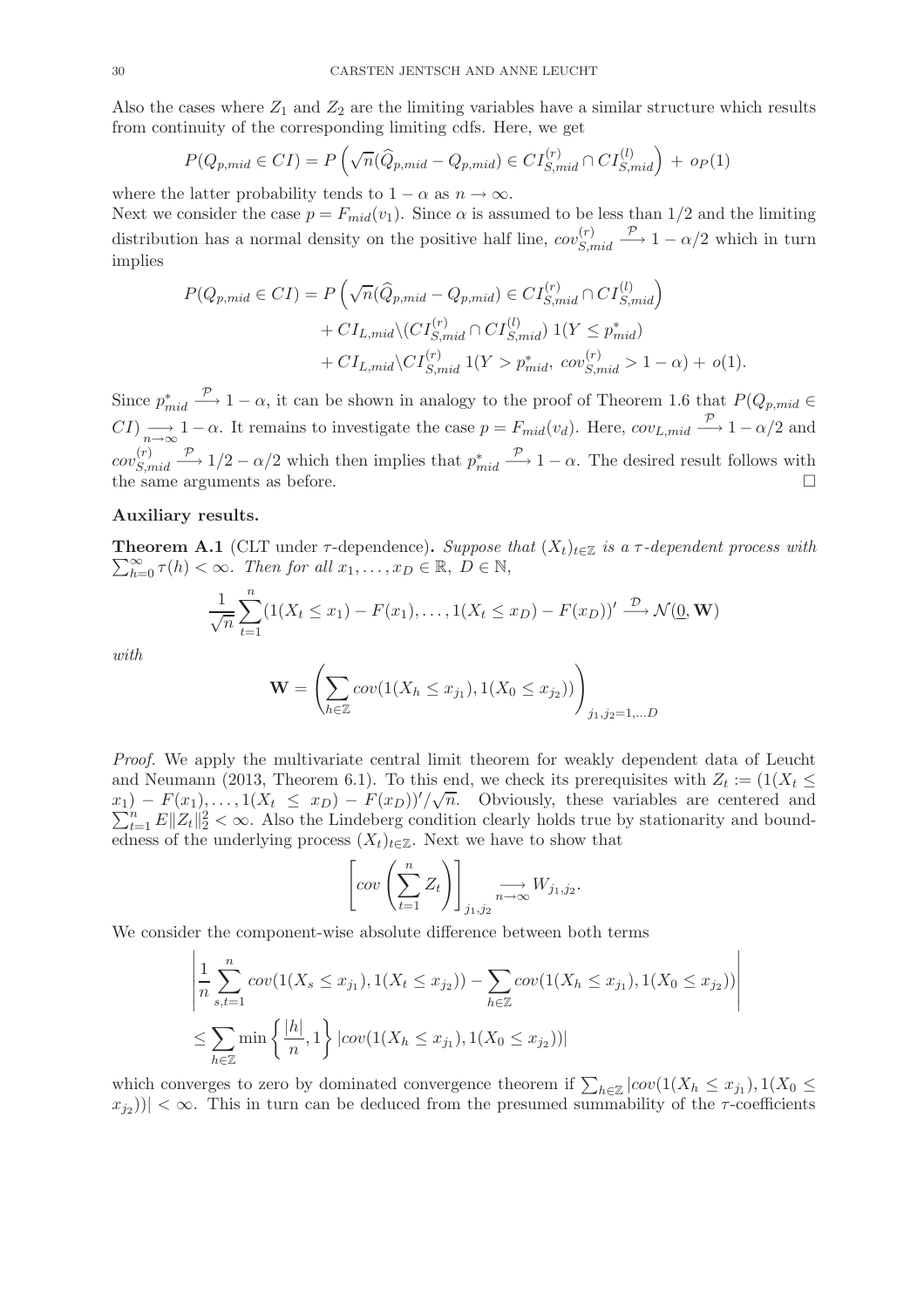if  $|cov(1(X_h \leq x_{j_1}), 1(X_0 \leq x_{j_2}))| \leq const.\tau(h)$ . To see this, first note that for any  $\nu <$  $\min_k \{v_{k+1} - v_k\}$ , and for  $v_k \leq x < v_{k+1}$ 

$$
1(X_1 \le x) = 1(X_1 \le v_k) = 1(X_1 \le v_k + \nu) - \frac{X_1 - v_k}{\nu} 1(v_k \le X_1 \le v_k + \nu) \quad a.s.
$$

where the rhs is a Lipschitz continuous function in  $X_1$ . Now we use coupling arguments to obtain an upper bound for the absolute values of the covariances under consideration when  $h > 0$ . The case  $h < 0$  can be treated similarly and is therefore omitted. Let  $X_h$  denote a copy of  $X_h$  that is independent of  $X_0$  and such that  $E|X_h - X_h| \leq \tau(h)$ . With  $x_{j_1} \in [v_k, v_{k+1})$  for a suitable k, we obtain

$$
\begin{aligned}\n|cov(1(X_h \le x_{j_1}), 1(X_0 \le x_{j_2}))| \\
&\le E\left|1(X_h \le x_{j_1}) - 1(\tilde{X}_h \le x_{j_1})\right| \\
&\le E\left|1(X_h \le v_k + \nu) - \frac{X_h - v_k}{\nu}1(v_k \le X_h \le v_k + \nu) - 1(\tilde{X}_h \le v_k + \nu) + \frac{\tilde{X}_h - v_k}{\nu}1(v_k \le \tilde{X}_h \le v_k + \nu)\right| \\
&\le \frac{1}{\nu}E|\tilde{X}_h - X_h| \\
&\le \frac{\tau(h)}{\nu}.\n\end{aligned}
$$
\n(38)

Finally we have to check two conditions of weak dependence. Let  $g: \mathbb{R}^{du} \to \mathbb{R}$  be a measurable function with  $||g||_{\infty} \leq 1$  and  $1 \leq s_1 < s_2 < \cdots < s_u < s_u + h = t_1 \leq t_2 \in \mathbb{N}$ . Again, in analogy to (38), we obtain

$$
cov(g(Z_{s_1},\ldots,Z_{s_u})Z_{s_u,j_1},Z_{t_1,j_2})\leq \frac{1}{\nu n}\tau(t_1-s_u),
$$

which implies condition (6.27) with  $\theta_h = \tau(h)/\nu$  in Leucht and Neumann (2013). Validity of their condition (6.28) follows from

$$
cov(g(Z_{s_1},\ldots,Z_{s_u}),Z_{t_1,j_1}\,Z_{t_2,j_2})\leq \frac{4}{\nu\,n}\tau(t_1-s_u),
$$

which completes the proof of the multivariate CLT.  $\Box$ 

**Lemma A.1** (Bootstrap analogue to Theorem A.1 for i.i.d. data). Suppose that  $(X_t)_{t\in\mathbb{Z}}$  is a  $sequence of i.i.d. random variables. Let X_1^*, \ldots, X_m^* be drawn independently from F_n. Suppose$ *that*  $m \to \infty$  *and*  $m = o(n)$  *or*  $m = n$ *. Then, for all*  $x_1, \ldots, x_D \in \mathbb{R}, D \in \mathbb{N}$ ,

$$
\frac{1}{\sqrt{m}}\sum_{t=1}^{m} (1(X_t^* \leq x_1) - \widehat{F}_n(x_1), \dots, 1(X_t^* \leq x_D) - \widehat{F}_n(x_D))' \xrightarrow{D} \mathcal{N}(\underline{0}, \mathbf{W})
$$

*in probability, where*

$$
\mathbf{W} = (cov(1(X_0 \le x_{j_1}), 1(X_0 \le x_{j_2})))_{j_1, j_2 = 1, \dots D}.
$$

*Proof.* This is an immediate consequence of Theorem 2.2 in Bickel and Friedman (1981).  $\square$ 

Theorem A.2 (Block bootstrap analogue to Theorem A.1). *Suppose that the assumptions of Theorem A.1 hold true and that*  $\sum_{h=1}^{\infty} h \tau(h) < \infty$ . Let  $X_1^*, \ldots, X_m^*$  be an m-out-of-n block *bootstrap sample. Suppose that*  $l/m + 1/l + 1/m = o(1)$  *as well as*  $m = o(n)$  *or*  $m = n$  *as*  $n \to \infty$ *. Then, for all*  $x_1, \ldots, x_D \in \mathbb{R}, D \in \mathbb{N}$ ,

$$
\frac{1}{\sqrt{m}}\sum_{k=1}^{m} (1(X_k^* \leq x_1) - \widehat{F}_n(x_1), \dots, 1(X_k^* \leq x_D) - \widehat{F}_n(x_D))' \xrightarrow{D} \mathcal{N}(\underline{0}, \mathbf{W})
$$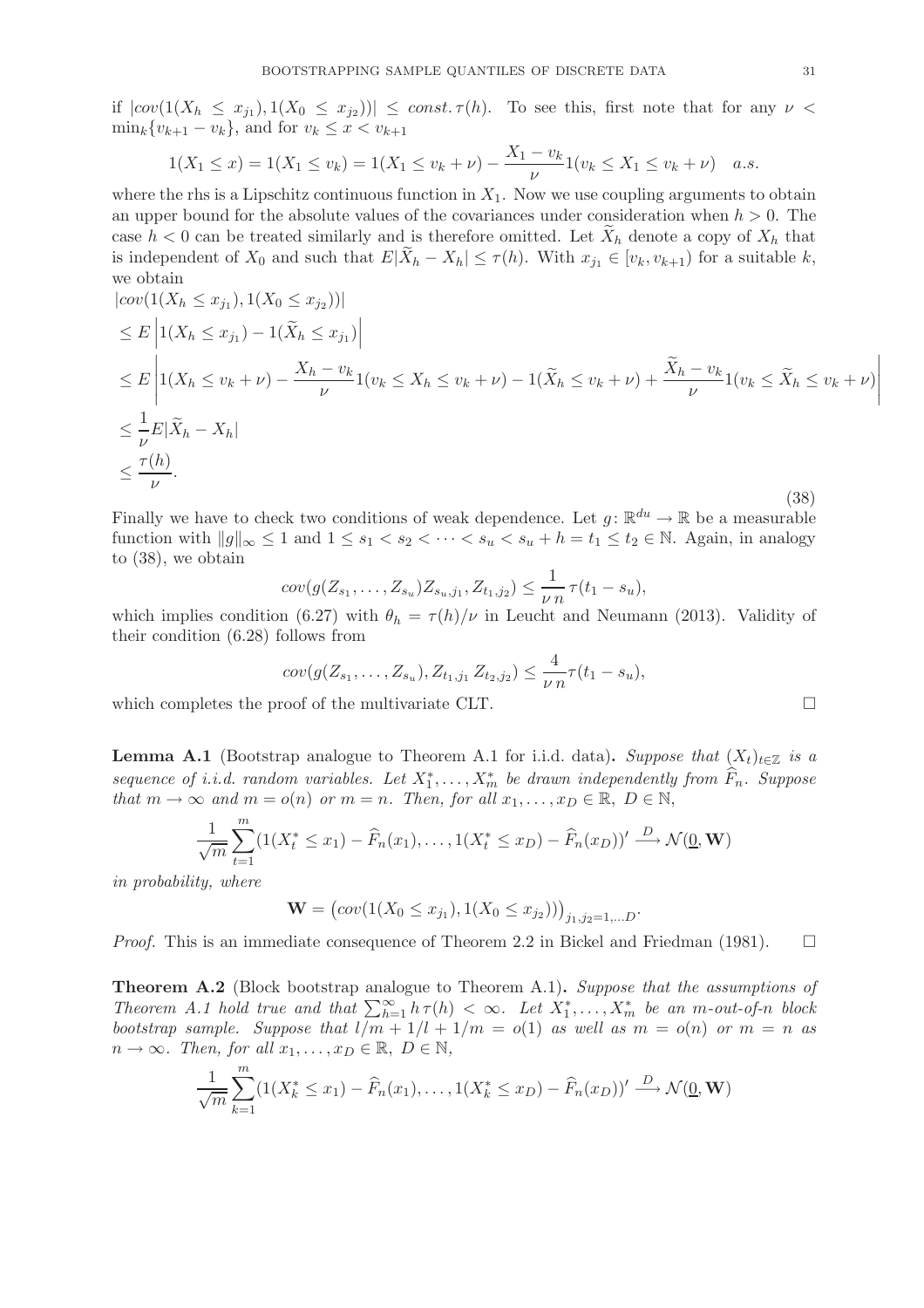*in probability, where*

$$
\mathbf{W} = \left( \sum_{h \in \mathbb{Z}} cov \left( 1(X_h \le x_{j_1}), 1(X_0 \le x_{j_2}) \right) \right)_{j_1, j_2 = 1, \dots, D}.
$$

*Proof.* For notational convenience, we suppose  $m = lb$  and let us introduce the notation

$$
Z_k^* = \frac{1}{\sqrt{m}} \left( 1(X_k^* \le x_1) - \widehat{F}_n(x_1), \dots, 1(X_k^* \le x_D) - \widehat{F}_n(x_D) \right)',
$$
  

$$
\widetilde{Z}_k^* = \frac{1}{\sqrt{m}} \left( 1(X_k^* \le x_1) - E^*(1(X_k^* \le x_1)), \dots, 1(X_k^* \le x_D) - E^*(1(X_k^* \le x_D)) \right)',
$$

such that it suffices to show  $\sum_{k=1}^{m} (Z_k^* - \widetilde{Z}_k^*) = o_{P^*}(1)$  and  $\sum_{k=1}^{m} \widetilde{Z}_k^* \stackrel{D}{\longrightarrow} \mathcal{N}(\underline{0}, \mathbf{W})$  in probability. Considering the first part component-wise, for all  $j$ , we get

$$
\sum_{k=1}^{m} (Z_k^* - \widetilde{Z}_k^*)_j = \frac{1}{\sqrt{m}} \sum_{k=1}^{m} \left( E^*(1(X_k^* \le x_j)) - \widehat{F}_n(x_j) \right)
$$
  

$$
= \sqrt{m} \left( \frac{1}{n - l + 1} \sum_{t=1}^{n} 1(X_t \le x_j) - \frac{1}{n} \sum_{t=1}^{n} 1(X_t \le x_j) \right)
$$
  

$$
\frac{\sqrt{m}}{n - l + 1} \sum_{t=1}^{l-1} \frac{t - l}{l} 1(X_t \le x_j) + \frac{\sqrt{m}}{n - l + 1} \sum_{t=n-l+2}^{n} \frac{n - l + 1 - t}{l} 1(X_t \le x_j)
$$
  

$$
= A_1 + A_2 + A_3.
$$

Taking unconditional expectation of the last right-hand side gives a zero such that it suffices to show  $A_i - E(A_i) = o_P(1)$  for  $i = 1, 2, 3$ . For the first term, we get from Theorem A.1 that

$$
A_1 - E(A_1) = \frac{\sqrt{m}}{\sqrt{n}} \frac{l-1}{n-l+1} \left( \frac{1}{\sqrt{n}} \sum_{t=1}^n \left( 1(X_t \le x_j) - E(1(X_t \le x_j)) \right) \right) = O_P\left(\frac{\sqrt{m}}{\sqrt{n}} \frac{l}{n}\right)
$$

vanishes as  $l = o(m)$  by assumption. For the second term, we obtain

$$
var(A_2) = \frac{m}{(n-l+1)^2} \sum_{t_1, t_2=1}^{l-1} \frac{(t_1-l)(t_2-l)}{l^2} cov(1(X_{t_1} \le x_j), 1(X_{t_2} \le x_j))
$$
  

$$
\le \frac{ml}{(n-l+1)^2} \sum_{h=- (l-2)}^{l-2} \frac{1}{l} \sum_{t=\max(1,1-h)}^{\min(l-1,l-1-h)} \left| \frac{(h+t-l)(t-l)}{l^2} \right| \cdot |cov(1(X_{h+t} \le x_j), 1(X_t \le x_j))|
$$
  

$$
= O\left(\frac{ml}{n^2}\right)
$$

since the covariances are summable by  $\sum_{h=1}^{\infty} \tau(h) < \infty$ ; see also (38) for details. Hence  $A_2$ vanishes under the same conditions for l and m as for term  $A_1$  above. The arguments for  $A_3$  are completely analogue and we omit the details. To prove the (conditional) CLT along the lines of Section 4.2.2 in Wieczorek (2014) for

$$
\sum_{k=1}^m \widetilde{Z}_k^* = \sum_{r=1}^b \left( \sum_{s=(r-1)l+1}^{rl} \widetilde{Z}_s^* \right) =: \sum_{r=1}^b \widetilde{Y}_r^*,
$$

observe that  $\{Y_r^*, r = 1, \ldots, b\}$  forms a triangular array of (conditionally) i.i.d. random variables with  $E^*(Y_r^*) = 0$  by construction. Further, for (the  $(j_1, j_2)$ -component of) the conditional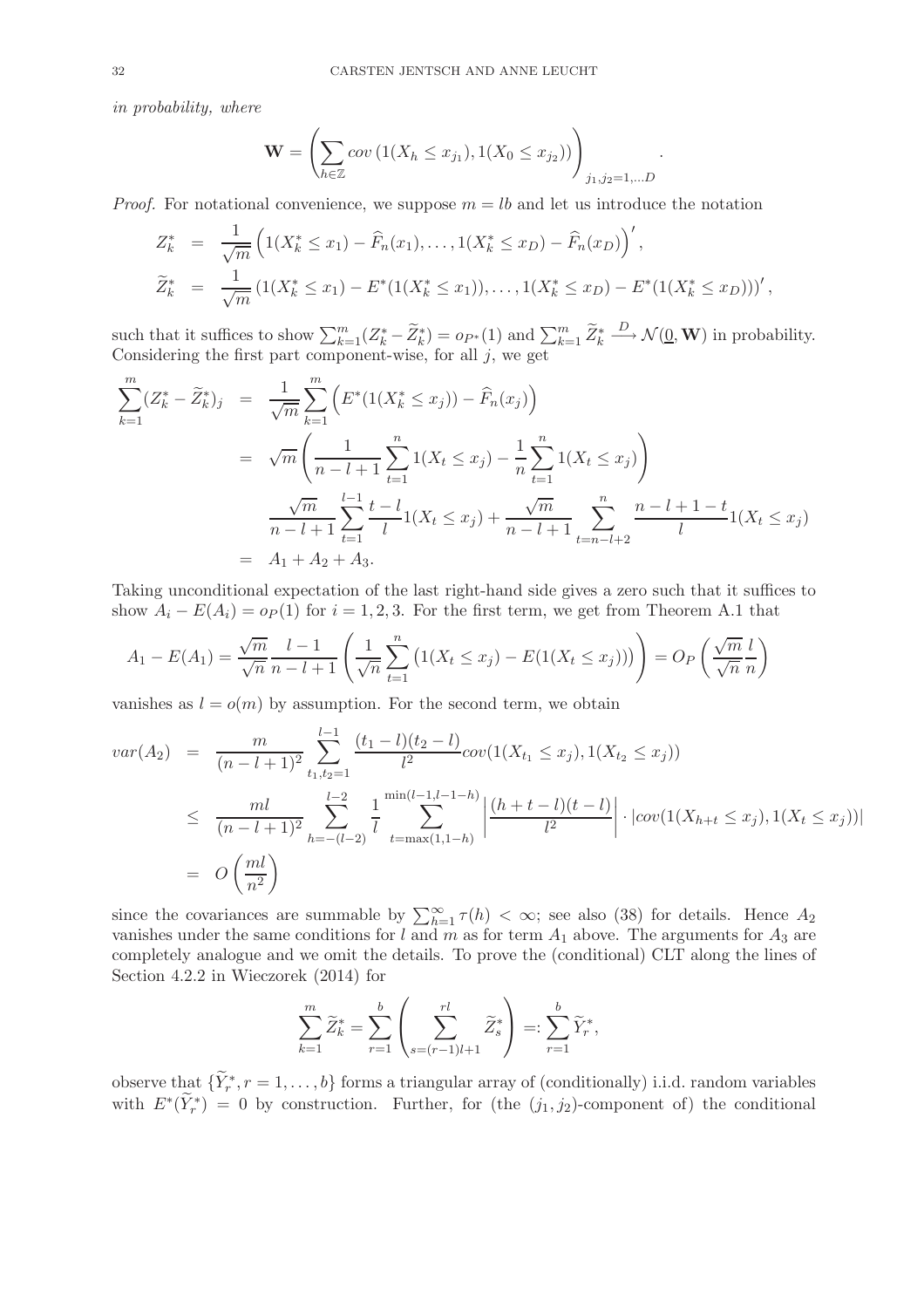covariance, we have

$$
\begin{aligned}\n\left[\cos^{*}\left(\sum_{r=1}^{b}\widetilde{Y}_{r}^{*}\right)\right]_{j_{1},j_{2}} &= \sum_{r=1}^{b}\sum_{s_{1},s_{2}=(r-1)l+1}^{l}cov^{*}\left(\widetilde{Z}_{s_{1},j_{1}}^{*},\widetilde{Z}_{s_{2},j_{2}}^{*}\right) \\
&= \frac{1}{l}\sum_{s_{1},s_{2}=1}^{l}cov^{*}\left(1(X_{s_{1}}^{*} \leq x_{j_{1}}),1(X_{s_{2}}^{*} \leq x_{j_{2}})\right) \\
&= \frac{1}{l}\sum_{s_{1},s_{2}=1}^{l}\left(\frac{1}{n-l+1}\sum_{t=0}^{n-l}1(X_{t+s_{1}} \leq x_{j_{1}})1(X_{t+s_{2}} \leq x_{j_{2}})\right) \\
&- \frac{1}{l}\left(\frac{1}{n-l+1}\sum_{t_{1}=0}^{n-l}\sum_{s_{1}=1}^{l}1(X_{t_{1}+s_{1}} \leq x_{j_{1}})\right)\left(\frac{1}{n-l+1}\sum_{t_{2}=0}^{n-l}\sum_{s_{2}=1}^{l}1(X_{t_{2}+s_{2}} \leq x_{j_{2}})\right) \\
&= \frac{1}{l}\sum_{s_{1},s_{2}=1}^{l}\left(\frac{1}{n-l+1}\sum_{t=0}^{n-l}T_{t+s_{1},j_{1}}T_{t+s_{2},j_{2}}\right) \\
&- \left(\frac{1}{\sqrt{l(n-l+1)}}\sum_{t_{1}=0}^{n-l}\sum_{s_{1}=1}^{l}T_{t_{1}+s_{1},j_{1}}\right)\left(\frac{1}{\sqrt{l(n-l+1)}}\sum_{t_{2}=0}^{n-l}\sum_{s_{2}=1}^{l}T_{t_{2}+s_{2},j_{2}}\right) \\
&=:\ I_{1}-I_{2}*I_{3},\n\end{aligned}
$$

where we have set  $T_{t,j} = 1(X_t \leq x_j) - P(X_t \leq x_j)$ . The terms  $I_2$  and  $I_3$  behave similarly and we only consider  $I_2$ . Since  $EI_2 = 0$ , we show  $I_2 = o_P(1)$  by proving that its variance vanishes asymptotically. We get

$$
var(I_2) \le \frac{1}{n-l+1} \sum_{h_1 = -(n-l)}^{n-l} \sum_{h_2 = -(l-1)}^{l-1} \left( \frac{n-l+1-|h_1|}{n-l+1} \right) \left( \frac{l-|h_2|}{l} \right) |cov(1(X_{h_1+h_2} \le j_1), 1(X_0 \le j_1))|
$$

which is of order  $O(l/n)$  by (38).

By taking unconditional expectation of the first term  $I_1$ , we obtain

$$
E(I_1) = \sum_{h=- (l-1)}^{l-1} \frac{l-|h|}{l} cov(1(X_h \le x_{j_1}), 1(X_0 \le x_{j_2}))
$$

and, by dominated convergence, the latter tends to  $W_{j_1,j_2}$  as desired. Hence, it remains to show that  $var(I_1) = o(1)$  holds. By rewriting the arising covariances in terms of cumulants, we get

$$
var(I_1)
$$
\n
$$
= \frac{1}{l^2(n-l+1)^2} \sum_{s_1,s_2,s_3,s_4=1}^{l} \sum_{t_1,t_2=0}^{n-l} cov(T_{t_1+s_1,j_1}T_{t_1+s_2,j_2}, T_{t_2+s_3,j_1}T_{t_2+s_4,j_2})
$$
\n
$$
= \frac{1}{l^2(n-l+1)^2} \sum_{s_1,s_2,s_3,s_4=1}^{l} \sum_{t_1,t_2=0}^{n-l} \left\{ E(T_{t_1+s_1,j_1}T_{t_2+s_3,j_1}) E(T_{t_1+s_2,j_2}T_{t_2+s_4,j_2}) + E(T_{t_1+s_1,j_1}T_{t_2+s_4,j_2}) E(T_{t_1+s_2,j_2}T_{t_2+s_3,j_1}) + cum(T_{t_1+s_1,j_1}, T_{t_1+s_2,j_2}, T_{t_2+s_3,j_1}, T_{t_2+s_4,j_2}) \right\},
$$

where we have used that  $cum(A, B, C, D) = E(ABCD) - E(AB)E(CD) - E(AC)E(BD) E(AD)E(BC)$  for centered random variables  $A, B, C, D$  holds. As  $E(T_{t_1+s_1,j_1}T_{t_2+s_3,j_1}) =$  $cov(1(X_{t_1+s_1\leq x_{j_1}}), 1(X_{t_2+s_3\leq x_{j_1}})) \leq C\tau(|t_1+s_1-t_2-s_3|)$ , by invoking the covariance inequality (38), the first and second summands above can shown to be of order  $O(l/n)$ .

.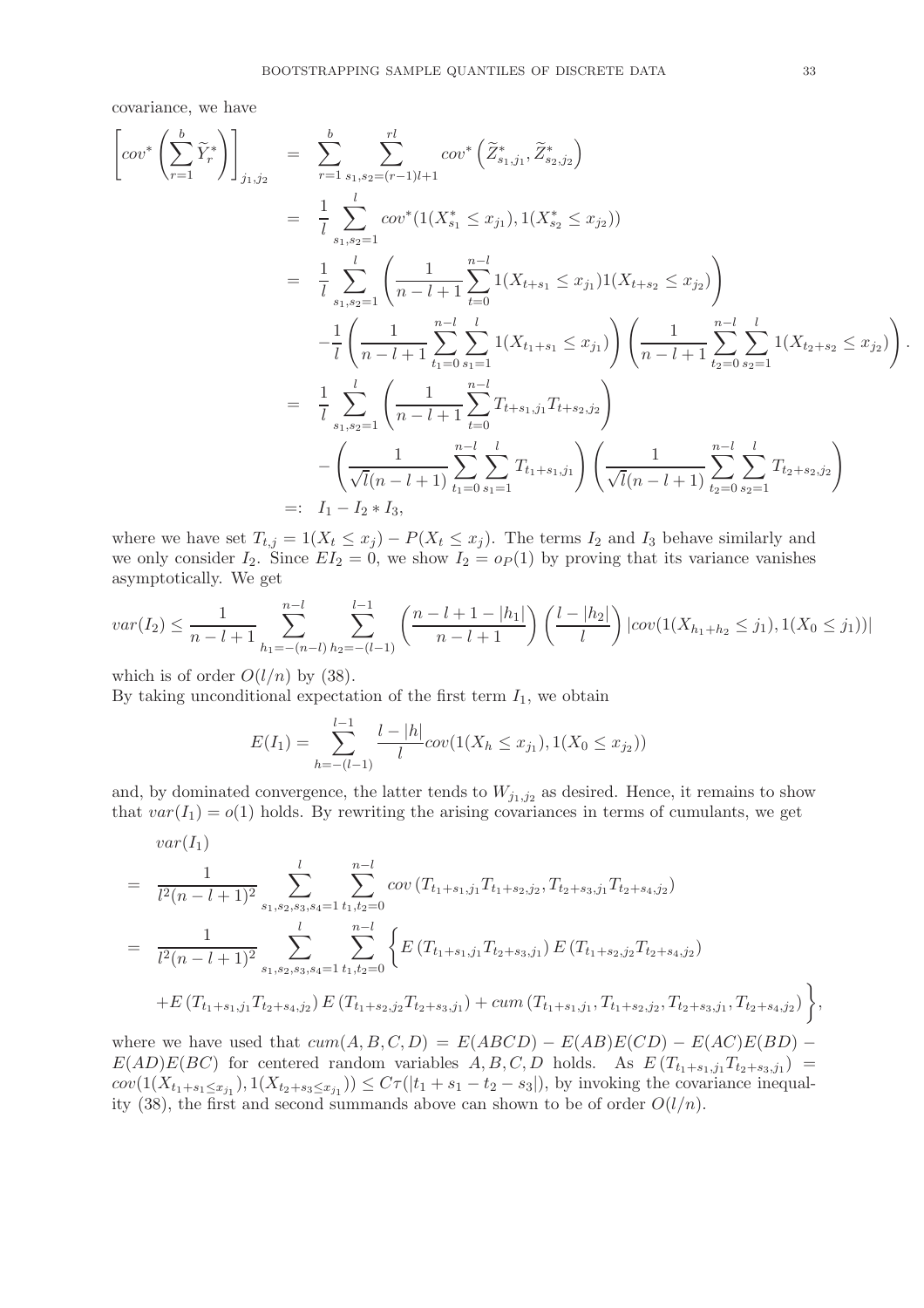Next, we establish an upper bound bound for  $|cum(T_{t_1,j_1}, T_{t_2,j_2}, T_{t_3,j_3}, T_{t_4,j_4})|$ , where we assume w.l.o.g. that  $t_1 \leq \cdots \leq t_4$ . Let  $R = \max\{t_4 - t_3, t_3 - t_2, t_2 - t_1\}$ . We consider each of the three possible values of R separately. First, suppose that  $R = t_4 - t_3$ . Then using the same coupling techniques as in the proof of Theorem A.1, we get similarly to (38)

$$
|cum(T_{t_1,j_1}, T_{t_2,j_2}, T_{t_3,j_3}, T_{t_4,j_4})| \le C\tau(R) \left[1 + |ET_{t_1,j_1} T_{t_2,j_2}| + |ET_{t_1,j_1} T_{t_3,j_3}| + |ET_{t_2,j_2} T_{t_3,j_3}|\right] \le 4C\tau(R)
$$

with some finite constant C since  $||T_{t_l,j_l}||_{\infty} \leq 1$ . If  $R = t_3 - t_2$ , we obtain

$$
|cum(T_{t_1,j_1}, T_{t_2,j_2}, T_{t_3,j_3}, T_{t_4,j_4})| \leq cov(T_{t_1,j_1} T_{t_2,j_2}, T_{t_3,j_3} T_{t_4,j_4}) + C \tau(R) \left[ |ET_{t_2,j_2} T_{t_4,j_4}| + |ET_{t_1,j_1} T_{t_4,j_4}| \right] \leq 4C \tau(R).
$$
\n(40)

(39)

(41)

Finally, in case of  $R = t_2 - t_1$  the cumulant can be bounded as follows

$$
|cum(T_{t_1,j_1}, T_{t_2,j_2}, T_{t_3,j_3}, T_{t_4,j_4})| \leq 3C\tau(R) + C\tau(R) [|ET_{t_3,j_3}T_{t_4,j_4}|] + |ET_{t_2,j_2}T_{t_4,j_4}| + |ET_{t_2,j_2}T_{t_3,j_3}|] \leq 5C\tau(R).
$$

To sum up, we obtain

$$
var(I_1) \leq \frac{1}{l^2(n-l+1)^2} \sum_{s_1, s_2, s_3, s_4=1}^{l} \sum_{t_1, t_2=0}^{n-l} |cum(T_{t_1+s_1,j_1}, T_{t_1+s_2,j_2}, T_{t_2+s_3,j_1}, T_{t_2+s_4,j_2})| + o(1)
$$
  

$$
\leq \frac{5C l}{n} \sum_{h=1}^{n-l} h \tau(h) + o(1),
$$

which vanishes asymptotically since we assumed  $\sum_{h=1}^{\infty} h \tau(h) < \infty$ .

To complete the proof of the bootstrap CLT, it remains to show the Lindeberg condition to be able to apply (a multivariate version of) Lindeberg-Feller's CLT for independent triangular arrays. That is, as  $cov^*(\sum_{r=1}^b \widetilde{Y}_r^*) = O_P(1)$  holds by the calculations above, for all  $\epsilon > 0$ , it remains to show

$$
\sum_{r=1}^b E^* \left( \|\widetilde{Y}_r^*\|_2^2 1(\|\widetilde{Y}_r^*\|_2 \geq \epsilon) \right) = b E^* \left( \|\widetilde{Y}_1^*\|_2^2 1(\|\widetilde{Y}_1^*\|_2 \geq \epsilon) \right) = o_P(1)
$$

as  $\{Y_r^*, r = 1, \ldots, b\}$  forms a triangular array of (conditionally) i.i.d. random variables. Computing the conditional expectation leads to

$$
b E^* \left( \|\widetilde{Y}_1^*\|_2^2 1(\|\widetilde{Y}_1^*\|_2 \ge \epsilon) \right) = \frac{b}{n-l+1} \sum_{t=0}^{n-l} \left\| \sum_{s=1}^l \widetilde{Z}_{s+t} \right\|_2^2 1 \left( \|\sum_{s=1}^l \widetilde{Z}_{s+t}\| \ge \epsilon \right), \tag{42}
$$

where

$$
\widetilde{Z}_{t+s} = \frac{1}{\sqrt{m}} \big( 1(X_{t+s} \le x_1) - E^*(1(X_s^* \le x_1)), \dots, 1(X_{t+s} \le x_D) - E^*(1(X_s^* \le x_D)) \big)'
$$

with  $E^*(1(X_{s}^* \leq x_1)) = \frac{1}{n-l+1} \sum_{t=10}^{n-l} 1(X_{t_1+s} \leq x_i)$ . Now, we want to replace  $\|\sum_{s=1}^{l} \widetilde{Z}_{s+t}\|_2^2$  by  $\| \sum_{s=1}^{l} Z_{s+t} \|_{2}^{2}$ , where

$$
Z_{t+s} = \frac{1}{\sqrt{m}} \big( 1(X_{t+s} \le x_1) - F(x_1), \dots, 1(X_{t+s} \le x_D) - F(x_D) \big)',
$$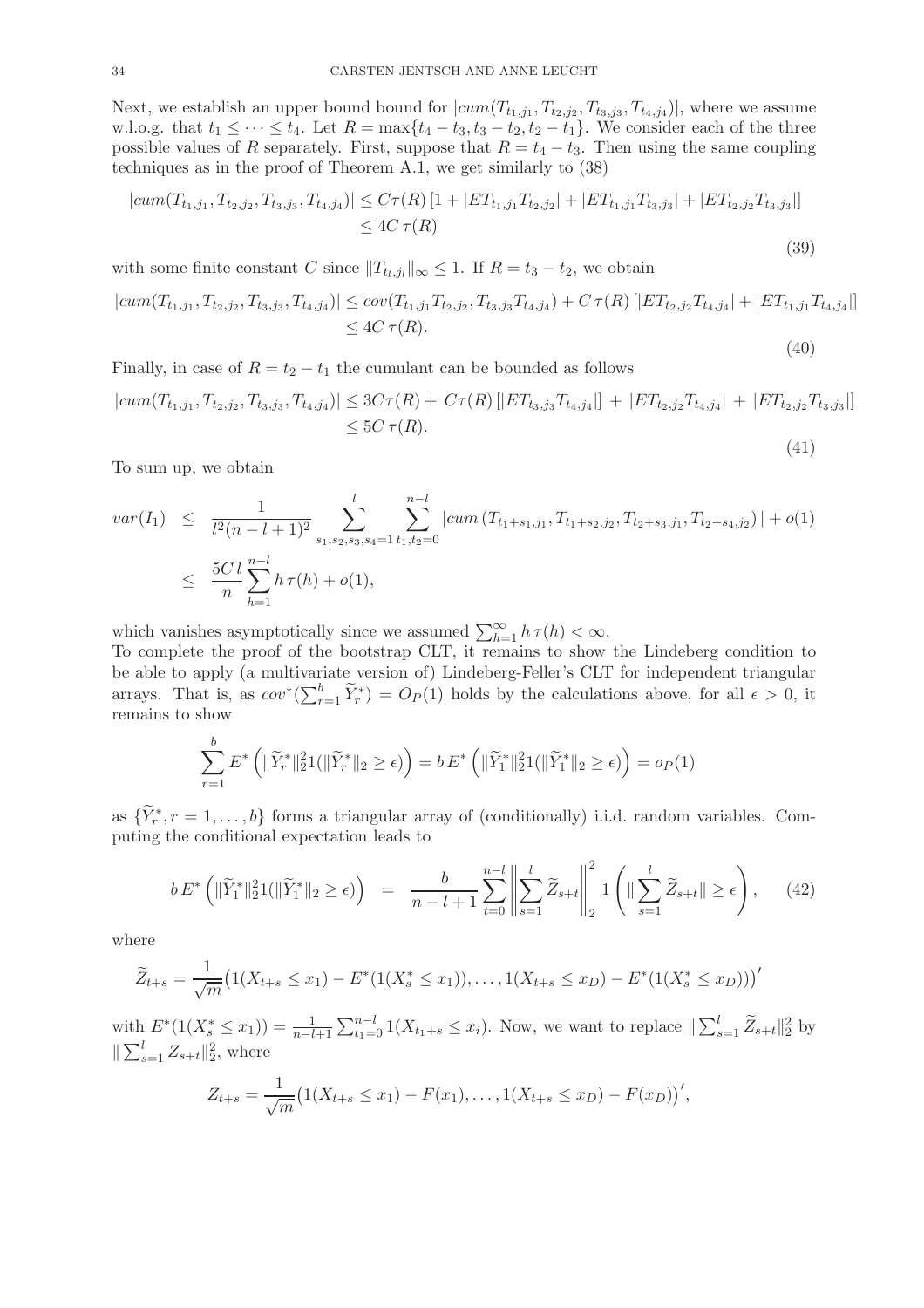which leads to the upper bound

$$
\frac{2b}{n-l+1} \sum_{t=0}^{n-l} \left\| \sum_{s=1}^{l} Z_{s+t} \right\|_{2}^{2} 1 \left( \| \sum_{s=1}^{l} \widetilde{Z}_{s+t} \| \geq \epsilon \right)
$$
  
+ 
$$
\frac{2b}{n-l+1} \sum_{t=0}^{n-l} \left\| \sum_{s=1}^{l} (\widetilde{Z}_{s+t} - Z_{s+t}) \right\|_{2}^{2} 1 \left( \| \sum_{s=1}^{l} \widetilde{Z}_{s+t} \| \geq \epsilon \right)
$$
  
=: 
$$
II_{1} + II_{2}
$$

for (42). Considering the second summand above component-wise, it is straightforward to show that for all  $i$ , it holds

$$
\sum_{s=1}^{l} (Z_{s+t} - \widetilde{Z}_{s+t}) = \frac{1}{\sqrt{m}(n-l+1)} \sum_{s=1}^{l} \sum_{t_1=0}^{n-l} (T_{t_1+s,1}, \cdots, T_{t_1+s,D})'
$$

which is independent of t, such that with  $T_t = (T_{t,1}, \dots, T_{t,D})'$ 

$$
II_2 \le \frac{2b}{m} \left\| \frac{1}{n-l+1} \sum_{s=1}^l \sum_{t_1=0}^{n-l} T_{t_1+s} \right\|_2^2 = O_P\left(\frac{l}{n}\right)
$$

by the same arguments as used before to treat  $I_2$ . Concerning  $II_1$ , as all summands are nonnegative, it suffices to show  $E|II_1| = E(II_1) = o(1)$ . From stationarity and by application of Cauchy-Schwarz inequality, we get

$$
E^2(II_1) = E^2\left(2b\left\|\sum_{s=1}^l Z_s\right\|_2^2 1\left(\|\sum_{s=1}^l \widetilde{Z}_s\|_2 \ge \epsilon\right)\right) \le 4b^2 E\left(\left\|\sum_{s=1}^l Z_s\right\|_2^4\right) P\left(\left\|\sum_{s=1}^l \widetilde{Z}_s\right\|_2 \ge \epsilon\right).
$$

As the second factor above is vanishing by Markov inequality and since  $E(||\sum_{s=1}^{l} \widetilde{Z}_{s}||_2^2) =$  $O(l/m)$ , it remains to show that  $b^2 E(||\sum_{s=1}^l Z_{s,j}||_4^4) = O(1)$  for all j. Rewriting things in terms of cumulants, we get

$$
b^{2}E(||\sum_{s=1}^{l} \widetilde{Z}_{s,j}||_{4}^{4}) = b^{2} \sum_{s_{1}, s_{2}, s_{3}, s_{4}=1}^{l} E(Z_{s_{1},j} Z_{s_{2},j} Z_{s_{3},j} Z_{s_{4},j})
$$
  

$$
= 3 \left( \frac{1}{l} \sum_{s_{1}, s_{2}=1}^{l} cov(1(X_{s_{1}} \leq x_{j}), 1(X_{s_{2}} \leq x_{j})) \right)^{2}
$$

$$
+ \frac{1}{l^{2}} \sum_{s_{1}, s_{2}, s_{3}, s_{4}=1}^{l} cum(T_{s_{1},j}, T_{s_{2},j}, T_{s_{3},j}, T_{s_{4},j})
$$

as higher-order cumulants are invariant to shifts. The first summand on the last rhs is uniformly bounded. The second summand is also of order  $O(1)$  by (39) to (41) and  $\sum_{h=1}^{\infty} h \tau(h) < \infty$ .

 $\Box$ 

Acknowledgment . *This research was supported by the Research Center (SFB) 884 "Political Economy of Reforms" (Project B6), funded by the German Research Foundation (DFG). The* authors are grateful to Tobias Niebuhr, Technische Universität Braunschweig, for fruitful dis*cussions that motivated this project and his assistance with the implementation of the numerical examples.*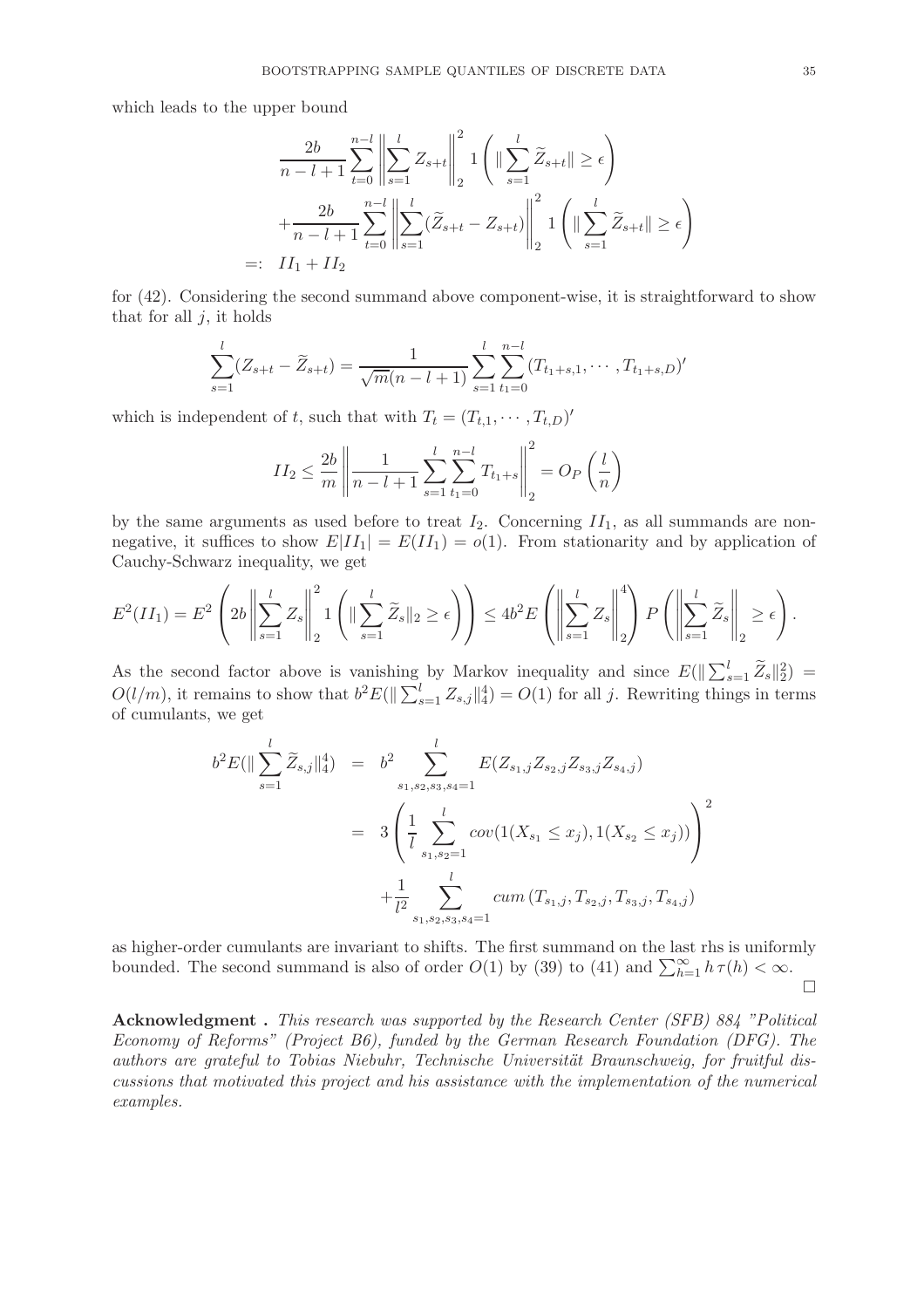#### **REFERENCES**

- Angus, J. E. (1993). Asymptotic theory for bootstrapping the extremes. *Communications in Statistics - Theory and Methods* 22, 15–30.
- Athreya, K. B., Fukuchi, J., and Lahiri, S. N. (1999). On the bootstrap and the moving block bootstrap for the maximum of a stationary process. *J. Stat. Plann. Inference* 76, No.1-2, 1–17.
- Athreya, K.B. and Fukuchi, J. (1994). Bootstrapping extremes of i.i.d random variables. In: Galambos, J., Lechner, J., Simiu, E. (Eds.), Proc. Conf. on Extreme Value Theory and Applications, vol. 3, NIST Special Publication 866.
- Athreya, K.B. and Fukuchi, J. (1997). Confidence intervals for endpoints of a c.d.f. via bootstrap. *J. Statist. Plann. Inference* 58, 299–320.
- Bickel, P. J. and Friedman, D. A. (1981). Some asymptotic theory for the bootstrap. *The Annals of Statistics* 9, 1196–1217.
- Billingsley, P. (1995). *Probability and Measure*. John Wiley & Sons, New York.
- Dedecker, J. and Prieur, C. (2004). Couplage pour la distance minimale. *C. R. Acad. Sci. Paris, Ser. I* 338, 805–808.
- Dedecker, J. and Prieur, C. (2005). New dependence coefficients. Examples and applications to statistics. *Probab. Theory Relat. Fields* 132, 203–236.
- Deheuvels, P., Mason, D., and Shorack, G. (1993). Some results on the influence of extremes on the bootstrap. *Ann. Inst. H. Poincare* 29, 83–103.
- Dehling, H. G., Kalma, J. N., Moes, C., and Schaafsma, W. (1991). The islamic mean: a peculiar L-statistic. *Studia Scientarum Mathematicarum Hungarica* 26, 297-308.
- Del Barrio, E., Janssen, A., and Pauly, M. (2013). The  $m(n)$  out of  $k(n)$  bootstrap for partial sums of St. Petersburg type games. Submitted.
- Doukhan, P., Fokianos, K., and Li, X. (2012). On weak dependence conditions: The case of discrete valued processes. *Statistics and Probability Letters* 82, 1941-1948.
- Doukhan, P., Fokianos, K., and Tjøstheim, D. (2012). On weak dependence conditions for Poisson autoregressions. *Statistics and Probability Letters* 82, 942-948.
- Drost, F. C., van den Akker, R. and Werker, B. J. M. (2009). Efficient estimation of autoregression parameters and innovation distributions for semiparametric integer-valued  $AR(p)$ models. *Journal of the Royal Statistical Society, Series B*, 71, 467-485.
- Efron, B. (1979). Bootstrap: Another look at the jackknife. *Annals of Statistics* 7, 1–26.
- Ferland, R., Latour, A, and Oraichi, D. (2006). Integer count GARCH processes. *Journal of Time Series Analysis* 27, 923–942.
- Fokianos, K. (2011). Some recent progress in count time series. *Statistics: A Journal of Theoretical and Applied Statistics* 45, 49-58.
- Fokianos, K., Rahbek, A., and Tjostheim, D. (2009). Poisson autoregression. *Journal of the American Statistical Association Theory and Methods* 104, 1430–1439.
- Harrell, F. E. and Davis, C. E. (1982). A new distribution-free quantile estimator. *Biometrika* 62, 635–640.
- Horowitz, J. (2001). The bootstrap. *In: J.J. Heckman & E.E. Leamer (ed.), Handbook of Econometrics* 5, chapter 52, 3159-3228
- Lahiri, S.N. (2003). *Resampling Methods for Dependent Data*. Springer New York.
- Leucht, A. and Neumann, M. H. (2013). Dependent wild bootstrap for degenerate U- and Vstatistics. *Journal of Multivariate Analysis* 117, 257–280.
- Ma, Y., Genton, M. G. and Parzen, E. (2011). Asymptotic properties of sample quantiles of discrete distributions. *Ann. Inst. Stat. Math.* 63, 227–243.
- Mammen, E. (1992). *When Does the Bootstrap Work?: Asymptotic Results and Simulations.* New York, Heidelberg: Springer.
- McKenzie, E. (1988). ARMA models for dependent sequences of Poisson counts. *Advances in Applied Probability* 20, 822–835.